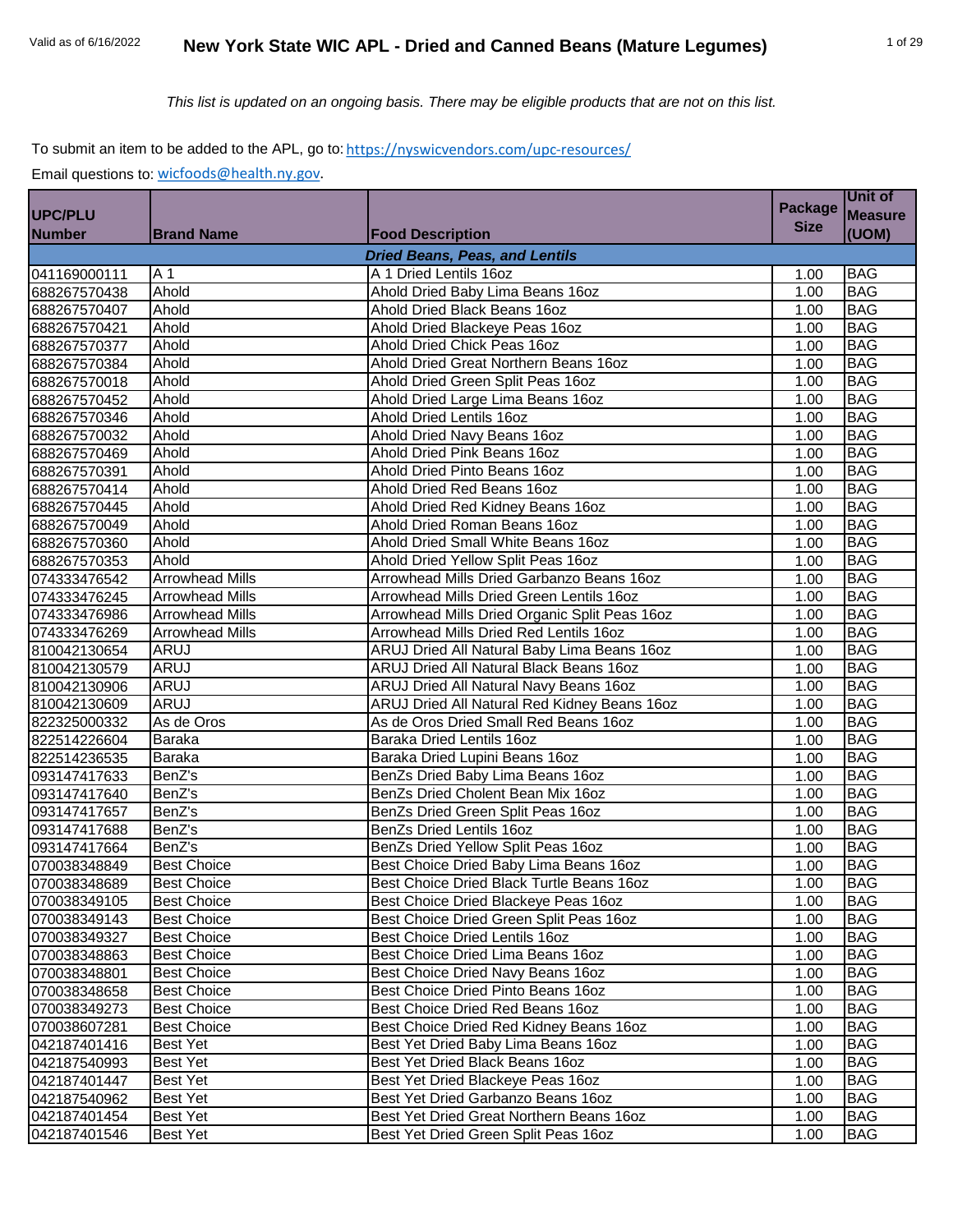| <b>Measure</b><br><b>Size</b><br><b>Number</b><br>(UOM)<br><b>Brand Name</b><br><b>Food Description</b><br>Best Yet Dried Large Lima Beans 16oz<br><b>BAG</b><br><b>Best Yet</b><br>1.00<br><b>BAG</b><br><b>Best Yet</b><br>Best Yet Dried Lentils 16oz<br>1.00<br>042187401515<br>Best Yet Dried Light Red Kidney Beans 16oz<br><b>BAG</b><br><b>Best Yet</b><br>1.00<br><b>Best Yet</b><br>Best Yet Dried Navy Beans 16oz<br><b>BAG</b><br>1.00<br><b>BAG</b><br><b>Best Yet</b><br>Best Yet Dried Pinto Beans 16oz<br>1.00<br><b>BAG</b><br><b>Best Yet</b><br>Best Yet Dried Small Red Beans 16oz<br>1.00<br><b>BAG</b><br>Best Yet Dried Small White Beans 16oz<br><b>Best Yet</b><br>1.00<br><b>BAG</b><br><b>Best Yet</b><br>Best Yet Dried Yellow Split Peas 16oz<br>1.00<br><b>BAG</b><br>Bgan Dried Large Lima Beans 16oz<br>633016013469<br><b>Bgan</b><br>1.00<br><b>BAG</b><br><b>Brown's Best</b><br>Browns Best Dried Black Beans 16oz<br>1.00<br>072579001252<br><b>BAG</b><br>Browns Best Dried Cranberry Beans 16oz<br><b>Brown's Best</b><br>1.00<br>072579001016<br>Browns Best Dried Great Northern Beans 16oz<br><b>BAG</b><br><b>Brown's Best</b><br>1.00<br>072579001238<br>Browns Best Dried Lentils 16oz<br><b>BAG</b><br><b>Brown's Best</b><br>1.00<br>072579001276<br><b>BAG</b><br>Brown's Best<br>Browns Best Dried Mayocoba Beans 16oz<br>1.00<br>072579001108<br><b>BAG</b><br>Browns Best Dried Pink Beans 16oz<br><b>Brown's Best</b><br>1.00<br><b>BAG</b><br><b>Brown's Best</b><br>Browns Best Dried Pinto Beans 16oz<br>1.00<br><b>BAG</b><br><b>Buen Provecho</b><br>Buen Provecho Dried White Beans 16oz<br>1.00<br><b>BAG</b><br>C and F<br>C and F Dried Black Beans 16oz<br>1.00<br><b>BAG</b><br>C and F Dried Garbanzo Beans 16oz<br>C and F<br>1.00<br><b>BAG</b><br>072769241116<br>C and F<br>C and F Dried Green Split Peas 16oz<br>1.00<br><b>BAG</b><br>C and F<br>C and F Dried Lentils 16oz<br>1.00<br>072769241147<br>072769241352<br><b>BAG</b><br>C and F Dried Navy Beans 16oz<br>C and F<br>1.00<br>072769241031<br><b>BAG</b><br>C and F<br>C and F Dried Red Beans 16oz<br>1.00<br>072769241055<br>C and F Dried Red Kidney Beans 16oz<br><b>BAG</b><br>C and F<br>1.00<br>815369012485<br>Cadia<br>Cadia Dried Organic Lentils 16oz<br><b>BAG</b><br>1.00<br>815369012478<br><b>BAG</b><br>Cadia<br>Cadia Dried Organic Split Green Peas 16oz<br>1.00<br>071054000032<br><b>BAG</b><br>Camellia<br>Camellia Dried Blackeye Peas 16oz<br>1.00<br>071054000070<br><b>BAG</b><br>Camellia<br>Camellia Dried Great Northern Beans 16oz<br>1.00<br><b>BAG</b><br>071054000124<br>Camellia<br>Camellia Dried Green Split Peas 16oz<br>1.00<br><b>BAG</b><br>Camellia<br>Camellia Dried Large Lima Beans 16oz<br>1.00<br>Camellia<br><b>BAG</b><br>Camellia Dried Navy Beans 16oz<br>1.00<br><b>BAG</b><br>Camellia<br>Camellia Dried Red Kidney Beans 16oz<br>071054000018<br>1.00<br><b>BAG</b><br>Casserole Dried Pinto Beans 16oz<br>043592101014<br>Casserole<br>1.00<br><b>BAG</b><br>692193765769<br><b>Cherry Valley</b><br>Cherry Valley Dried Cranberry Beans 16oz<br>1.00<br>692193765752<br>Cherry Valley Dried Black Beans16oz<br><b>BAG</b><br><b>Cherry Valley</b><br>1.00<br>685450689106<br><b>BAG</b><br><b>Cherry Valley</b><br>Cherry Valley Dried Cranberry Beans 16oz<br>1.00<br>Cherry Valley Dried Pink Beans 16oz<br>859286004956<br><b>Cherry Valley</b><br><b>BAG</b><br>1.00<br>692193765776<br><b>Cherry Valley</b><br>Cherry Valley Dried Pinto Beans 16oz<br><b>BAG</b><br>1.00<br><b>Cherry Valley</b><br>Cherry Valley Dried Red Beans 16oz<br><b>BAG</b><br>1.00<br>077300100013<br>China Doll Dried Blackeye Peas 16oz<br>China Doll<br><b>BAG</b><br>1.00<br>077300130010<br>China Doll<br>China Doll Dried Large Lima Beans 16oz<br><b>BAG</b><br>1.00<br>Clic Dried Chick Peas 16oz<br>Clic<br><b>BAG</b><br>1.00<br>Clic Dried Haricots Baby Lima Beans 16oz<br>058504142078<br>Clic<br>1.00<br><b>BAG</b><br><b>BAG</b><br>CoJack<br>CoJack Dried Black Beans 16oz<br>850015600111<br>1.00<br>038079413018<br>Cojack<br>Cojack Dried Black Beans 16oz<br><b>BAG</b><br>1.00<br><b>BAG</b><br>850015600517<br>Cojack<br>Cojack Dried Lentils 160z<br>1.00<br>CoJack<br>CoJack Dried Lentils 16oz<br><b>BAG</b><br>1.00<br>CoJack<br>CoJack Dried Pinto Beans 16oz<br><b>BAG</b><br>1.00<br>Costadel Sol Dried Frijol Rojo De Seda 16oz<br><b>BAG</b><br><b>Costadel Sol</b><br>1.00<br>Cremosa Market Dried Red Beans 16oz<br><b>BAG</b><br>Cremosa Market<br>1.00<br>Dakota's Pride<br>Dakotas Pride Dried Light Red Kidney Beans 16oz<br><b>BAG</b><br>1.00<br>Danli<br>Danli Dried Small Read Beans 16oz<br><b>BAG</b><br>1.00<br>Del Campo Lentils 16oz<br>Del Campo<br>1.00<br><b>BAG</b> |                |  |                | Unit of |
|-----------------------------------------------------------------------------------------------------------------------------------------------------------------------------------------------------------------------------------------------------------------------------------------------------------------------------------------------------------------------------------------------------------------------------------------------------------------------------------------------------------------------------------------------------------------------------------------------------------------------------------------------------------------------------------------------------------------------------------------------------------------------------------------------------------------------------------------------------------------------------------------------------------------------------------------------------------------------------------------------------------------------------------------------------------------------------------------------------------------------------------------------------------------------------------------------------------------------------------------------------------------------------------------------------------------------------------------------------------------------------------------------------------------------------------------------------------------------------------------------------------------------------------------------------------------------------------------------------------------------------------------------------------------------------------------------------------------------------------------------------------------------------------------------------------------------------------------------------------------------------------------------------------------------------------------------------------------------------------------------------------------------------------------------------------------------------------------------------------------------------------------------------------------------------------------------------------------------------------------------------------------------------------------------------------------------------------------------------------------------------------------------------------------------------------------------------------------------------------------------------------------------------------------------------------------------------------------------------------------------------------------------------------------------------------------------------------------------------------------------------------------------------------------------------------------------------------------------------------------------------------------------------------------------------------------------------------------------------------------------------------------------------------------------------------------------------------------------------------------------------------------------------------------------------------------------------------------------------------------------------------------------------------------------------------------------------------------------------------------------------------------------------------------------------------------------------------------------------------------------------------------------------------------------------------------------------------------------------------------------------------------------------------------------------------------------------------------------------------------------------------------------------------------------------------------------------------------------------------------------------------------------------------------------------------------------------------------------------------------------------------------------------------------------------------------------------------------------------------------------------------------------------------------------------------------------------------------------------------------------------------------------------------------------------------------------------------------------------------------------------------------------------------------------------------------------------------------------------------------------------------------------------------------------------------------------------------------------------------------------------------------------------------------------------------------------------------------------------------------------------------------------------------------------|----------------|--|----------------|---------|
|                                                                                                                                                                                                                                                                                                                                                                                                                                                                                                                                                                                                                                                                                                                                                                                                                                                                                                                                                                                                                                                                                                                                                                                                                                                                                                                                                                                                                                                                                                                                                                                                                                                                                                                                                                                                                                                                                                                                                                                                                                                                                                                                                                                                                                                                                                                                                                                                                                                                                                                                                                                                                                                                                                                                                                                                                                                                                                                                                                                                                                                                                                                                                                                                                                                                                                                                                                                                                                                                                                                                                                                                                                                                                                                                                                                                                                                                                                                                                                                                                                                                                                                                                                                                                                                                                                                                                                                                                                                                                                                                                                                                                                                                                                                                                                                               | <b>UPC/PLU</b> |  | <b>Package</b> |         |
|                                                                                                                                                                                                                                                                                                                                                                                                                                                                                                                                                                                                                                                                                                                                                                                                                                                                                                                                                                                                                                                                                                                                                                                                                                                                                                                                                                                                                                                                                                                                                                                                                                                                                                                                                                                                                                                                                                                                                                                                                                                                                                                                                                                                                                                                                                                                                                                                                                                                                                                                                                                                                                                                                                                                                                                                                                                                                                                                                                                                                                                                                                                                                                                                                                                                                                                                                                                                                                                                                                                                                                                                                                                                                                                                                                                                                                                                                                                                                                                                                                                                                                                                                                                                                                                                                                                                                                                                                                                                                                                                                                                                                                                                                                                                                                                               |                |  |                |         |
|                                                                                                                                                                                                                                                                                                                                                                                                                                                                                                                                                                                                                                                                                                                                                                                                                                                                                                                                                                                                                                                                                                                                                                                                                                                                                                                                                                                                                                                                                                                                                                                                                                                                                                                                                                                                                                                                                                                                                                                                                                                                                                                                                                                                                                                                                                                                                                                                                                                                                                                                                                                                                                                                                                                                                                                                                                                                                                                                                                                                                                                                                                                                                                                                                                                                                                                                                                                                                                                                                                                                                                                                                                                                                                                                                                                                                                                                                                                                                                                                                                                                                                                                                                                                                                                                                                                                                                                                                                                                                                                                                                                                                                                                                                                                                                                               | 042187401423   |  |                |         |
|                                                                                                                                                                                                                                                                                                                                                                                                                                                                                                                                                                                                                                                                                                                                                                                                                                                                                                                                                                                                                                                                                                                                                                                                                                                                                                                                                                                                                                                                                                                                                                                                                                                                                                                                                                                                                                                                                                                                                                                                                                                                                                                                                                                                                                                                                                                                                                                                                                                                                                                                                                                                                                                                                                                                                                                                                                                                                                                                                                                                                                                                                                                                                                                                                                                                                                                                                                                                                                                                                                                                                                                                                                                                                                                                                                                                                                                                                                                                                                                                                                                                                                                                                                                                                                                                                                                                                                                                                                                                                                                                                                                                                                                                                                                                                                                               | 042187401553   |  |                |         |
|                                                                                                                                                                                                                                                                                                                                                                                                                                                                                                                                                                                                                                                                                                                                                                                                                                                                                                                                                                                                                                                                                                                                                                                                                                                                                                                                                                                                                                                                                                                                                                                                                                                                                                                                                                                                                                                                                                                                                                                                                                                                                                                                                                                                                                                                                                                                                                                                                                                                                                                                                                                                                                                                                                                                                                                                                                                                                                                                                                                                                                                                                                                                                                                                                                                                                                                                                                                                                                                                                                                                                                                                                                                                                                                                                                                                                                                                                                                                                                                                                                                                                                                                                                                                                                                                                                                                                                                                                                                                                                                                                                                                                                                                                                                                                                                               |                |  |                |         |
|                                                                                                                                                                                                                                                                                                                                                                                                                                                                                                                                                                                                                                                                                                                                                                                                                                                                                                                                                                                                                                                                                                                                                                                                                                                                                                                                                                                                                                                                                                                                                                                                                                                                                                                                                                                                                                                                                                                                                                                                                                                                                                                                                                                                                                                                                                                                                                                                                                                                                                                                                                                                                                                                                                                                                                                                                                                                                                                                                                                                                                                                                                                                                                                                                                                                                                                                                                                                                                                                                                                                                                                                                                                                                                                                                                                                                                                                                                                                                                                                                                                                                                                                                                                                                                                                                                                                                                                                                                                                                                                                                                                                                                                                                                                                                                                               | 042187401485   |  |                |         |
|                                                                                                                                                                                                                                                                                                                                                                                                                                                                                                                                                                                                                                                                                                                                                                                                                                                                                                                                                                                                                                                                                                                                                                                                                                                                                                                                                                                                                                                                                                                                                                                                                                                                                                                                                                                                                                                                                                                                                                                                                                                                                                                                                                                                                                                                                                                                                                                                                                                                                                                                                                                                                                                                                                                                                                                                                                                                                                                                                                                                                                                                                                                                                                                                                                                                                                                                                                                                                                                                                                                                                                                                                                                                                                                                                                                                                                                                                                                                                                                                                                                                                                                                                                                                                                                                                                                                                                                                                                                                                                                                                                                                                                                                                                                                                                                               | 042187401379   |  |                |         |
|                                                                                                                                                                                                                                                                                                                                                                                                                                                                                                                                                                                                                                                                                                                                                                                                                                                                                                                                                                                                                                                                                                                                                                                                                                                                                                                                                                                                                                                                                                                                                                                                                                                                                                                                                                                                                                                                                                                                                                                                                                                                                                                                                                                                                                                                                                                                                                                                                                                                                                                                                                                                                                                                                                                                                                                                                                                                                                                                                                                                                                                                                                                                                                                                                                                                                                                                                                                                                                                                                                                                                                                                                                                                                                                                                                                                                                                                                                                                                                                                                                                                                                                                                                                                                                                                                                                                                                                                                                                                                                                                                                                                                                                                                                                                                                                               | 042187540931   |  |                |         |
|                                                                                                                                                                                                                                                                                                                                                                                                                                                                                                                                                                                                                                                                                                                                                                                                                                                                                                                                                                                                                                                                                                                                                                                                                                                                                                                                                                                                                                                                                                                                                                                                                                                                                                                                                                                                                                                                                                                                                                                                                                                                                                                                                                                                                                                                                                                                                                                                                                                                                                                                                                                                                                                                                                                                                                                                                                                                                                                                                                                                                                                                                                                                                                                                                                                                                                                                                                                                                                                                                                                                                                                                                                                                                                                                                                                                                                                                                                                                                                                                                                                                                                                                                                                                                                                                                                                                                                                                                                                                                                                                                                                                                                                                                                                                                                                               | 042187540917   |  |                |         |
|                                                                                                                                                                                                                                                                                                                                                                                                                                                                                                                                                                                                                                                                                                                                                                                                                                                                                                                                                                                                                                                                                                                                                                                                                                                                                                                                                                                                                                                                                                                                                                                                                                                                                                                                                                                                                                                                                                                                                                                                                                                                                                                                                                                                                                                                                                                                                                                                                                                                                                                                                                                                                                                                                                                                                                                                                                                                                                                                                                                                                                                                                                                                                                                                                                                                                                                                                                                                                                                                                                                                                                                                                                                                                                                                                                                                                                                                                                                                                                                                                                                                                                                                                                                                                                                                                                                                                                                                                                                                                                                                                                                                                                                                                                                                                                                               | 042187541082   |  |                |         |
|                                                                                                                                                                                                                                                                                                                                                                                                                                                                                                                                                                                                                                                                                                                                                                                                                                                                                                                                                                                                                                                                                                                                                                                                                                                                                                                                                                                                                                                                                                                                                                                                                                                                                                                                                                                                                                                                                                                                                                                                                                                                                                                                                                                                                                                                                                                                                                                                                                                                                                                                                                                                                                                                                                                                                                                                                                                                                                                                                                                                                                                                                                                                                                                                                                                                                                                                                                                                                                                                                                                                                                                                                                                                                                                                                                                                                                                                                                                                                                                                                                                                                                                                                                                                                                                                                                                                                                                                                                                                                                                                                                                                                                                                                                                                                                                               |                |  |                |         |
|                                                                                                                                                                                                                                                                                                                                                                                                                                                                                                                                                                                                                                                                                                                                                                                                                                                                                                                                                                                                                                                                                                                                                                                                                                                                                                                                                                                                                                                                                                                                                                                                                                                                                                                                                                                                                                                                                                                                                                                                                                                                                                                                                                                                                                                                                                                                                                                                                                                                                                                                                                                                                                                                                                                                                                                                                                                                                                                                                                                                                                                                                                                                                                                                                                                                                                                                                                                                                                                                                                                                                                                                                                                                                                                                                                                                                                                                                                                                                                                                                                                                                                                                                                                                                                                                                                                                                                                                                                                                                                                                                                                                                                                                                                                                                                                               | 072579001115   |  |                |         |
|                                                                                                                                                                                                                                                                                                                                                                                                                                                                                                                                                                                                                                                                                                                                                                                                                                                                                                                                                                                                                                                                                                                                                                                                                                                                                                                                                                                                                                                                                                                                                                                                                                                                                                                                                                                                                                                                                                                                                                                                                                                                                                                                                                                                                                                                                                                                                                                                                                                                                                                                                                                                                                                                                                                                                                                                                                                                                                                                                                                                                                                                                                                                                                                                                                                                                                                                                                                                                                                                                                                                                                                                                                                                                                                                                                                                                                                                                                                                                                                                                                                                                                                                                                                                                                                                                                                                                                                                                                                                                                                                                                                                                                                                                                                                                                                               |                |  |                |         |
|                                                                                                                                                                                                                                                                                                                                                                                                                                                                                                                                                                                                                                                                                                                                                                                                                                                                                                                                                                                                                                                                                                                                                                                                                                                                                                                                                                                                                                                                                                                                                                                                                                                                                                                                                                                                                                                                                                                                                                                                                                                                                                                                                                                                                                                                                                                                                                                                                                                                                                                                                                                                                                                                                                                                                                                                                                                                                                                                                                                                                                                                                                                                                                                                                                                                                                                                                                                                                                                                                                                                                                                                                                                                                                                                                                                                                                                                                                                                                                                                                                                                                                                                                                                                                                                                                                                                                                                                                                                                                                                                                                                                                                                                                                                                                                                               |                |  |                |         |
|                                                                                                                                                                                                                                                                                                                                                                                                                                                                                                                                                                                                                                                                                                                                                                                                                                                                                                                                                                                                                                                                                                                                                                                                                                                                                                                                                                                                                                                                                                                                                                                                                                                                                                                                                                                                                                                                                                                                                                                                                                                                                                                                                                                                                                                                                                                                                                                                                                                                                                                                                                                                                                                                                                                                                                                                                                                                                                                                                                                                                                                                                                                                                                                                                                                                                                                                                                                                                                                                                                                                                                                                                                                                                                                                                                                                                                                                                                                                                                                                                                                                                                                                                                                                                                                                                                                                                                                                                                                                                                                                                                                                                                                                                                                                                                                               |                |  |                |         |
|                                                                                                                                                                                                                                                                                                                                                                                                                                                                                                                                                                                                                                                                                                                                                                                                                                                                                                                                                                                                                                                                                                                                                                                                                                                                                                                                                                                                                                                                                                                                                                                                                                                                                                                                                                                                                                                                                                                                                                                                                                                                                                                                                                                                                                                                                                                                                                                                                                                                                                                                                                                                                                                                                                                                                                                                                                                                                                                                                                                                                                                                                                                                                                                                                                                                                                                                                                                                                                                                                                                                                                                                                                                                                                                                                                                                                                                                                                                                                                                                                                                                                                                                                                                                                                                                                                                                                                                                                                                                                                                                                                                                                                                                                                                                                                                               |                |  |                |         |
|                                                                                                                                                                                                                                                                                                                                                                                                                                                                                                                                                                                                                                                                                                                                                                                                                                                                                                                                                                                                                                                                                                                                                                                                                                                                                                                                                                                                                                                                                                                                                                                                                                                                                                                                                                                                                                                                                                                                                                                                                                                                                                                                                                                                                                                                                                                                                                                                                                                                                                                                                                                                                                                                                                                                                                                                                                                                                                                                                                                                                                                                                                                                                                                                                                                                                                                                                                                                                                                                                                                                                                                                                                                                                                                                                                                                                                                                                                                                                                                                                                                                                                                                                                                                                                                                                                                                                                                                                                                                                                                                                                                                                                                                                                                                                                                               |                |  |                |         |
|                                                                                                                                                                                                                                                                                                                                                                                                                                                                                                                                                                                                                                                                                                                                                                                                                                                                                                                                                                                                                                                                                                                                                                                                                                                                                                                                                                                                                                                                                                                                                                                                                                                                                                                                                                                                                                                                                                                                                                                                                                                                                                                                                                                                                                                                                                                                                                                                                                                                                                                                                                                                                                                                                                                                                                                                                                                                                                                                                                                                                                                                                                                                                                                                                                                                                                                                                                                                                                                                                                                                                                                                                                                                                                                                                                                                                                                                                                                                                                                                                                                                                                                                                                                                                                                                                                                                                                                                                                                                                                                                                                                                                                                                                                                                                                                               | 072579001023   |  |                |         |
|                                                                                                                                                                                                                                                                                                                                                                                                                                                                                                                                                                                                                                                                                                                                                                                                                                                                                                                                                                                                                                                                                                                                                                                                                                                                                                                                                                                                                                                                                                                                                                                                                                                                                                                                                                                                                                                                                                                                                                                                                                                                                                                                                                                                                                                                                                                                                                                                                                                                                                                                                                                                                                                                                                                                                                                                                                                                                                                                                                                                                                                                                                                                                                                                                                                                                                                                                                                                                                                                                                                                                                                                                                                                                                                                                                                                                                                                                                                                                                                                                                                                                                                                                                                                                                                                                                                                                                                                                                                                                                                                                                                                                                                                                                                                                                                               | 811436009174   |  |                |         |
|                                                                                                                                                                                                                                                                                                                                                                                                                                                                                                                                                                                                                                                                                                                                                                                                                                                                                                                                                                                                                                                                                                                                                                                                                                                                                                                                                                                                                                                                                                                                                                                                                                                                                                                                                                                                                                                                                                                                                                                                                                                                                                                                                                                                                                                                                                                                                                                                                                                                                                                                                                                                                                                                                                                                                                                                                                                                                                                                                                                                                                                                                                                                                                                                                                                                                                                                                                                                                                                                                                                                                                                                                                                                                                                                                                                                                                                                                                                                                                                                                                                                                                                                                                                                                                                                                                                                                                                                                                                                                                                                                                                                                                                                                                                                                                                               | 072769241048   |  |                |         |
|                                                                                                                                                                                                                                                                                                                                                                                                                                                                                                                                                                                                                                                                                                                                                                                                                                                                                                                                                                                                                                                                                                                                                                                                                                                                                                                                                                                                                                                                                                                                                                                                                                                                                                                                                                                                                                                                                                                                                                                                                                                                                                                                                                                                                                                                                                                                                                                                                                                                                                                                                                                                                                                                                                                                                                                                                                                                                                                                                                                                                                                                                                                                                                                                                                                                                                                                                                                                                                                                                                                                                                                                                                                                                                                                                                                                                                                                                                                                                                                                                                                                                                                                                                                                                                                                                                                                                                                                                                                                                                                                                                                                                                                                                                                                                                                               | 072769241062   |  |                |         |
|                                                                                                                                                                                                                                                                                                                                                                                                                                                                                                                                                                                                                                                                                                                                                                                                                                                                                                                                                                                                                                                                                                                                                                                                                                                                                                                                                                                                                                                                                                                                                                                                                                                                                                                                                                                                                                                                                                                                                                                                                                                                                                                                                                                                                                                                                                                                                                                                                                                                                                                                                                                                                                                                                                                                                                                                                                                                                                                                                                                                                                                                                                                                                                                                                                                                                                                                                                                                                                                                                                                                                                                                                                                                                                                                                                                                                                                                                                                                                                                                                                                                                                                                                                                                                                                                                                                                                                                                                                                                                                                                                                                                                                                                                                                                                                                               |                |  |                |         |
|                                                                                                                                                                                                                                                                                                                                                                                                                                                                                                                                                                                                                                                                                                                                                                                                                                                                                                                                                                                                                                                                                                                                                                                                                                                                                                                                                                                                                                                                                                                                                                                                                                                                                                                                                                                                                                                                                                                                                                                                                                                                                                                                                                                                                                                                                                                                                                                                                                                                                                                                                                                                                                                                                                                                                                                                                                                                                                                                                                                                                                                                                                                                                                                                                                                                                                                                                                                                                                                                                                                                                                                                                                                                                                                                                                                                                                                                                                                                                                                                                                                                                                                                                                                                                                                                                                                                                                                                                                                                                                                                                                                                                                                                                                                                                                                               |                |  |                |         |
|                                                                                                                                                                                                                                                                                                                                                                                                                                                                                                                                                                                                                                                                                                                                                                                                                                                                                                                                                                                                                                                                                                                                                                                                                                                                                                                                                                                                                                                                                                                                                                                                                                                                                                                                                                                                                                                                                                                                                                                                                                                                                                                                                                                                                                                                                                                                                                                                                                                                                                                                                                                                                                                                                                                                                                                                                                                                                                                                                                                                                                                                                                                                                                                                                                                                                                                                                                                                                                                                                                                                                                                                                                                                                                                                                                                                                                                                                                                                                                                                                                                                                                                                                                                                                                                                                                                                                                                                                                                                                                                                                                                                                                                                                                                                                                                               |                |  |                |         |
|                                                                                                                                                                                                                                                                                                                                                                                                                                                                                                                                                                                                                                                                                                                                                                                                                                                                                                                                                                                                                                                                                                                                                                                                                                                                                                                                                                                                                                                                                                                                                                                                                                                                                                                                                                                                                                                                                                                                                                                                                                                                                                                                                                                                                                                                                                                                                                                                                                                                                                                                                                                                                                                                                                                                                                                                                                                                                                                                                                                                                                                                                                                                                                                                                                                                                                                                                                                                                                                                                                                                                                                                                                                                                                                                                                                                                                                                                                                                                                                                                                                                                                                                                                                                                                                                                                                                                                                                                                                                                                                                                                                                                                                                                                                                                                                               |                |  |                |         |
|                                                                                                                                                                                                                                                                                                                                                                                                                                                                                                                                                                                                                                                                                                                                                                                                                                                                                                                                                                                                                                                                                                                                                                                                                                                                                                                                                                                                                                                                                                                                                                                                                                                                                                                                                                                                                                                                                                                                                                                                                                                                                                                                                                                                                                                                                                                                                                                                                                                                                                                                                                                                                                                                                                                                                                                                                                                                                                                                                                                                                                                                                                                                                                                                                                                                                                                                                                                                                                                                                                                                                                                                                                                                                                                                                                                                                                                                                                                                                                                                                                                                                                                                                                                                                                                                                                                                                                                                                                                                                                                                                                                                                                                                                                                                                                                               |                |  |                |         |
|                                                                                                                                                                                                                                                                                                                                                                                                                                                                                                                                                                                                                                                                                                                                                                                                                                                                                                                                                                                                                                                                                                                                                                                                                                                                                                                                                                                                                                                                                                                                                                                                                                                                                                                                                                                                                                                                                                                                                                                                                                                                                                                                                                                                                                                                                                                                                                                                                                                                                                                                                                                                                                                                                                                                                                                                                                                                                                                                                                                                                                                                                                                                                                                                                                                                                                                                                                                                                                                                                                                                                                                                                                                                                                                                                                                                                                                                                                                                                                                                                                                                                                                                                                                                                                                                                                                                                                                                                                                                                                                                                                                                                                                                                                                                                                                               |                |  |                |         |
|                                                                                                                                                                                                                                                                                                                                                                                                                                                                                                                                                                                                                                                                                                                                                                                                                                                                                                                                                                                                                                                                                                                                                                                                                                                                                                                                                                                                                                                                                                                                                                                                                                                                                                                                                                                                                                                                                                                                                                                                                                                                                                                                                                                                                                                                                                                                                                                                                                                                                                                                                                                                                                                                                                                                                                                                                                                                                                                                                                                                                                                                                                                                                                                                                                                                                                                                                                                                                                                                                                                                                                                                                                                                                                                                                                                                                                                                                                                                                                                                                                                                                                                                                                                                                                                                                                                                                                                                                                                                                                                                                                                                                                                                                                                                                                                               |                |  |                |         |
|                                                                                                                                                                                                                                                                                                                                                                                                                                                                                                                                                                                                                                                                                                                                                                                                                                                                                                                                                                                                                                                                                                                                                                                                                                                                                                                                                                                                                                                                                                                                                                                                                                                                                                                                                                                                                                                                                                                                                                                                                                                                                                                                                                                                                                                                                                                                                                                                                                                                                                                                                                                                                                                                                                                                                                                                                                                                                                                                                                                                                                                                                                                                                                                                                                                                                                                                                                                                                                                                                                                                                                                                                                                                                                                                                                                                                                                                                                                                                                                                                                                                                                                                                                                                                                                                                                                                                                                                                                                                                                                                                                                                                                                                                                                                                                                               |                |  |                |         |
|                                                                                                                                                                                                                                                                                                                                                                                                                                                                                                                                                                                                                                                                                                                                                                                                                                                                                                                                                                                                                                                                                                                                                                                                                                                                                                                                                                                                                                                                                                                                                                                                                                                                                                                                                                                                                                                                                                                                                                                                                                                                                                                                                                                                                                                                                                                                                                                                                                                                                                                                                                                                                                                                                                                                                                                                                                                                                                                                                                                                                                                                                                                                                                                                                                                                                                                                                                                                                                                                                                                                                                                                                                                                                                                                                                                                                                                                                                                                                                                                                                                                                                                                                                                                                                                                                                                                                                                                                                                                                                                                                                                                                                                                                                                                                                                               |                |  |                |         |
|                                                                                                                                                                                                                                                                                                                                                                                                                                                                                                                                                                                                                                                                                                                                                                                                                                                                                                                                                                                                                                                                                                                                                                                                                                                                                                                                                                                                                                                                                                                                                                                                                                                                                                                                                                                                                                                                                                                                                                                                                                                                                                                                                                                                                                                                                                                                                                                                                                                                                                                                                                                                                                                                                                                                                                                                                                                                                                                                                                                                                                                                                                                                                                                                                                                                                                                                                                                                                                                                                                                                                                                                                                                                                                                                                                                                                                                                                                                                                                                                                                                                                                                                                                                                                                                                                                                                                                                                                                                                                                                                                                                                                                                                                                                                                                                               |                |  |                |         |
|                                                                                                                                                                                                                                                                                                                                                                                                                                                                                                                                                                                                                                                                                                                                                                                                                                                                                                                                                                                                                                                                                                                                                                                                                                                                                                                                                                                                                                                                                                                                                                                                                                                                                                                                                                                                                                                                                                                                                                                                                                                                                                                                                                                                                                                                                                                                                                                                                                                                                                                                                                                                                                                                                                                                                                                                                                                                                                                                                                                                                                                                                                                                                                                                                                                                                                                                                                                                                                                                                                                                                                                                                                                                                                                                                                                                                                                                                                                                                                                                                                                                                                                                                                                                                                                                                                                                                                                                                                                                                                                                                                                                                                                                                                                                                                                               | 071054000049   |  |                |         |
|                                                                                                                                                                                                                                                                                                                                                                                                                                                                                                                                                                                                                                                                                                                                                                                                                                                                                                                                                                                                                                                                                                                                                                                                                                                                                                                                                                                                                                                                                                                                                                                                                                                                                                                                                                                                                                                                                                                                                                                                                                                                                                                                                                                                                                                                                                                                                                                                                                                                                                                                                                                                                                                                                                                                                                                                                                                                                                                                                                                                                                                                                                                                                                                                                                                                                                                                                                                                                                                                                                                                                                                                                                                                                                                                                                                                                                                                                                                                                                                                                                                                                                                                                                                                                                                                                                                                                                                                                                                                                                                                                                                                                                                                                                                                                                                               | 071054000025   |  |                |         |
|                                                                                                                                                                                                                                                                                                                                                                                                                                                                                                                                                                                                                                                                                                                                                                                                                                                                                                                                                                                                                                                                                                                                                                                                                                                                                                                                                                                                                                                                                                                                                                                                                                                                                                                                                                                                                                                                                                                                                                                                                                                                                                                                                                                                                                                                                                                                                                                                                                                                                                                                                                                                                                                                                                                                                                                                                                                                                                                                                                                                                                                                                                                                                                                                                                                                                                                                                                                                                                                                                                                                                                                                                                                                                                                                                                                                                                                                                                                                                                                                                                                                                                                                                                                                                                                                                                                                                                                                                                                                                                                                                                                                                                                                                                                                                                                               |                |  |                |         |
|                                                                                                                                                                                                                                                                                                                                                                                                                                                                                                                                                                                                                                                                                                                                                                                                                                                                                                                                                                                                                                                                                                                                                                                                                                                                                                                                                                                                                                                                                                                                                                                                                                                                                                                                                                                                                                                                                                                                                                                                                                                                                                                                                                                                                                                                                                                                                                                                                                                                                                                                                                                                                                                                                                                                                                                                                                                                                                                                                                                                                                                                                                                                                                                                                                                                                                                                                                                                                                                                                                                                                                                                                                                                                                                                                                                                                                                                                                                                                                                                                                                                                                                                                                                                                                                                                                                                                                                                                                                                                                                                                                                                                                                                                                                                                                                               |                |  |                |         |
|                                                                                                                                                                                                                                                                                                                                                                                                                                                                                                                                                                                                                                                                                                                                                                                                                                                                                                                                                                                                                                                                                                                                                                                                                                                                                                                                                                                                                                                                                                                                                                                                                                                                                                                                                                                                                                                                                                                                                                                                                                                                                                                                                                                                                                                                                                                                                                                                                                                                                                                                                                                                                                                                                                                                                                                                                                                                                                                                                                                                                                                                                                                                                                                                                                                                                                                                                                                                                                                                                                                                                                                                                                                                                                                                                                                                                                                                                                                                                                                                                                                                                                                                                                                                                                                                                                                                                                                                                                                                                                                                                                                                                                                                                                                                                                                               |                |  |                |         |
|                                                                                                                                                                                                                                                                                                                                                                                                                                                                                                                                                                                                                                                                                                                                                                                                                                                                                                                                                                                                                                                                                                                                                                                                                                                                                                                                                                                                                                                                                                                                                                                                                                                                                                                                                                                                                                                                                                                                                                                                                                                                                                                                                                                                                                                                                                                                                                                                                                                                                                                                                                                                                                                                                                                                                                                                                                                                                                                                                                                                                                                                                                                                                                                                                                                                                                                                                                                                                                                                                                                                                                                                                                                                                                                                                                                                                                                                                                                                                                                                                                                                                                                                                                                                                                                                                                                                                                                                                                                                                                                                                                                                                                                                                                                                                                                               |                |  |                |         |
|                                                                                                                                                                                                                                                                                                                                                                                                                                                                                                                                                                                                                                                                                                                                                                                                                                                                                                                                                                                                                                                                                                                                                                                                                                                                                                                                                                                                                                                                                                                                                                                                                                                                                                                                                                                                                                                                                                                                                                                                                                                                                                                                                                                                                                                                                                                                                                                                                                                                                                                                                                                                                                                                                                                                                                                                                                                                                                                                                                                                                                                                                                                                                                                                                                                                                                                                                                                                                                                                                                                                                                                                                                                                                                                                                                                                                                                                                                                                                                                                                                                                                                                                                                                                                                                                                                                                                                                                                                                                                                                                                                                                                                                                                                                                                                                               |                |  |                |         |
|                                                                                                                                                                                                                                                                                                                                                                                                                                                                                                                                                                                                                                                                                                                                                                                                                                                                                                                                                                                                                                                                                                                                                                                                                                                                                                                                                                                                                                                                                                                                                                                                                                                                                                                                                                                                                                                                                                                                                                                                                                                                                                                                                                                                                                                                                                                                                                                                                                                                                                                                                                                                                                                                                                                                                                                                                                                                                                                                                                                                                                                                                                                                                                                                                                                                                                                                                                                                                                                                                                                                                                                                                                                                                                                                                                                                                                                                                                                                                                                                                                                                                                                                                                                                                                                                                                                                                                                                                                                                                                                                                                                                                                                                                                                                                                                               |                |  |                |         |
|                                                                                                                                                                                                                                                                                                                                                                                                                                                                                                                                                                                                                                                                                                                                                                                                                                                                                                                                                                                                                                                                                                                                                                                                                                                                                                                                                                                                                                                                                                                                                                                                                                                                                                                                                                                                                                                                                                                                                                                                                                                                                                                                                                                                                                                                                                                                                                                                                                                                                                                                                                                                                                                                                                                                                                                                                                                                                                                                                                                                                                                                                                                                                                                                                                                                                                                                                                                                                                                                                                                                                                                                                                                                                                                                                                                                                                                                                                                                                                                                                                                                                                                                                                                                                                                                                                                                                                                                                                                                                                                                                                                                                                                                                                                                                                                               |                |  |                |         |
|                                                                                                                                                                                                                                                                                                                                                                                                                                                                                                                                                                                                                                                                                                                                                                                                                                                                                                                                                                                                                                                                                                                                                                                                                                                                                                                                                                                                                                                                                                                                                                                                                                                                                                                                                                                                                                                                                                                                                                                                                                                                                                                                                                                                                                                                                                                                                                                                                                                                                                                                                                                                                                                                                                                                                                                                                                                                                                                                                                                                                                                                                                                                                                                                                                                                                                                                                                                                                                                                                                                                                                                                                                                                                                                                                                                                                                                                                                                                                                                                                                                                                                                                                                                                                                                                                                                                                                                                                                                                                                                                                                                                                                                                                                                                                                                               | 859286004796   |  |                |         |
|                                                                                                                                                                                                                                                                                                                                                                                                                                                                                                                                                                                                                                                                                                                                                                                                                                                                                                                                                                                                                                                                                                                                                                                                                                                                                                                                                                                                                                                                                                                                                                                                                                                                                                                                                                                                                                                                                                                                                                                                                                                                                                                                                                                                                                                                                                                                                                                                                                                                                                                                                                                                                                                                                                                                                                                                                                                                                                                                                                                                                                                                                                                                                                                                                                                                                                                                                                                                                                                                                                                                                                                                                                                                                                                                                                                                                                                                                                                                                                                                                                                                                                                                                                                                                                                                                                                                                                                                                                                                                                                                                                                                                                                                                                                                                                                               |                |  |                |         |
|                                                                                                                                                                                                                                                                                                                                                                                                                                                                                                                                                                                                                                                                                                                                                                                                                                                                                                                                                                                                                                                                                                                                                                                                                                                                                                                                                                                                                                                                                                                                                                                                                                                                                                                                                                                                                                                                                                                                                                                                                                                                                                                                                                                                                                                                                                                                                                                                                                                                                                                                                                                                                                                                                                                                                                                                                                                                                                                                                                                                                                                                                                                                                                                                                                                                                                                                                                                                                                                                                                                                                                                                                                                                                                                                                                                                                                                                                                                                                                                                                                                                                                                                                                                                                                                                                                                                                                                                                                                                                                                                                                                                                                                                                                                                                                                               |                |  |                |         |
|                                                                                                                                                                                                                                                                                                                                                                                                                                                                                                                                                                                                                                                                                                                                                                                                                                                                                                                                                                                                                                                                                                                                                                                                                                                                                                                                                                                                                                                                                                                                                                                                                                                                                                                                                                                                                                                                                                                                                                                                                                                                                                                                                                                                                                                                                                                                                                                                                                                                                                                                                                                                                                                                                                                                                                                                                                                                                                                                                                                                                                                                                                                                                                                                                                                                                                                                                                                                                                                                                                                                                                                                                                                                                                                                                                                                                                                                                                                                                                                                                                                                                                                                                                                                                                                                                                                                                                                                                                                                                                                                                                                                                                                                                                                                                                                               | 058504192172   |  |                |         |
|                                                                                                                                                                                                                                                                                                                                                                                                                                                                                                                                                                                                                                                                                                                                                                                                                                                                                                                                                                                                                                                                                                                                                                                                                                                                                                                                                                                                                                                                                                                                                                                                                                                                                                                                                                                                                                                                                                                                                                                                                                                                                                                                                                                                                                                                                                                                                                                                                                                                                                                                                                                                                                                                                                                                                                                                                                                                                                                                                                                                                                                                                                                                                                                                                                                                                                                                                                                                                                                                                                                                                                                                                                                                                                                                                                                                                                                                                                                                                                                                                                                                                                                                                                                                                                                                                                                                                                                                                                                                                                                                                                                                                                                                                                                                                                                               |                |  |                |         |
|                                                                                                                                                                                                                                                                                                                                                                                                                                                                                                                                                                                                                                                                                                                                                                                                                                                                                                                                                                                                                                                                                                                                                                                                                                                                                                                                                                                                                                                                                                                                                                                                                                                                                                                                                                                                                                                                                                                                                                                                                                                                                                                                                                                                                                                                                                                                                                                                                                                                                                                                                                                                                                                                                                                                                                                                                                                                                                                                                                                                                                                                                                                                                                                                                                                                                                                                                                                                                                                                                                                                                                                                                                                                                                                                                                                                                                                                                                                                                                                                                                                                                                                                                                                                                                                                                                                                                                                                                                                                                                                                                                                                                                                                                                                                                                                               |                |  |                |         |
|                                                                                                                                                                                                                                                                                                                                                                                                                                                                                                                                                                                                                                                                                                                                                                                                                                                                                                                                                                                                                                                                                                                                                                                                                                                                                                                                                                                                                                                                                                                                                                                                                                                                                                                                                                                                                                                                                                                                                                                                                                                                                                                                                                                                                                                                                                                                                                                                                                                                                                                                                                                                                                                                                                                                                                                                                                                                                                                                                                                                                                                                                                                                                                                                                                                                                                                                                                                                                                                                                                                                                                                                                                                                                                                                                                                                                                                                                                                                                                                                                                                                                                                                                                                                                                                                                                                                                                                                                                                                                                                                                                                                                                                                                                                                                                                               |                |  |                |         |
|                                                                                                                                                                                                                                                                                                                                                                                                                                                                                                                                                                                                                                                                                                                                                                                                                                                                                                                                                                                                                                                                                                                                                                                                                                                                                                                                                                                                                                                                                                                                                                                                                                                                                                                                                                                                                                                                                                                                                                                                                                                                                                                                                                                                                                                                                                                                                                                                                                                                                                                                                                                                                                                                                                                                                                                                                                                                                                                                                                                                                                                                                                                                                                                                                                                                                                                                                                                                                                                                                                                                                                                                                                                                                                                                                                                                                                                                                                                                                                                                                                                                                                                                                                                                                                                                                                                                                                                                                                                                                                                                                                                                                                                                                                                                                                                               |                |  |                |         |
|                                                                                                                                                                                                                                                                                                                                                                                                                                                                                                                                                                                                                                                                                                                                                                                                                                                                                                                                                                                                                                                                                                                                                                                                                                                                                                                                                                                                                                                                                                                                                                                                                                                                                                                                                                                                                                                                                                                                                                                                                                                                                                                                                                                                                                                                                                                                                                                                                                                                                                                                                                                                                                                                                                                                                                                                                                                                                                                                                                                                                                                                                                                                                                                                                                                                                                                                                                                                                                                                                                                                                                                                                                                                                                                                                                                                                                                                                                                                                                                                                                                                                                                                                                                                                                                                                                                                                                                                                                                                                                                                                                                                                                                                                                                                                                                               | 038079417016   |  |                |         |
|                                                                                                                                                                                                                                                                                                                                                                                                                                                                                                                                                                                                                                                                                                                                                                                                                                                                                                                                                                                                                                                                                                                                                                                                                                                                                                                                                                                                                                                                                                                                                                                                                                                                                                                                                                                                                                                                                                                                                                                                                                                                                                                                                                                                                                                                                                                                                                                                                                                                                                                                                                                                                                                                                                                                                                                                                                                                                                                                                                                                                                                                                                                                                                                                                                                                                                                                                                                                                                                                                                                                                                                                                                                                                                                                                                                                                                                                                                                                                                                                                                                                                                                                                                                                                                                                                                                                                                                                                                                                                                                                                                                                                                                                                                                                                                                               | 850015600012   |  |                |         |
|                                                                                                                                                                                                                                                                                                                                                                                                                                                                                                                                                                                                                                                                                                                                                                                                                                                                                                                                                                                                                                                                                                                                                                                                                                                                                                                                                                                                                                                                                                                                                                                                                                                                                                                                                                                                                                                                                                                                                                                                                                                                                                                                                                                                                                                                                                                                                                                                                                                                                                                                                                                                                                                                                                                                                                                                                                                                                                                                                                                                                                                                                                                                                                                                                                                                                                                                                                                                                                                                                                                                                                                                                                                                                                                                                                                                                                                                                                                                                                                                                                                                                                                                                                                                                                                                                                                                                                                                                                                                                                                                                                                                                                                                                                                                                                                               | 859267000502   |  |                |         |
|                                                                                                                                                                                                                                                                                                                                                                                                                                                                                                                                                                                                                                                                                                                                                                                                                                                                                                                                                                                                                                                                                                                                                                                                                                                                                                                                                                                                                                                                                                                                                                                                                                                                                                                                                                                                                                                                                                                                                                                                                                                                                                                                                                                                                                                                                                                                                                                                                                                                                                                                                                                                                                                                                                                                                                                                                                                                                                                                                                                                                                                                                                                                                                                                                                                                                                                                                                                                                                                                                                                                                                                                                                                                                                                                                                                                                                                                                                                                                                                                                                                                                                                                                                                                                                                                                                                                                                                                                                                                                                                                                                                                                                                                                                                                                                                               | 1000000744330  |  |                |         |
|                                                                                                                                                                                                                                                                                                                                                                                                                                                                                                                                                                                                                                                                                                                                                                                                                                                                                                                                                                                                                                                                                                                                                                                                                                                                                                                                                                                                                                                                                                                                                                                                                                                                                                                                                                                                                                                                                                                                                                                                                                                                                                                                                                                                                                                                                                                                                                                                                                                                                                                                                                                                                                                                                                                                                                                                                                                                                                                                                                                                                                                                                                                                                                                                                                                                                                                                                                                                                                                                                                                                                                                                                                                                                                                                                                                                                                                                                                                                                                                                                                                                                                                                                                                                                                                                                                                                                                                                                                                                                                                                                                                                                                                                                                                                                                                               | 041498293819   |  |                |         |
|                                                                                                                                                                                                                                                                                                                                                                                                                                                                                                                                                                                                                                                                                                                                                                                                                                                                                                                                                                                                                                                                                                                                                                                                                                                                                                                                                                                                                                                                                                                                                                                                                                                                                                                                                                                                                                                                                                                                                                                                                                                                                                                                                                                                                                                                                                                                                                                                                                                                                                                                                                                                                                                                                                                                                                                                                                                                                                                                                                                                                                                                                                                                                                                                                                                                                                                                                                                                                                                                                                                                                                                                                                                                                                                                                                                                                                                                                                                                                                                                                                                                                                                                                                                                                                                                                                                                                                                                                                                                                                                                                                                                                                                                                                                                                                                               | 815944001415   |  |                |         |
|                                                                                                                                                                                                                                                                                                                                                                                                                                                                                                                                                                                                                                                                                                                                                                                                                                                                                                                                                                                                                                                                                                                                                                                                                                                                                                                                                                                                                                                                                                                                                                                                                                                                                                                                                                                                                                                                                                                                                                                                                                                                                                                                                                                                                                                                                                                                                                                                                                                                                                                                                                                                                                                                                                                                                                                                                                                                                                                                                                                                                                                                                                                                                                                                                                                                                                                                                                                                                                                                                                                                                                                                                                                                                                                                                                                                                                                                                                                                                                                                                                                                                                                                                                                                                                                                                                                                                                                                                                                                                                                                                                                                                                                                                                                                                                                               | 7751227002478  |  |                |         |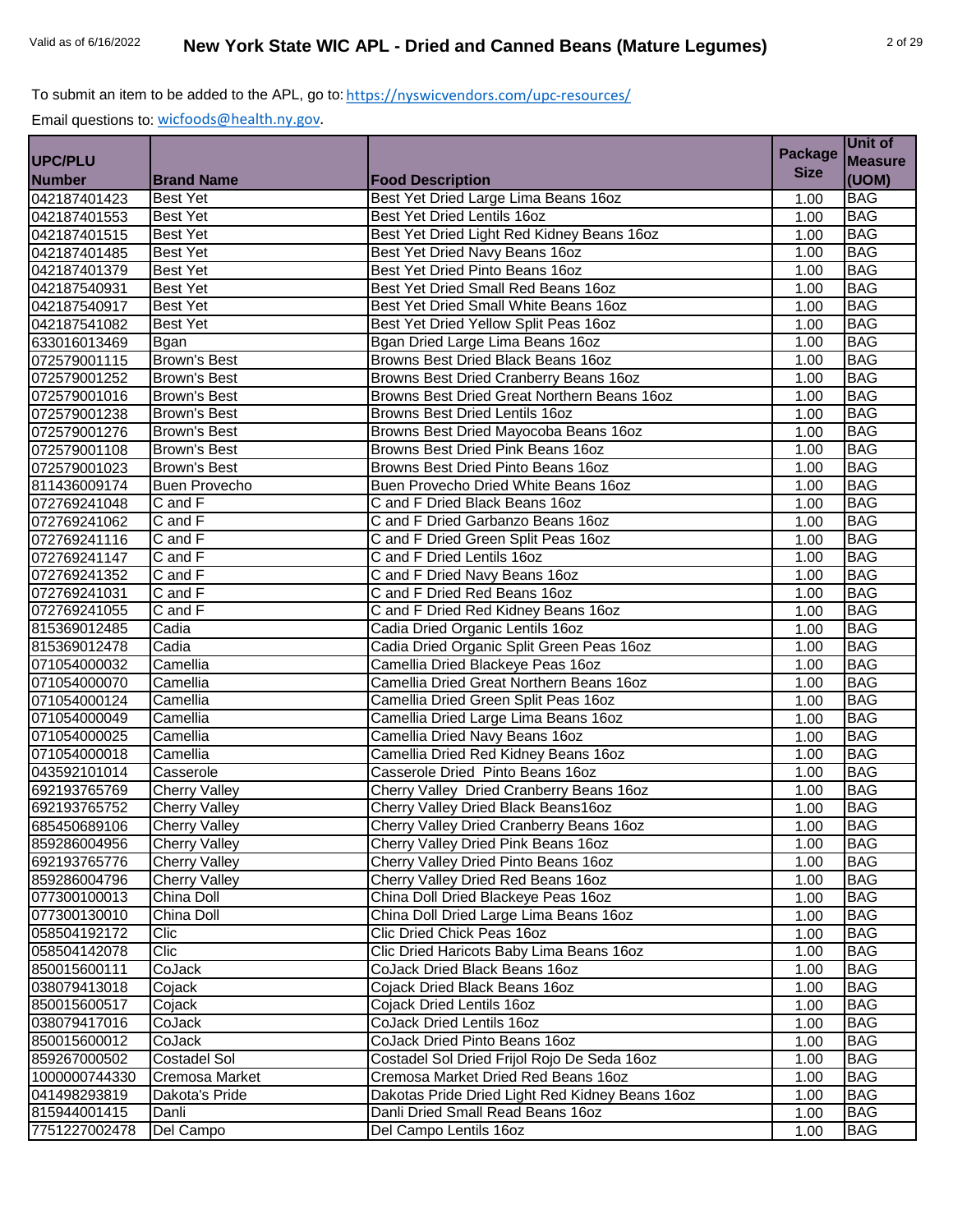| <b>Size</b><br>(UOM)<br><b>Brand Name</b><br><b>Food Description</b><br>Delicioso Dried Black Beans 16oz<br><b>BAG</b><br>Delicioso<br>1.00<br><b>BAG</b><br>Delicioso<br>Delicioso Dried Blackeyed Peas 16oz<br>1.00<br><b>BAG</b><br>Delicioso<br>Delicioso Dried Green Split Peas 16oz<br>1.00<br>Delicioso<br>Delicioso Dried Lentils 16oz<br><b>BAG</b><br>1.00<br><b>BAG</b><br>Delicioso<br>Delicioso Dried Pink Beans 16oz<br>1.00<br><b>BAG</b><br>Delicioso<br>Delicioso Dried Red Kidney Beans 16oz<br>1.00<br><b>BAG</b><br>Delicioso<br>Delicioso Dried Yellow Split Peas 16oz<br>1.00<br><b>BAG</b><br>Eden<br>Eden Dried Organic Black Beans 16oz<br>1.00<br><b>BAG</b><br>El Mexicano<br>El Mexicano Dried Black Beans 16oz<br>1.00<br><b>BAG</b><br>El Mexicano<br>El Mexicano Dried Pinto Beans 16oz<br>1.00<br><b>BAG</b><br>El Pulgarcito<br>El Pulgarcito Dried Small Red Beans 16oz<br>1.00<br><b>BAG</b><br>Essential Everyday Dried Baby Lima Beans 16oz<br><b>Essential Everyday</b><br>1.00<br>041303003275<br><b>BAG</b><br><b>Essential Everyday</b><br>Essential Everyday Dried Black Beans 16oz<br>1.00<br><b>Essential Everyday</b><br>Essential Everyday Dried Blackeye Peas 16oz<br><b>BAG</b><br>1.00<br><b>BAG</b><br><b>Essential Everyday</b><br>Essential Everyday Dried Garbanzo Beans 16oz<br>1.00<br><b>BAG</b><br><b>Essential Everyday</b><br>Essential Everyday Dried Great Northern Beans 16oz<br>1.00<br><b>BAG</b><br><b>Essential Everyday</b><br>Essential Everyday Dried Green Split Peas 16oz<br>1.00<br><b>BAG</b><br><b>Essential Everyday</b><br>Essential Everyday Dried Large Lima Beans 16oz<br>1.00<br><b>BAG</b><br><b>Essential Everyday</b><br><b>Essential Everyday Dried Lentils 16oz</b><br>1.00<br><b>BAG</b><br><b>Essential Everyday</b><br>Essential Everyday Dried Navy Beans 16oz<br>1.00<br><b>BAG</b><br><b>Essential Everyday</b><br>Essential Everyday Dried Pinto Beans 16oz<br>1.00<br><b>BAG</b><br>Essential Everyday Dried Red Kidney Beans 16oz<br><b>Essential Everyday</b><br>1.00<br><b>Essential Everyday</b><br>Essential Everyday Dried Red Lentils 16oz<br><b>BAG</b><br>1.00<br><b>BAG</b><br>Essential Everyday Dried Small Red Beans 16oz<br>1.00<br><b>Essential Everyday</b><br>Faraon Dried Green Split Peas 16oz<br><b>BAG</b><br>1.00<br>Faraon<br><b>BAG</b><br>Flaum<br>Flaum Dried Jumbo Lima Beans 16oz<br>1.00<br><b>BAG</b><br>Food Club<br>Food Club Dried Baby Lima Beans 16oz<br>1.00<br>Food Club Dried Black Beans 16 oz<br><b>BAG</b><br>Food Club<br>1.00<br>Food Club<br>Food Club Dried Blackeye Peas 16oz<br><b>BAG</b><br>1.00<br>Food Club<br>Food Club Dried Cranberry Beans 16oz<br><b>BAG</b><br>1.00<br>Food Club Dried Great Northern Beans 16oz<br>Food Club<br><b>BAG</b><br>1.00<br>Food Club<br>Food Club Dried Green Split Peas 16oz<br><b>BAG</b><br>1.00<br>Food Club<br>Food Club Dried Kidney Beans 16oz<br><b>BAG</b><br>1.00<br><b>BAG</b><br><b>Food Club</b><br>Food Club Dried Lentils 16oz<br>1.00<br>Food Club<br><b>BAG</b><br>Food Club Dried Mixed Beans 16oz<br>1.00<br><b>BAG</b><br>Food Club<br>Food Club Dried Navy Beans 16oz<br>1.00<br><b>BAG</b><br>036800618770<br><b>Food Club</b><br>Food Club Dried Petite Green Peas 16oz<br>1.00<br>Food Club<br>Food Club Dried Pinto Beans 16oz<br><b>BAG</b><br>1.00<br>Food Lion<br>Food Lion Dried Baby Lima Beans 16oz<br>1.00<br><b>BAG</b><br>Food Lion<br>Food Lion Dried Blackeye Peas 16oz<br><b>BAG</b><br>1.00<br>Food Lion<br>Food Lion Dried Chickpeas 16oz<br><b>BAG</b><br>1.00<br>Food Lion Dried Great Northern Beans 16oz<br>Food Lion<br><b>BAG</b><br>1.00<br>Food Lion<br>Food Lion Dried Large Lima Beans 16oz<br><b>BAG</b><br>1.00<br>Food Lion<br><b>BAG</b><br>Food Lion Dried Navy Beans 16oz<br>1.00<br>Food Lion<br><b>BAG</b><br>Food Lion Dried Pinto Beans 16oz<br>1.00<br>Food Lion<br>Food Lion Dried Small Red Beans 16oz<br><b>BAG</b><br>1.00<br><b>BAG</b><br>Food Lion<br>Food Lion Dried Split Peas 16oz<br>1.00<br>Freedoms Choice Dried Baby Lima Beans 16oz<br><b>BAG</b><br>Freedom's Choice<br>1.00<br><b>BAG</b><br>Freedoms Choice Dried Black Beans 16oz<br>Freedom's Choice<br>1.00<br>Freedoms Choice Dried Blackeye Peas 16oz<br><b>BAG</b><br>Freedom's Choice<br>1.00<br>Freedoms Choice Dried Garbanzo Beans 16oz<br><b>BAG</b><br>Freedom's Choice<br>1.00<br>Freedoms Choice Dried Great northern Beans 16oz<br>Freedom's Choice<br><b>BAG</b><br>1.00<br>Freedom's Choice<br>Freedoms Choice Dried Green Split Peas 16oz<br><b>BAG</b><br>1.00 |                |  | <b>Package</b> | Unit of        |
|---------------------------------------------------------------------------------------------------------------------------------------------------------------------------------------------------------------------------------------------------------------------------------------------------------------------------------------------------------------------------------------------------------------------------------------------------------------------------------------------------------------------------------------------------------------------------------------------------------------------------------------------------------------------------------------------------------------------------------------------------------------------------------------------------------------------------------------------------------------------------------------------------------------------------------------------------------------------------------------------------------------------------------------------------------------------------------------------------------------------------------------------------------------------------------------------------------------------------------------------------------------------------------------------------------------------------------------------------------------------------------------------------------------------------------------------------------------------------------------------------------------------------------------------------------------------------------------------------------------------------------------------------------------------------------------------------------------------------------------------------------------------------------------------------------------------------------------------------------------------------------------------------------------------------------------------------------------------------------------------------------------------------------------------------------------------------------------------------------------------------------------------------------------------------------------------------------------------------------------------------------------------------------------------------------------------------------------------------------------------------------------------------------------------------------------------------------------------------------------------------------------------------------------------------------------------------------------------------------------------------------------------------------------------------------------------------------------------------------------------------------------------------------------------------------------------------------------------------------------------------------------------------------------------------------------------------------------------------------------------------------------------------------------------------------------------------------------------------------------------------------------------------------------------------------------------------------------------------------------------------------------------------------------------------------------------------------------------------------------------------------------------------------------------------------------------------------------------------------------------------------------------------------------------------------------------------------------------------------------------------------------------------------------------------------------------------------------------------------------------------------------------------------------------------------------------------------------------------------------------------------------------------------------------------------------------------------------------------------------------------------------------------------------------------------------------------------------------------------------------------------------------------------------------------------------------------------------------------------------------------------------------------------------------------------------------------------------------------------------------------------------------------------------------------------------------------------------------------------------------------------------------------------------------------------------------------------------------------|----------------|--|----------------|----------------|
|                                                                                                                                                                                                                                                                                                                                                                                                                                                                                                                                                                                                                                                                                                                                                                                                                                                                                                                                                                                                                                                                                                                                                                                                                                                                                                                                                                                                                                                                                                                                                                                                                                                                                                                                                                                                                                                                                                                                                                                                                                                                                                                                                                                                                                                                                                                                                                                                                                                                                                                                                                                                                                                                                                                                                                                                                                                                                                                                                                                                                                                                                                                                                                                                                                                                                                                                                                                                                                                                                                                                                                                                                                                                                                                                                                                                                                                                                                                                                                                                                                                                                                                                                                                                                                                                                                                                                                                                                                                                                                                                                                                                   | <b>UPC/PLU</b> |  |                | <b>Measure</b> |
|                                                                                                                                                                                                                                                                                                                                                                                                                                                                                                                                                                                                                                                                                                                                                                                                                                                                                                                                                                                                                                                                                                                                                                                                                                                                                                                                                                                                                                                                                                                                                                                                                                                                                                                                                                                                                                                                                                                                                                                                                                                                                                                                                                                                                                                                                                                                                                                                                                                                                                                                                                                                                                                                                                                                                                                                                                                                                                                                                                                                                                                                                                                                                                                                                                                                                                                                                                                                                                                                                                                                                                                                                                                                                                                                                                                                                                                                                                                                                                                                                                                                                                                                                                                                                                                                                                                                                                                                                                                                                                                                                                                                   | <b>Number</b>  |  |                |                |
|                                                                                                                                                                                                                                                                                                                                                                                                                                                                                                                                                                                                                                                                                                                                                                                                                                                                                                                                                                                                                                                                                                                                                                                                                                                                                                                                                                                                                                                                                                                                                                                                                                                                                                                                                                                                                                                                                                                                                                                                                                                                                                                                                                                                                                                                                                                                                                                                                                                                                                                                                                                                                                                                                                                                                                                                                                                                                                                                                                                                                                                                                                                                                                                                                                                                                                                                                                                                                                                                                                                                                                                                                                                                                                                                                                                                                                                                                                                                                                                                                                                                                                                                                                                                                                                                                                                                                                                                                                                                                                                                                                                                   | 720794043266   |  |                |                |
|                                                                                                                                                                                                                                                                                                                                                                                                                                                                                                                                                                                                                                                                                                                                                                                                                                                                                                                                                                                                                                                                                                                                                                                                                                                                                                                                                                                                                                                                                                                                                                                                                                                                                                                                                                                                                                                                                                                                                                                                                                                                                                                                                                                                                                                                                                                                                                                                                                                                                                                                                                                                                                                                                                                                                                                                                                                                                                                                                                                                                                                                                                                                                                                                                                                                                                                                                                                                                                                                                                                                                                                                                                                                                                                                                                                                                                                                                                                                                                                                                                                                                                                                                                                                                                                                                                                                                                                                                                                                                                                                                                                                   | 720794043303   |  |                |                |
|                                                                                                                                                                                                                                                                                                                                                                                                                                                                                                                                                                                                                                                                                                                                                                                                                                                                                                                                                                                                                                                                                                                                                                                                                                                                                                                                                                                                                                                                                                                                                                                                                                                                                                                                                                                                                                                                                                                                                                                                                                                                                                                                                                                                                                                                                                                                                                                                                                                                                                                                                                                                                                                                                                                                                                                                                                                                                                                                                                                                                                                                                                                                                                                                                                                                                                                                                                                                                                                                                                                                                                                                                                                                                                                                                                                                                                                                                                                                                                                                                                                                                                                                                                                                                                                                                                                                                                                                                                                                                                                                                                                                   | 720794043310   |  |                |                |
|                                                                                                                                                                                                                                                                                                                                                                                                                                                                                                                                                                                                                                                                                                                                                                                                                                                                                                                                                                                                                                                                                                                                                                                                                                                                                                                                                                                                                                                                                                                                                                                                                                                                                                                                                                                                                                                                                                                                                                                                                                                                                                                                                                                                                                                                                                                                                                                                                                                                                                                                                                                                                                                                                                                                                                                                                                                                                                                                                                                                                                                                                                                                                                                                                                                                                                                                                                                                                                                                                                                                                                                                                                                                                                                                                                                                                                                                                                                                                                                                                                                                                                                                                                                                                                                                                                                                                                                                                                                                                                                                                                                                   | 720794043327   |  |                |                |
|                                                                                                                                                                                                                                                                                                                                                                                                                                                                                                                                                                                                                                                                                                                                                                                                                                                                                                                                                                                                                                                                                                                                                                                                                                                                                                                                                                                                                                                                                                                                                                                                                                                                                                                                                                                                                                                                                                                                                                                                                                                                                                                                                                                                                                                                                                                                                                                                                                                                                                                                                                                                                                                                                                                                                                                                                                                                                                                                                                                                                                                                                                                                                                                                                                                                                                                                                                                                                                                                                                                                                                                                                                                                                                                                                                                                                                                                                                                                                                                                                                                                                                                                                                                                                                                                                                                                                                                                                                                                                                                                                                                                   | 720794043297   |  |                |                |
|                                                                                                                                                                                                                                                                                                                                                                                                                                                                                                                                                                                                                                                                                                                                                                                                                                                                                                                                                                                                                                                                                                                                                                                                                                                                                                                                                                                                                                                                                                                                                                                                                                                                                                                                                                                                                                                                                                                                                                                                                                                                                                                                                                                                                                                                                                                                                                                                                                                                                                                                                                                                                                                                                                                                                                                                                                                                                                                                                                                                                                                                                                                                                                                                                                                                                                                                                                                                                                                                                                                                                                                                                                                                                                                                                                                                                                                                                                                                                                                                                                                                                                                                                                                                                                                                                                                                                                                                                                                                                                                                                                                                   | 720794043280   |  |                |                |
|                                                                                                                                                                                                                                                                                                                                                                                                                                                                                                                                                                                                                                                                                                                                                                                                                                                                                                                                                                                                                                                                                                                                                                                                                                                                                                                                                                                                                                                                                                                                                                                                                                                                                                                                                                                                                                                                                                                                                                                                                                                                                                                                                                                                                                                                                                                                                                                                                                                                                                                                                                                                                                                                                                                                                                                                                                                                                                                                                                                                                                                                                                                                                                                                                                                                                                                                                                                                                                                                                                                                                                                                                                                                                                                                                                                                                                                                                                                                                                                                                                                                                                                                                                                                                                                                                                                                                                                                                                                                                                                                                                                                   | 720794043334   |  |                |                |
|                                                                                                                                                                                                                                                                                                                                                                                                                                                                                                                                                                                                                                                                                                                                                                                                                                                                                                                                                                                                                                                                                                                                                                                                                                                                                                                                                                                                                                                                                                                                                                                                                                                                                                                                                                                                                                                                                                                                                                                                                                                                                                                                                                                                                                                                                                                                                                                                                                                                                                                                                                                                                                                                                                                                                                                                                                                                                                                                                                                                                                                                                                                                                                                                                                                                                                                                                                                                                                                                                                                                                                                                                                                                                                                                                                                                                                                                                                                                                                                                                                                                                                                                                                                                                                                                                                                                                                                                                                                                                                                                                                                                   | 024182021004   |  |                |                |
|                                                                                                                                                                                                                                                                                                                                                                                                                                                                                                                                                                                                                                                                                                                                                                                                                                                                                                                                                                                                                                                                                                                                                                                                                                                                                                                                                                                                                                                                                                                                                                                                                                                                                                                                                                                                                                                                                                                                                                                                                                                                                                                                                                                                                                                                                                                                                                                                                                                                                                                                                                                                                                                                                                                                                                                                                                                                                                                                                                                                                                                                                                                                                                                                                                                                                                                                                                                                                                                                                                                                                                                                                                                                                                                                                                                                                                                                                                                                                                                                                                                                                                                                                                                                                                                                                                                                                                                                                                                                                                                                                                                                   | 042743250595   |  |                |                |
|                                                                                                                                                                                                                                                                                                                                                                                                                                                                                                                                                                                                                                                                                                                                                                                                                                                                                                                                                                                                                                                                                                                                                                                                                                                                                                                                                                                                                                                                                                                                                                                                                                                                                                                                                                                                                                                                                                                                                                                                                                                                                                                                                                                                                                                                                                                                                                                                                                                                                                                                                                                                                                                                                                                                                                                                                                                                                                                                                                                                                                                                                                                                                                                                                                                                                                                                                                                                                                                                                                                                                                                                                                                                                                                                                                                                                                                                                                                                                                                                                                                                                                                                                                                                                                                                                                                                                                                                                                                                                                                                                                                                   | 042743250533   |  |                |                |
|                                                                                                                                                                                                                                                                                                                                                                                                                                                                                                                                                                                                                                                                                                                                                                                                                                                                                                                                                                                                                                                                                                                                                                                                                                                                                                                                                                                                                                                                                                                                                                                                                                                                                                                                                                                                                                                                                                                                                                                                                                                                                                                                                                                                                                                                                                                                                                                                                                                                                                                                                                                                                                                                                                                                                                                                                                                                                                                                                                                                                                                                                                                                                                                                                                                                                                                                                                                                                                                                                                                                                                                                                                                                                                                                                                                                                                                                                                                                                                                                                                                                                                                                                                                                                                                                                                                                                                                                                                                                                                                                                                                                   | 876593005599   |  |                |                |
|                                                                                                                                                                                                                                                                                                                                                                                                                                                                                                                                                                                                                                                                                                                                                                                                                                                                                                                                                                                                                                                                                                                                                                                                                                                                                                                                                                                                                                                                                                                                                                                                                                                                                                                                                                                                                                                                                                                                                                                                                                                                                                                                                                                                                                                                                                                                                                                                                                                                                                                                                                                                                                                                                                                                                                                                                                                                                                                                                                                                                                                                                                                                                                                                                                                                                                                                                                                                                                                                                                                                                                                                                                                                                                                                                                                                                                                                                                                                                                                                                                                                                                                                                                                                                                                                                                                                                                                                                                                                                                                                                                                                   | 041303003152   |  |                |                |
|                                                                                                                                                                                                                                                                                                                                                                                                                                                                                                                                                                                                                                                                                                                                                                                                                                                                                                                                                                                                                                                                                                                                                                                                                                                                                                                                                                                                                                                                                                                                                                                                                                                                                                                                                                                                                                                                                                                                                                                                                                                                                                                                                                                                                                                                                                                                                                                                                                                                                                                                                                                                                                                                                                                                                                                                                                                                                                                                                                                                                                                                                                                                                                                                                                                                                                                                                                                                                                                                                                                                                                                                                                                                                                                                                                                                                                                                                                                                                                                                                                                                                                                                                                                                                                                                                                                                                                                                                                                                                                                                                                                                   |                |  |                |                |
|                                                                                                                                                                                                                                                                                                                                                                                                                                                                                                                                                                                                                                                                                                                                                                                                                                                                                                                                                                                                                                                                                                                                                                                                                                                                                                                                                                                                                                                                                                                                                                                                                                                                                                                                                                                                                                                                                                                                                                                                                                                                                                                                                                                                                                                                                                                                                                                                                                                                                                                                                                                                                                                                                                                                                                                                                                                                                                                                                                                                                                                                                                                                                                                                                                                                                                                                                                                                                                                                                                                                                                                                                                                                                                                                                                                                                                                                                                                                                                                                                                                                                                                                                                                                                                                                                                                                                                                                                                                                                                                                                                                                   | 041303003206   |  |                |                |
|                                                                                                                                                                                                                                                                                                                                                                                                                                                                                                                                                                                                                                                                                                                                                                                                                                                                                                                                                                                                                                                                                                                                                                                                                                                                                                                                                                                                                                                                                                                                                                                                                                                                                                                                                                                                                                                                                                                                                                                                                                                                                                                                                                                                                                                                                                                                                                                                                                                                                                                                                                                                                                                                                                                                                                                                                                                                                                                                                                                                                                                                                                                                                                                                                                                                                                                                                                                                                                                                                                                                                                                                                                                                                                                                                                                                                                                                                                                                                                                                                                                                                                                                                                                                                                                                                                                                                                                                                                                                                                                                                                                                   | 041303003305   |  |                |                |
|                                                                                                                                                                                                                                                                                                                                                                                                                                                                                                                                                                                                                                                                                                                                                                                                                                                                                                                                                                                                                                                                                                                                                                                                                                                                                                                                                                                                                                                                                                                                                                                                                                                                                                                                                                                                                                                                                                                                                                                                                                                                                                                                                                                                                                                                                                                                                                                                                                                                                                                                                                                                                                                                                                                                                                                                                                                                                                                                                                                                                                                                                                                                                                                                                                                                                                                                                                                                                                                                                                                                                                                                                                                                                                                                                                                                                                                                                                                                                                                                                                                                                                                                                                                                                                                                                                                                                                                                                                                                                                                                                                                                   | 041303003183   |  |                |                |
|                                                                                                                                                                                                                                                                                                                                                                                                                                                                                                                                                                                                                                                                                                                                                                                                                                                                                                                                                                                                                                                                                                                                                                                                                                                                                                                                                                                                                                                                                                                                                                                                                                                                                                                                                                                                                                                                                                                                                                                                                                                                                                                                                                                                                                                                                                                                                                                                                                                                                                                                                                                                                                                                                                                                                                                                                                                                                                                                                                                                                                                                                                                                                                                                                                                                                                                                                                                                                                                                                                                                                                                                                                                                                                                                                                                                                                                                                                                                                                                                                                                                                                                                                                                                                                                                                                                                                                                                                                                                                                                                                                                                   | 041303003213   |  |                |                |
|                                                                                                                                                                                                                                                                                                                                                                                                                                                                                                                                                                                                                                                                                                                                                                                                                                                                                                                                                                                                                                                                                                                                                                                                                                                                                                                                                                                                                                                                                                                                                                                                                                                                                                                                                                                                                                                                                                                                                                                                                                                                                                                                                                                                                                                                                                                                                                                                                                                                                                                                                                                                                                                                                                                                                                                                                                                                                                                                                                                                                                                                                                                                                                                                                                                                                                                                                                                                                                                                                                                                                                                                                                                                                                                                                                                                                                                                                                                                                                                                                                                                                                                                                                                                                                                                                                                                                                                                                                                                                                                                                                                                   | 041303003169   |  |                |                |
|                                                                                                                                                                                                                                                                                                                                                                                                                                                                                                                                                                                                                                                                                                                                                                                                                                                                                                                                                                                                                                                                                                                                                                                                                                                                                                                                                                                                                                                                                                                                                                                                                                                                                                                                                                                                                                                                                                                                                                                                                                                                                                                                                                                                                                                                                                                                                                                                                                                                                                                                                                                                                                                                                                                                                                                                                                                                                                                                                                                                                                                                                                                                                                                                                                                                                                                                                                                                                                                                                                                                                                                                                                                                                                                                                                                                                                                                                                                                                                                                                                                                                                                                                                                                                                                                                                                                                                                                                                                                                                                                                                                                   | 041303003299   |  |                |                |
|                                                                                                                                                                                                                                                                                                                                                                                                                                                                                                                                                                                                                                                                                                                                                                                                                                                                                                                                                                                                                                                                                                                                                                                                                                                                                                                                                                                                                                                                                                                                                                                                                                                                                                                                                                                                                                                                                                                                                                                                                                                                                                                                                                                                                                                                                                                                                                                                                                                                                                                                                                                                                                                                                                                                                                                                                                                                                                                                                                                                                                                                                                                                                                                                                                                                                                                                                                                                                                                                                                                                                                                                                                                                                                                                                                                                                                                                                                                                                                                                                                                                                                                                                                                                                                                                                                                                                                                                                                                                                                                                                                                                   | 041303003176   |  |                |                |
|                                                                                                                                                                                                                                                                                                                                                                                                                                                                                                                                                                                                                                                                                                                                                                                                                                                                                                                                                                                                                                                                                                                                                                                                                                                                                                                                                                                                                                                                                                                                                                                                                                                                                                                                                                                                                                                                                                                                                                                                                                                                                                                                                                                                                                                                                                                                                                                                                                                                                                                                                                                                                                                                                                                                                                                                                                                                                                                                                                                                                                                                                                                                                                                                                                                                                                                                                                                                                                                                                                                                                                                                                                                                                                                                                                                                                                                                                                                                                                                                                                                                                                                                                                                                                                                                                                                                                                                                                                                                                                                                                                                                   | 041303003244   |  |                |                |
|                                                                                                                                                                                                                                                                                                                                                                                                                                                                                                                                                                                                                                                                                                                                                                                                                                                                                                                                                                                                                                                                                                                                                                                                                                                                                                                                                                                                                                                                                                                                                                                                                                                                                                                                                                                                                                                                                                                                                                                                                                                                                                                                                                                                                                                                                                                                                                                                                                                                                                                                                                                                                                                                                                                                                                                                                                                                                                                                                                                                                                                                                                                                                                                                                                                                                                                                                                                                                                                                                                                                                                                                                                                                                                                                                                                                                                                                                                                                                                                                                                                                                                                                                                                                                                                                                                                                                                                                                                                                                                                                                                                                   | 041303003282   |  |                |                |
|                                                                                                                                                                                                                                                                                                                                                                                                                                                                                                                                                                                                                                                                                                                                                                                                                                                                                                                                                                                                                                                                                                                                                                                                                                                                                                                                                                                                                                                                                                                                                                                                                                                                                                                                                                                                                                                                                                                                                                                                                                                                                                                                                                                                                                                                                                                                                                                                                                                                                                                                                                                                                                                                                                                                                                                                                                                                                                                                                                                                                                                                                                                                                                                                                                                                                                                                                                                                                                                                                                                                                                                                                                                                                                                                                                                                                                                                                                                                                                                                                                                                                                                                                                                                                                                                                                                                                                                                                                                                                                                                                                                                   | 041303046586   |  |                |                |
|                                                                                                                                                                                                                                                                                                                                                                                                                                                                                                                                                                                                                                                                                                                                                                                                                                                                                                                                                                                                                                                                                                                                                                                                                                                                                                                                                                                                                                                                                                                                                                                                                                                                                                                                                                                                                                                                                                                                                                                                                                                                                                                                                                                                                                                                                                                                                                                                                                                                                                                                                                                                                                                                                                                                                                                                                                                                                                                                                                                                                                                                                                                                                                                                                                                                                                                                                                                                                                                                                                                                                                                                                                                                                                                                                                                                                                                                                                                                                                                                                                                                                                                                                                                                                                                                                                                                                                                                                                                                                                                                                                                                   | 041303003268   |  |                |                |
|                                                                                                                                                                                                                                                                                                                                                                                                                                                                                                                                                                                                                                                                                                                                                                                                                                                                                                                                                                                                                                                                                                                                                                                                                                                                                                                                                                                                                                                                                                                                                                                                                                                                                                                                                                                                                                                                                                                                                                                                                                                                                                                                                                                                                                                                                                                                                                                                                                                                                                                                                                                                                                                                                                                                                                                                                                                                                                                                                                                                                                                                                                                                                                                                                                                                                                                                                                                                                                                                                                                                                                                                                                                                                                                                                                                                                                                                                                                                                                                                                                                                                                                                                                                                                                                                                                                                                                                                                                                                                                                                                                                                   | 074734131538   |  |                |                |
|                                                                                                                                                                                                                                                                                                                                                                                                                                                                                                                                                                                                                                                                                                                                                                                                                                                                                                                                                                                                                                                                                                                                                                                                                                                                                                                                                                                                                                                                                                                                                                                                                                                                                                                                                                                                                                                                                                                                                                                                                                                                                                                                                                                                                                                                                                                                                                                                                                                                                                                                                                                                                                                                                                                                                                                                                                                                                                                                                                                                                                                                                                                                                                                                                                                                                                                                                                                                                                                                                                                                                                                                                                                                                                                                                                                                                                                                                                                                                                                                                                                                                                                                                                                                                                                                                                                                                                                                                                                                                                                                                                                                   | 042028000150   |  |                |                |
|                                                                                                                                                                                                                                                                                                                                                                                                                                                                                                                                                                                                                                                                                                                                                                                                                                                                                                                                                                                                                                                                                                                                                                                                                                                                                                                                                                                                                                                                                                                                                                                                                                                                                                                                                                                                                                                                                                                                                                                                                                                                                                                                                                                                                                                                                                                                                                                                                                                                                                                                                                                                                                                                                                                                                                                                                                                                                                                                                                                                                                                                                                                                                                                                                                                                                                                                                                                                                                                                                                                                                                                                                                                                                                                                                                                                                                                                                                                                                                                                                                                                                                                                                                                                                                                                                                                                                                                                                                                                                                                                                                                                   | 036800651135   |  |                |                |
|                                                                                                                                                                                                                                                                                                                                                                                                                                                                                                                                                                                                                                                                                                                                                                                                                                                                                                                                                                                                                                                                                                                                                                                                                                                                                                                                                                                                                                                                                                                                                                                                                                                                                                                                                                                                                                                                                                                                                                                                                                                                                                                                                                                                                                                                                                                                                                                                                                                                                                                                                                                                                                                                                                                                                                                                                                                                                                                                                                                                                                                                                                                                                                                                                                                                                                                                                                                                                                                                                                                                                                                                                                                                                                                                                                                                                                                                                                                                                                                                                                                                                                                                                                                                                                                                                                                                                                                                                                                                                                                                                                                                   | 036800203280   |  |                |                |
|                                                                                                                                                                                                                                                                                                                                                                                                                                                                                                                                                                                                                                                                                                                                                                                                                                                                                                                                                                                                                                                                                                                                                                                                                                                                                                                                                                                                                                                                                                                                                                                                                                                                                                                                                                                                                                                                                                                                                                                                                                                                                                                                                                                                                                                                                                                                                                                                                                                                                                                                                                                                                                                                                                                                                                                                                                                                                                                                                                                                                                                                                                                                                                                                                                                                                                                                                                                                                                                                                                                                                                                                                                                                                                                                                                                                                                                                                                                                                                                                                                                                                                                                                                                                                                                                                                                                                                                                                                                                                                                                                                                                   | 036800641150   |  |                |                |
|                                                                                                                                                                                                                                                                                                                                                                                                                                                                                                                                                                                                                                                                                                                                                                                                                                                                                                                                                                                                                                                                                                                                                                                                                                                                                                                                                                                                                                                                                                                                                                                                                                                                                                                                                                                                                                                                                                                                                                                                                                                                                                                                                                                                                                                                                                                                                                                                                                                                                                                                                                                                                                                                                                                                                                                                                                                                                                                                                                                                                                                                                                                                                                                                                                                                                                                                                                                                                                                                                                                                                                                                                                                                                                                                                                                                                                                                                                                                                                                                                                                                                                                                                                                                                                                                                                                                                                                                                                                                                                                                                                                                   | 036800064560   |  |                |                |
|                                                                                                                                                                                                                                                                                                                                                                                                                                                                                                                                                                                                                                                                                                                                                                                                                                                                                                                                                                                                                                                                                                                                                                                                                                                                                                                                                                                                                                                                                                                                                                                                                                                                                                                                                                                                                                                                                                                                                                                                                                                                                                                                                                                                                                                                                                                                                                                                                                                                                                                                                                                                                                                                                                                                                                                                                                                                                                                                                                                                                                                                                                                                                                                                                                                                                                                                                                                                                                                                                                                                                                                                                                                                                                                                                                                                                                                                                                                                                                                                                                                                                                                                                                                                                                                                                                                                                                                                                                                                                                                                                                                                   | 036800621152   |  |                |                |
|                                                                                                                                                                                                                                                                                                                                                                                                                                                                                                                                                                                                                                                                                                                                                                                                                                                                                                                                                                                                                                                                                                                                                                                                                                                                                                                                                                                                                                                                                                                                                                                                                                                                                                                                                                                                                                                                                                                                                                                                                                                                                                                                                                                                                                                                                                                                                                                                                                                                                                                                                                                                                                                                                                                                                                                                                                                                                                                                                                                                                                                                                                                                                                                                                                                                                                                                                                                                                                                                                                                                                                                                                                                                                                                                                                                                                                                                                                                                                                                                                                                                                                                                                                                                                                                                                                                                                                                                                                                                                                                                                                                                   | 036800661134   |  |                |                |
|                                                                                                                                                                                                                                                                                                                                                                                                                                                                                                                                                                                                                                                                                                                                                                                                                                                                                                                                                                                                                                                                                                                                                                                                                                                                                                                                                                                                                                                                                                                                                                                                                                                                                                                                                                                                                                                                                                                                                                                                                                                                                                                                                                                                                                                                                                                                                                                                                                                                                                                                                                                                                                                                                                                                                                                                                                                                                                                                                                                                                                                                                                                                                                                                                                                                                                                                                                                                                                                                                                                                                                                                                                                                                                                                                                                                                                                                                                                                                                                                                                                                                                                                                                                                                                                                                                                                                                                                                                                                                                                                                                                                   | 036800681156   |  |                |                |
|                                                                                                                                                                                                                                                                                                                                                                                                                                                                                                                                                                                                                                                                                                                                                                                                                                                                                                                                                                                                                                                                                                                                                                                                                                                                                                                                                                                                                                                                                                                                                                                                                                                                                                                                                                                                                                                                                                                                                                                                                                                                                                                                                                                                                                                                                                                                                                                                                                                                                                                                                                                                                                                                                                                                                                                                                                                                                                                                                                                                                                                                                                                                                                                                                                                                                                                                                                                                                                                                                                                                                                                                                                                                                                                                                                                                                                                                                                                                                                                                                                                                                                                                                                                                                                                                                                                                                                                                                                                                                                                                                                                                   | 036800711143   |  |                |                |
|                                                                                                                                                                                                                                                                                                                                                                                                                                                                                                                                                                                                                                                                                                                                                                                                                                                                                                                                                                                                                                                                                                                                                                                                                                                                                                                                                                                                                                                                                                                                                                                                                                                                                                                                                                                                                                                                                                                                                                                                                                                                                                                                                                                                                                                                                                                                                                                                                                                                                                                                                                                                                                                                                                                                                                                                                                                                                                                                                                                                                                                                                                                                                                                                                                                                                                                                                                                                                                                                                                                                                                                                                                                                                                                                                                                                                                                                                                                                                                                                                                                                                                                                                                                                                                                                                                                                                                                                                                                                                                                                                                                                   | 036800064546   |  |                |                |
|                                                                                                                                                                                                                                                                                                                                                                                                                                                                                                                                                                                                                                                                                                                                                                                                                                                                                                                                                                                                                                                                                                                                                                                                                                                                                                                                                                                                                                                                                                                                                                                                                                                                                                                                                                                                                                                                                                                                                                                                                                                                                                                                                                                                                                                                                                                                                                                                                                                                                                                                                                                                                                                                                                                                                                                                                                                                                                                                                                                                                                                                                                                                                                                                                                                                                                                                                                                                                                                                                                                                                                                                                                                                                                                                                                                                                                                                                                                                                                                                                                                                                                                                                                                                                                                                                                                                                                                                                                                                                                                                                                                                   | 036800611139   |  |                |                |
|                                                                                                                                                                                                                                                                                                                                                                                                                                                                                                                                                                                                                                                                                                                                                                                                                                                                                                                                                                                                                                                                                                                                                                                                                                                                                                                                                                                                                                                                                                                                                                                                                                                                                                                                                                                                                                                                                                                                                                                                                                                                                                                                                                                                                                                                                                                                                                                                                                                                                                                                                                                                                                                                                                                                                                                                                                                                                                                                                                                                                                                                                                                                                                                                                                                                                                                                                                                                                                                                                                                                                                                                                                                                                                                                                                                                                                                                                                                                                                                                                                                                                                                                                                                                                                                                                                                                                                                                                                                                                                                                                                                                   |                |  |                |                |
|                                                                                                                                                                                                                                                                                                                                                                                                                                                                                                                                                                                                                                                                                                                                                                                                                                                                                                                                                                                                                                                                                                                                                                                                                                                                                                                                                                                                                                                                                                                                                                                                                                                                                                                                                                                                                                                                                                                                                                                                                                                                                                                                                                                                                                                                                                                                                                                                                                                                                                                                                                                                                                                                                                                                                                                                                                                                                                                                                                                                                                                                                                                                                                                                                                                                                                                                                                                                                                                                                                                                                                                                                                                                                                                                                                                                                                                                                                                                                                                                                                                                                                                                                                                                                                                                                                                                                                                                                                                                                                                                                                                                   | 036800601147   |  |                |                |
|                                                                                                                                                                                                                                                                                                                                                                                                                                                                                                                                                                                                                                                                                                                                                                                                                                                                                                                                                                                                                                                                                                                                                                                                                                                                                                                                                                                                                                                                                                                                                                                                                                                                                                                                                                                                                                                                                                                                                                                                                                                                                                                                                                                                                                                                                                                                                                                                                                                                                                                                                                                                                                                                                                                                                                                                                                                                                                                                                                                                                                                                                                                                                                                                                                                                                                                                                                                                                                                                                                                                                                                                                                                                                                                                                                                                                                                                                                                                                                                                                                                                                                                                                                                                                                                                                                                                                                                                                                                                                                                                                                                                   | 035826008398   |  |                |                |
|                                                                                                                                                                                                                                                                                                                                                                                                                                                                                                                                                                                                                                                                                                                                                                                                                                                                                                                                                                                                                                                                                                                                                                                                                                                                                                                                                                                                                                                                                                                                                                                                                                                                                                                                                                                                                                                                                                                                                                                                                                                                                                                                                                                                                                                                                                                                                                                                                                                                                                                                                                                                                                                                                                                                                                                                                                                                                                                                                                                                                                                                                                                                                                                                                                                                                                                                                                                                                                                                                                                                                                                                                                                                                                                                                                                                                                                                                                                                                                                                                                                                                                                                                                                                                                                                                                                                                                                                                                                                                                                                                                                                   | 035826008350   |  |                |                |
|                                                                                                                                                                                                                                                                                                                                                                                                                                                                                                                                                                                                                                                                                                                                                                                                                                                                                                                                                                                                                                                                                                                                                                                                                                                                                                                                                                                                                                                                                                                                                                                                                                                                                                                                                                                                                                                                                                                                                                                                                                                                                                                                                                                                                                                                                                                                                                                                                                                                                                                                                                                                                                                                                                                                                                                                                                                                                                                                                                                                                                                                                                                                                                                                                                                                                                                                                                                                                                                                                                                                                                                                                                                                                                                                                                                                                                                                                                                                                                                                                                                                                                                                                                                                                                                                                                                                                                                                                                                                                                                                                                                                   | 035826084712   |  |                |                |
|                                                                                                                                                                                                                                                                                                                                                                                                                                                                                                                                                                                                                                                                                                                                                                                                                                                                                                                                                                                                                                                                                                                                                                                                                                                                                                                                                                                                                                                                                                                                                                                                                                                                                                                                                                                                                                                                                                                                                                                                                                                                                                                                                                                                                                                                                                                                                                                                                                                                                                                                                                                                                                                                                                                                                                                                                                                                                                                                                                                                                                                                                                                                                                                                                                                                                                                                                                                                                                                                                                                                                                                                                                                                                                                                                                                                                                                                                                                                                                                                                                                                                                                                                                                                                                                                                                                                                                                                                                                                                                                                                                                                   | 035826008374   |  |                |                |
|                                                                                                                                                                                                                                                                                                                                                                                                                                                                                                                                                                                                                                                                                                                                                                                                                                                                                                                                                                                                                                                                                                                                                                                                                                                                                                                                                                                                                                                                                                                                                                                                                                                                                                                                                                                                                                                                                                                                                                                                                                                                                                                                                                                                                                                                                                                                                                                                                                                                                                                                                                                                                                                                                                                                                                                                                                                                                                                                                                                                                                                                                                                                                                                                                                                                                                                                                                                                                                                                                                                                                                                                                                                                                                                                                                                                                                                                                                                                                                                                                                                                                                                                                                                                                                                                                                                                                                                                                                                                                                                                                                                                   | 035826008381   |  |                |                |
|                                                                                                                                                                                                                                                                                                                                                                                                                                                                                                                                                                                                                                                                                                                                                                                                                                                                                                                                                                                                                                                                                                                                                                                                                                                                                                                                                                                                                                                                                                                                                                                                                                                                                                                                                                                                                                                                                                                                                                                                                                                                                                                                                                                                                                                                                                                                                                                                                                                                                                                                                                                                                                                                                                                                                                                                                                                                                                                                                                                                                                                                                                                                                                                                                                                                                                                                                                                                                                                                                                                                                                                                                                                                                                                                                                                                                                                                                                                                                                                                                                                                                                                                                                                                                                                                                                                                                                                                                                                                                                                                                                                                   | 035826008404   |  |                |                |
|                                                                                                                                                                                                                                                                                                                                                                                                                                                                                                                                                                                                                                                                                                                                                                                                                                                                                                                                                                                                                                                                                                                                                                                                                                                                                                                                                                                                                                                                                                                                                                                                                                                                                                                                                                                                                                                                                                                                                                                                                                                                                                                                                                                                                                                                                                                                                                                                                                                                                                                                                                                                                                                                                                                                                                                                                                                                                                                                                                                                                                                                                                                                                                                                                                                                                                                                                                                                                                                                                                                                                                                                                                                                                                                                                                                                                                                                                                                                                                                                                                                                                                                                                                                                                                                                                                                                                                                                                                                                                                                                                                                                   | 035826008329   |  |                |                |
|                                                                                                                                                                                                                                                                                                                                                                                                                                                                                                                                                                                                                                                                                                                                                                                                                                                                                                                                                                                                                                                                                                                                                                                                                                                                                                                                                                                                                                                                                                                                                                                                                                                                                                                                                                                                                                                                                                                                                                                                                                                                                                                                                                                                                                                                                                                                                                                                                                                                                                                                                                                                                                                                                                                                                                                                                                                                                                                                                                                                                                                                                                                                                                                                                                                                                                                                                                                                                                                                                                                                                                                                                                                                                                                                                                                                                                                                                                                                                                                                                                                                                                                                                                                                                                                                                                                                                                                                                                                                                                                                                                                                   | 035826045362   |  |                |                |
|                                                                                                                                                                                                                                                                                                                                                                                                                                                                                                                                                                                                                                                                                                                                                                                                                                                                                                                                                                                                                                                                                                                                                                                                                                                                                                                                                                                                                                                                                                                                                                                                                                                                                                                                                                                                                                                                                                                                                                                                                                                                                                                                                                                                                                                                                                                                                                                                                                                                                                                                                                                                                                                                                                                                                                                                                                                                                                                                                                                                                                                                                                                                                                                                                                                                                                                                                                                                                                                                                                                                                                                                                                                                                                                                                                                                                                                                                                                                                                                                                                                                                                                                                                                                                                                                                                                                                                                                                                                                                                                                                                                                   | 035826008428   |  |                |                |
|                                                                                                                                                                                                                                                                                                                                                                                                                                                                                                                                                                                                                                                                                                                                                                                                                                                                                                                                                                                                                                                                                                                                                                                                                                                                                                                                                                                                                                                                                                                                                                                                                                                                                                                                                                                                                                                                                                                                                                                                                                                                                                                                                                                                                                                                                                                                                                                                                                                                                                                                                                                                                                                                                                                                                                                                                                                                                                                                                                                                                                                                                                                                                                                                                                                                                                                                                                                                                                                                                                                                                                                                                                                                                                                                                                                                                                                                                                                                                                                                                                                                                                                                                                                                                                                                                                                                                                                                                                                                                                                                                                                                   | 842798100230   |  |                |                |
|                                                                                                                                                                                                                                                                                                                                                                                                                                                                                                                                                                                                                                                                                                                                                                                                                                                                                                                                                                                                                                                                                                                                                                                                                                                                                                                                                                                                                                                                                                                                                                                                                                                                                                                                                                                                                                                                                                                                                                                                                                                                                                                                                                                                                                                                                                                                                                                                                                                                                                                                                                                                                                                                                                                                                                                                                                                                                                                                                                                                                                                                                                                                                                                                                                                                                                                                                                                                                                                                                                                                                                                                                                                                                                                                                                                                                                                                                                                                                                                                                                                                                                                                                                                                                                                                                                                                                                                                                                                                                                                                                                                                   | 842798100162   |  |                |                |
|                                                                                                                                                                                                                                                                                                                                                                                                                                                                                                                                                                                                                                                                                                                                                                                                                                                                                                                                                                                                                                                                                                                                                                                                                                                                                                                                                                                                                                                                                                                                                                                                                                                                                                                                                                                                                                                                                                                                                                                                                                                                                                                                                                                                                                                                                                                                                                                                                                                                                                                                                                                                                                                                                                                                                                                                                                                                                                                                                                                                                                                                                                                                                                                                                                                                                                                                                                                                                                                                                                                                                                                                                                                                                                                                                                                                                                                                                                                                                                                                                                                                                                                                                                                                                                                                                                                                                                                                                                                                                                                                                                                                   | 842798100179   |  |                |                |
|                                                                                                                                                                                                                                                                                                                                                                                                                                                                                                                                                                                                                                                                                                                                                                                                                                                                                                                                                                                                                                                                                                                                                                                                                                                                                                                                                                                                                                                                                                                                                                                                                                                                                                                                                                                                                                                                                                                                                                                                                                                                                                                                                                                                                                                                                                                                                                                                                                                                                                                                                                                                                                                                                                                                                                                                                                                                                                                                                                                                                                                                                                                                                                                                                                                                                                                                                                                                                                                                                                                                                                                                                                                                                                                                                                                                                                                                                                                                                                                                                                                                                                                                                                                                                                                                                                                                                                                                                                                                                                                                                                                                   | 842798100223   |  |                |                |
|                                                                                                                                                                                                                                                                                                                                                                                                                                                                                                                                                                                                                                                                                                                                                                                                                                                                                                                                                                                                                                                                                                                                                                                                                                                                                                                                                                                                                                                                                                                                                                                                                                                                                                                                                                                                                                                                                                                                                                                                                                                                                                                                                                                                                                                                                                                                                                                                                                                                                                                                                                                                                                                                                                                                                                                                                                                                                                                                                                                                                                                                                                                                                                                                                                                                                                                                                                                                                                                                                                                                                                                                                                                                                                                                                                                                                                                                                                                                                                                                                                                                                                                                                                                                                                                                                                                                                                                                                                                                                                                                                                                                   | 842798100186   |  |                |                |
|                                                                                                                                                                                                                                                                                                                                                                                                                                                                                                                                                                                                                                                                                                                                                                                                                                                                                                                                                                                                                                                                                                                                                                                                                                                                                                                                                                                                                                                                                                                                                                                                                                                                                                                                                                                                                                                                                                                                                                                                                                                                                                                                                                                                                                                                                                                                                                                                                                                                                                                                                                                                                                                                                                                                                                                                                                                                                                                                                                                                                                                                                                                                                                                                                                                                                                                                                                                                                                                                                                                                                                                                                                                                                                                                                                                                                                                                                                                                                                                                                                                                                                                                                                                                                                                                                                                                                                                                                                                                                                                                                                                                   | 842798100155   |  |                |                |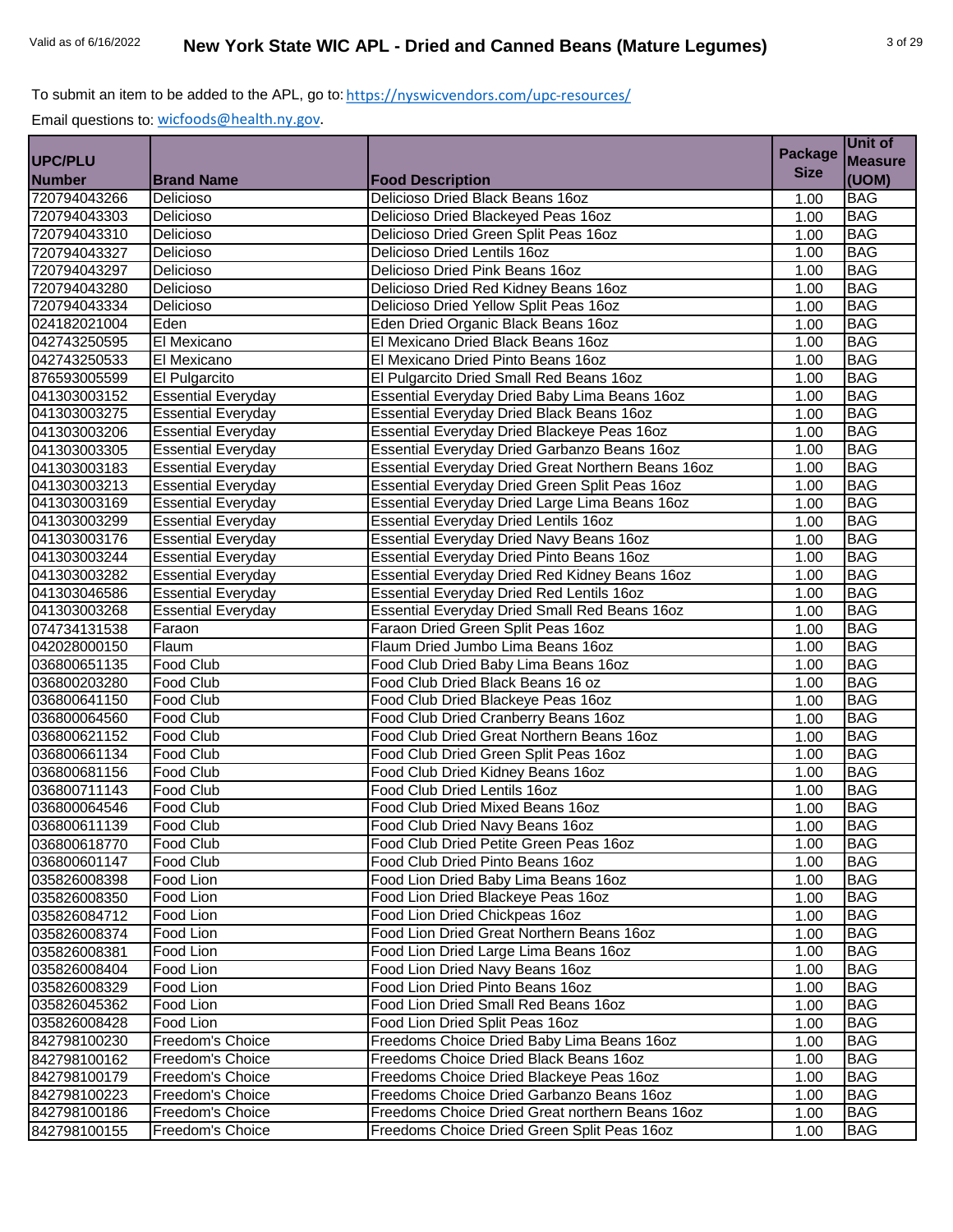Email questions to: [wicfoods@health.ny.gov.](mailto:wicfoods@health.ny.gov)

|                |                    |                                                   | <b>Package</b> | UNIL UI        |
|----------------|--------------------|---------------------------------------------------|----------------|----------------|
| <b>UPC/PLU</b> |                    |                                                   | <b>Size</b>    | <b>Measure</b> |
| <b>Number</b>  | <b>Brand Name</b>  | <b>Food Description</b>                           |                | (UOM)          |
| 842798100148   | Freedom's Choice   | Freedoms Choice Dried Lentil Beans 16oz           | 1.00           | <b>BAG</b>     |
| 842798100209   | Freedom's Choice   | Freedoms Choice Dried Navy Beans 16oz             | 1.00           | <b>BAG</b>     |
| 842798100131   | Freedom's Choice   | Freedoms Choice Dried Pinto Beans 16oz            | 1.00           | <b>BAG</b>     |
| 036800321526   | <b>Full Circle</b> | Full Circle Dried Organic Black Beans 16oz        | 1.00           | <b>BAG</b>     |
| 036800321533   | <b>Full Circle</b> | Full Circle Dried Organic Garbanzo Beans 16oz     | 1.00           | <b>BAG</b>     |
| 036800072541   | <b>Full Circle</b> | Full Circle Dried Organic Green Lentils 16oz      | 1.00           | <b>BAG</b>     |
| 036800181458   | <b>Full Circle</b> | Full Circle Dried Organic Green Split Peas 16oz   | 1.00           | <b>BAG</b>     |
| 036800072534   | <b>Full Circle</b> | Full Circle Dried Organic Grt Northern Beans 16oz | 1.00           | <b>BAG</b>     |
| 036800072558   | <b>Full Circle</b> | Full Circle Dried Organic Kidney Beans 16oz       | 1.00           | <b>BAG</b>     |
| 036800072497   | <b>Full Circle</b> | Full Circle Dried Organic Navy Beans 16oz         | 1.00           | <b>BAG</b>     |
| 036800072503   | <b>Full Circle</b> | Full Circle Dried Organic Pinto Beans 16oz        | 1.00           | <b>BAG</b>     |
| 710069035508   | Gefen              | Gefen Dried Baby Lima Beans 16oz                  | 1.00           | <b>BAG</b>     |
| 710069035003   | Gefen              | Gefen Dried Cholent Mix 16oz                      | 1.00           | <b>BAG</b>     |
| 710069035300   | Gefen              | Gefen Dried Cranberry Beans 16oz                  | 1.00           | <b>BAG</b>     |
| 710069035201   | Gefen              | Gefen Dried Garbanzo Beans 16oz                   | 1.00           | <b>BAG</b>     |
| 710069052208   | Gefen              | Gefen Dried Great Northern Beans 16oz             | 1.00           | <b>BAG</b>     |
| 710069035959   | Gefen              | Gefen Dried Green Split Peas 16oz                 | 1.00           | <b>BAG</b>     |
| 710069035607   | Gefen              | Gefen Dried Large Lima Beans 16oz                 | 1.00           | <b>BAG</b>     |
| 710069052307   | Gefen              | Gefen Dried Lentils 16oz                          | 1.00           | <b>BAG</b>     |
| 710069035706   | Gefen              | Gefen Dried Navy Beans 16oz                       | 1.00           | <b>BAG</b>     |
| 710069035805   | Gefen              | Gefen Dried Pinto Beans 16oz                      | 1.00           | <b>BAG</b>     |
| 710069035409   | Gefen              | Gefen Dried Red Kidney Beans 16oz                 | 1.00           | <b>BAG</b>     |
| 710069052352   | Gefen              | Gefen Dried Red Lentils 16oz                      | 1.00           | <b>BAG</b>     |
| 710069051751   | Gefen              | Gefen Dried Small White Beans 16oz                | 1.00           | <b>BAG</b>     |
| 710069035904   | Gefen              | Gefen Dried Yellow Split Peas 16oz                | 1.00           | <b>BAG</b>     |
| 030034061340   | <b>Giant Eagle</b> | Giant Eagle Dried Black Beans 16oz                | 1.00           | <b>BAG</b>     |
| 030034090678   | Giant Eagle        | Giant Eagle Dried Cranberry Beans 16oz            | 1.00           | <b>BAG</b>     |
| 030034033934   | <b>Giant Eagle</b> | Giant Eagle Dried Great Northern Beans 16oz       | 1.00           | <b>BAG</b>     |
| 030034033941   | <b>Giant Eagle</b> | Giant Eagle Dried Great Northern Beans 16oz       | 1.00           | <b>BAG</b>     |
| 030034033811   | <b>Giant Eagle</b> | Giant Eagle Dried Green Split Peas 16oz           | 1.00           | <b>BAG</b>     |
| 030034033835   | Giant Eagle        | Giant Eagle Dried Kidney Beans 16oz               | 1.00           | <b>BAG</b>     |
| 030034033873   | <b>Giant Eagle</b> | Giant Eagle Dried Kidney Beans 16oz               | 1.00           | <b>BAG</b>     |
| 030034033804   | <b>Giant Eagle</b> | <b>Giant Eagle Dried Lentils 16oz</b>             | 1.00           | <b>BAG</b>     |
| 030034033859   | <b>Giant Eagle</b> | Giant Eagle Dried Navy Beans 16oz                 | 1.00           | <b>BAG</b>     |
| 030034033828   | <b>Giant Eagle</b> | Giant Eagle Dried Pinto Beans 16oz                | 1.00           | <b>BAG</b>     |
| 840762021017   | Glick's            | Glicks Dried Cholent Mix 16oz                     | 1.00           | <b>BAG</b>     |
| 020539842803   | Gonsalves          | Gonsalves Dried Baby Lima Beans 16oz              | 1.00           | <b>BAG</b>     |
| 020539841301   | Gonsalves          | Gonsalves Dried Black Turtle Beans 16oz           | 1.00           | <b>BAG</b>     |
| 020539841806   | Gonsalves          | Gonsalves Dried Cranberry Beans 16oz              | 1.00           | <b>BAG</b>     |
| 020539848607   | Gonsalves          | Gonsalves Dried Fava Beans 16oz                   | 1.00           | <b>BAG</b>     |
| 020539845101   | Gonsalves          | Gonsalves Dried Green Split Peas 16oz             | 1.00           | <b>BAG</b>     |
| 020539842605   | Gonsalves          | Gonsalves Dried Lentils 16oz                      | 1.00           | <b>BAG</b>     |
| 020539848508   | Gonsalves          | Gonsalves Dried Pigeon Peas 16oz                  | 1.00           | <b>BAG</b>     |
| 020539846405   | Gonsalves          | Gonsalves Dried Red Kidney Beans 16oz             | 1.00           | <b>BAG</b>     |
| 085239053140   | Good and Gather    | Good and Gather Dry Black Beans 16oz              | 1.00           | <b>BAG</b>     |
| 085239053010   | Good and Gather    | Good and Gather Dry Blackeye Peas 16oz            | 1.00           | <b>BAG</b>     |
| 085239052976   | Good and Gather    | Good and Gather Dry Garbanzo Beans 16oz           | 1.00           | <b>BAG</b>     |
| 085239053027   | Good and Gather    | Good and Gather Dry Great Northern Beans 16oz     | 1.00           | <b>BAG</b>     |
| 085239053133   | Good and Gather    | Good and Gather Dry Green Split Peas 16oz         | 1.00           | <b>BAG</b>     |
| 085239053164   | Good and Gather    | Good and Gather Dry Large Lima Beans 16oz         | 1.00           | <b>BAG</b>     |
| 085239053034   | Good and Gather    | Good and Gather Dry Lentils 16oz                  | 1.00           | <b>BAG</b>     |
| 085239053119   | Good and Gather    | Good and Gather Dry Light Red Kidney Beans 160z   | 1.00           | <b>BAG</b>     |
| 085239053126   | Good and Gather    | Good and Gather Dry Navy Beans 16oz               | 1.00           | <b>BAG</b>     |

**Unit of**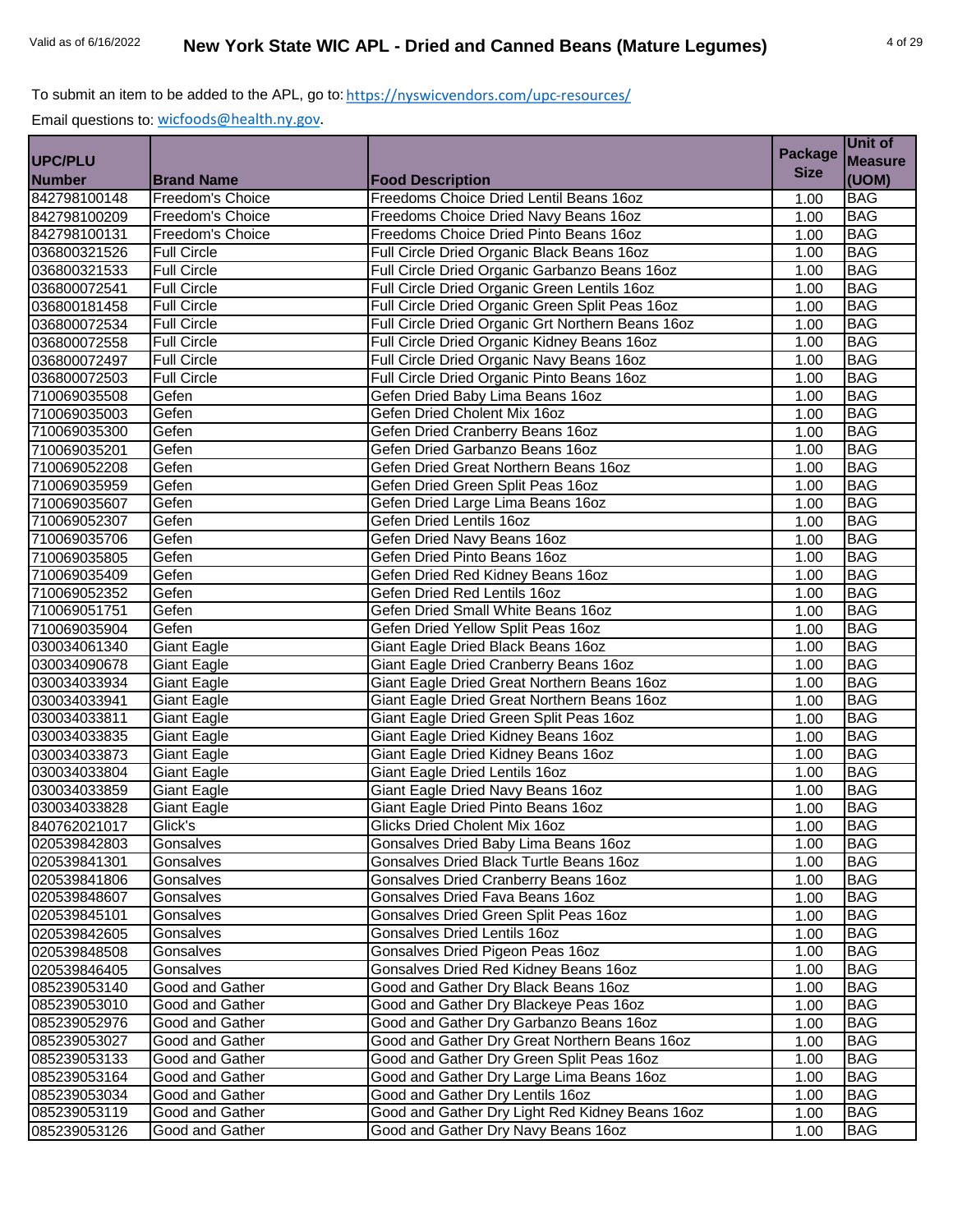|                |                    |                                               | <b>Package</b> | Unit of        |
|----------------|--------------------|-----------------------------------------------|----------------|----------------|
| <b>UPC/PLU</b> |                    |                                               |                | <b>Measure</b> |
| <b>Number</b>  | <b>Brand Name</b>  | <b>Food Description</b>                       | <b>Size</b>    | (UOM)          |
| 085239052990   | Good and Gather    | Good and Gather Dry Pinto Beans 16oz          | 1.00           | <b>BAG</b>     |
| 041331025348   | Goya               | Goya Dried Adzuki Beans 16oz                  | 1.00           | <b>BAG</b>     |
| 041331024730   | Goya               | Goya Dried Baby Lima Beans 16oz               | 1.00           | <b>BAG</b>     |
| 041331024792   | Goya               | Goya Dried Black Beans 16oz                   | 1.00           | <b>BAG</b>     |
| 041331025133   | Goya               | Goya Dried Black Lentils 16oz                 | 1.00           | <b>BAG</b>     |
| 041331024747   | Goya               | Goya Dried Blackeye Peas 16oz                 | 1.00           | <b>BAG</b>     |
| 041331025102   | Goya               | Goya Dried Bola Roja Beans 16oz               | 1.00           | <b>BAG</b>     |
| 041331024952   | Goya               | Goya Dried Canary Beans 16oz                  | 1.00           | <b>BAG</b>     |
| 041331025034   | Goya               | Goya Dried Central American Red Beans 16oz    | 1.00           | <b>BAG</b>     |
| 041331024785   | Goya               | Goya Dried Chickpeas 16oz                     | 1.00           | <b>BAG</b>     |
| 041331024891   | Goya               | Goya Dried Cow Peas 16oz                      | 1.00           | <b>BAG</b>     |
| 041331024808   | Goya               | Goya Dried Dominica Red Beans 16oz            | 1.00           | <b>BAG</b>     |
| 041331024846   | Goya               | Goya Dried Fava Beans 16oz                    | 1.00           | <b>BAG</b>     |
| 041331022880   | Goya               | Goya Dried French Lentils 16oz                | 1.00           | <b>BAG</b>     |
| 041331024853   | Goya               | Goya Dried Great Northern Beans 16oz          | 1.00           | <b>BAG</b>     |
| 041331024877   | Goya               | Goya Dried Green Split Peas 16oz              | 1.00           | <b>BAG</b>     |
| 041331024815   | Goya               | Goya Dried Large Lima Beans 16oz              | 1.00           | <b>BAG</b>     |
| 041331024761   | Goya               | Goya Dried Lentils 16oz                       | 1.00           | <b>BAG</b>     |
| 041331024907   | Goya               | Goya Dried Navy Beans 16oz                    | 1.00           | <b>BAG</b>     |
| 041331025010   | Goya               | Gova Dried Pardina Lentils 16oz               | 1.00           | <b>BAG</b>     |
| 041331025041   | Goya               | Goya Dried Peeled Fava Beans 16oz             | 1.00           | <b>BAG</b>     |
| 041331024822   | Goya               | Goya Dried Pigeon Peas 16oz                   | 1.00           | <b>BAG</b>     |
| 041331024778   | Goya               | Goya Dried Pink Beans 16oz                    | 1.00           | <b>BAG</b>     |
| 041331024723   | Goya               | Goya Dried Pinto Beans 16oz                   | 1.00           | <b>BAG</b>     |
| 041331025065   | Goya               | Goya Dried Red Cargamanto Beans 16oz          | 1.00           | <b>BAG</b>     |
| 041331024716   | Goya               | Goya Dried Red Kidney Beans 16oz              | 1.00           | <b>BAG</b>     |
| 041331024969   | Goya               | Goya Dried Red Lentils 16oz                   | 1.00           | <b>BAG</b>     |
| 041331024839   | Goya               | Goya Dried Roman Beans 16oz                   | 1.00           | <b>BAG</b>     |
| 041331024860   | Goya               | Goya Dried Small Red Beans 16oz               | 1.00           | <b>BAG</b>     |
| 041331024709   | Goya               | Goya Dried Small White Beans 16oz             | 1.00           | <b>BAG</b>     |
| 041331025096   | Goya               | Goya Dried White Cargamanto Beans 16oz        | 1.00           | <b>BAG</b>     |
| 041331024884   | Goya               | Goya Dried White Kidney Beans 16oz            | 1.00           | <b>BAG</b>     |
| 041331024754   | Goya               | Goya Dried Whole Green Peas 16oz              | 1.00           | <b>BAG</b>     |
| 041331024938   | Goya               | Goya Dried Whole Yellow Peas 16oz             | 1.00           | <b>BAG</b>     |
| 041331024914   | Goya               | Goya Dried Yellow Split Peas 16oz             | 1.00           | <b>BAG</b>     |
| 078742371269   | <b>Great Value</b> | Great Value Dried Baby Lima Beans 16oz        | 1.00           | <b>BAG</b>     |
| 078742371276   | <b>Great Value</b> | Great Value Dried Black Beans 16oz            | 1.00           | <b>BAG</b>     |
| 078742371283   | <b>Great Value</b> | Great Value Dried Blackeye Peas 16oz          | 1.00           | <b>BAG</b>     |
| 078742364667   | <b>Great Value</b> | Great Value Dried Black Eyed Peas 16oz        | 1.00           | <b>BAG</b>     |
| 078742035956   | <b>Great Value</b> | Great Value Dried Cannellini Beans 16oz       | 1.00           | <b>BAG</b>     |
| 078742083933   | <b>Great Value</b> | Great Value Dried Chickpeas 16oz              | 1.00           | <b>BAG</b>     |
| 078742371313   | <b>Great Value</b> | Great Value Dried Great Northern Beans 16oz   | 1.00           | <b>BAG</b>     |
| 078742364704   | <b>Great Value</b> | Great Value Dried Great Northern Beans 16oz   | 1.00           | <b>BAG</b>     |
| 078742371344   | <b>Great Value</b> | Great Value Dried Green Split Peas 16oz       | 1.00           | <b>BAG</b>     |
| 078742371351   | <b>Great Value</b> | Great Value Dried Large Lima Beans 16oz       | 1.00           | <b>BAG</b>     |
| 078742371375   | <b>Great Value</b> | Great Value Dried Lentils 16oz                | 1.00           | <b>BAG</b>     |
| 078742371382   | <b>Great Value</b> | Great Value Dried Light Red Kidney Beans 16oz | 1.00           | <b>BAG</b>     |
| 078742364773   | <b>Great Value</b> | Great Value Dried Light Red Kidney Beans 16oz | 1.00           | <b>BAG</b>     |
| 078742100166   | <b>Great Value</b> | Great Value Dried Mayocoba Beans 16oz         | 1.00           | <b>BAG</b>     |
| 078742371399   | <b>Great Value</b> | Great Value Dried Navy Beans 16oz             | 1.00           | <b>BAG</b>     |
| 078742364797   | <b>Great Value</b> | Great Value Dried Navy Beans 16oz             | 1.00           | <b>BAG</b>     |
| 078742135151   | <b>Great Value</b> | Great Value Dried Organic Black Beans 16oz    | 1.00           | <b>BAG</b>     |
| 078742135137   | <b>Great Value</b> | Great Value Dried Organic Lentils 16oz        | 1.00           | <b>BAG</b>     |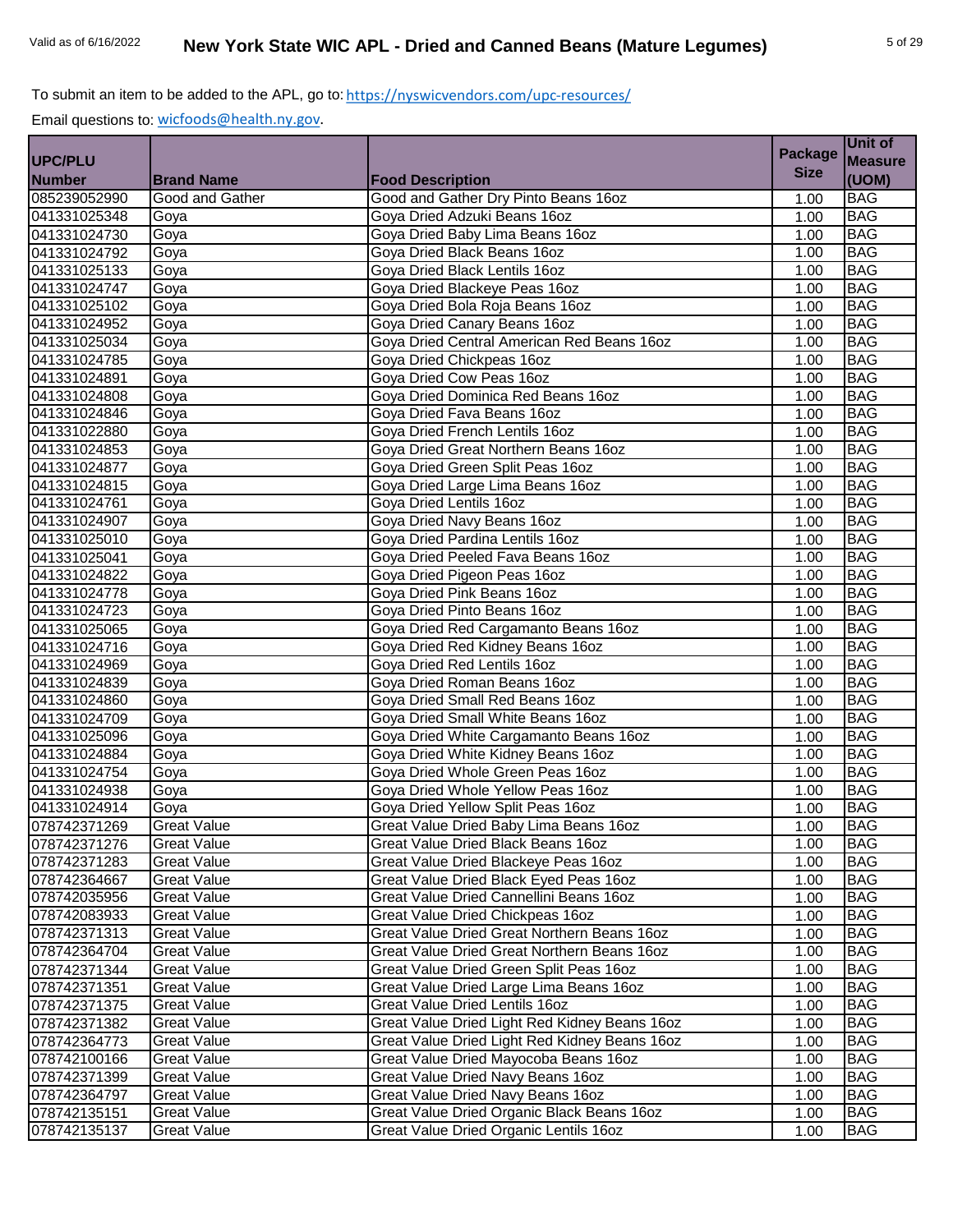|                |                              |                                                    | <b>Package</b> | Unit of        |
|----------------|------------------------------|----------------------------------------------------|----------------|----------------|
| <b>UPC/PLU</b> |                              |                                                    |                | <b>Measure</b> |
| <b>Number</b>  | <b>Brand Name</b>            | <b>Food Description</b>                            | <b>Size</b>    | (UOM)          |
| 078742135175   | <b>Great Value</b>           | Great Value Dried Organic Pinto Beans 16oz         | 1.00           | <b>BAG</b>     |
| 078742087542   | <b>Great Value</b>           | Great Value Dried Pink Beans 16oz                  | 1.00           | <b>BAG</b>     |
| 078742371467   | <b>Great Value</b>           | Great Value Dried Pinto Beans 16oz                 | 1.00           | <b>BAG</b>     |
| 078742364810   | <b>Great Value</b>           | Great Value Dried Pinto Beans 16oz                 | 1.00           | <b>BAG</b>     |
| 078742035949   | <b>Great Value</b>           | Great Value Dried Red Lentils 16oz                 | 1.00           | <b>BAG</b>     |
| 078742371443   | <b>Great Value</b>           | Great Value Dried Small Red Beans 16oz             | 1.00           | <b>BAG</b>     |
| 078742364858   | <b>Great Value</b>           | Great Value Dried Small Red Beans 16oz             | 1.00           | <b>BAG</b>     |
| 041268167890   | Hannaford                    | Hannaford Dried Blackeye Peas 16oz                 | 1.00           | <b>BAG</b>     |
| 041268167920   | Hannaford                    | Hannaford Dried Green Split Peas 16oz              | 1.00           | <b>BAG</b>     |
| 041268167937   | Hannaford                    | Hannaford Dried Large Lima Beans 16oz              | 1.00           | <b>BAG</b>     |
| 041268167944   | Hannaford                    | Hannaford Dried Lentils 16oz                       | 1.00           | <b>BAG</b>     |
| 041268167951   | Hannaford                    | Hannaford Dried Light Red Kidney Beans 16oz        | 1.00           | <b>BAG</b>     |
| 041268167876   | Hannaford                    | Hannaford Dried Navy Beans 16oz                    | 1.00           | <b>BAG</b>     |
| 041268167906   | Hannaford                    | Hannaford Dried Northern Beans 16oz                | 1.00           | <b>BAG</b>     |
| 041268167975   | Hannaford                    | Hannaford Dried Pinto Beans 16oz                   | 1.00           | <b>BAG</b>     |
| 041268168002   | Hannaford                    | Hannaford Dried Small Red Beans 16oz               | 1.00           | <b>BAG</b>     |
| 041268168019   | Hannaford                    | Hannaford Dried Small White Beans 16oz             | 1.00           | <b>BAG</b>     |
| 041268168026   | Hannaford                    | Hannaford Dried Yellow Eye Beans 16oz              | 1.00           | <b>BAG</b>     |
| 071869004614   | <b>Hayes Star</b>            | Hayes Star Dried Field Peas 16oz                   | 1.00           | <b>BAG</b>     |
| 810042130005   | <b>Health and Harvest</b>    | Health and Harvest Dried Baby Lima Beans 16oz      | 1.00           | <b>BAG</b>     |
| 810042130067   | <b>Health and Harvest</b>    | Health and Harvest Dried Black Beans 16oz          | 1.00           | <b>BAG</b>     |
| 810042130074   | Health and Harvest           | Health and Harvest Dried Black Eye Peas 16oz       | 1.00           | <b>BAG</b>     |
| 810042130173   | <b>Health and Harvest</b>    | Health and Harvest Dried Garbanzo Beans 16oz       | 1.00           | <b>BAG</b>     |
| 810042130081   | <b>Health and Harvest</b>    | Health and Harvest Dried Great Northern Beans 16oz | 1.00           | <b>BAG</b>     |
| 810042130159   | <b>Health and Harvest</b>    | Health and Harvest Dried Green Split Peas 16oz     | 1.00           | <b>BAG</b>     |
| 810042130098   | <b>Health and Harvest</b>    | Health and harvest Dried Large Lima Beans 16oz     | 1.00           | <b>BAG</b>     |
| 810042130180   | <b>Health and Harvest</b>    | Health and Harvest Dried Lentils 16oz              | 1.00           | <b>BAG</b>     |
| 810042130111   | <b>Health and Harvest</b>    | Health and Harvest Dried Navy Beans 16oz           | 1.00           | <b>BAG</b>     |
| 810042130012   | <b>Health and Harvest</b>    | Health and Harvest Dried Pink Beans 16oz           | 1.00           | <b>BAG</b>     |
| 810042130128   | <b>Health and Harvest</b>    | Health and Harvest Dried Pinto Beans 16oz          | 1.00           | <b>BAG</b>     |
| 810042130050   | <b>Health and Harvest</b>    | Health and Harvest Dried Red Beans 16oz            | 1.00           | <b>BAG</b>     |
| 810042130142   | <b>Health and Harvest</b>    | Health and Harvest Dried Red Kidney Beans 16oz     | 1.00           | <b>BAG</b>     |
| 810042130197   | <b>Health and Harvest</b>    | Health and Harvest Dried Roman Beans 16oz          | 1.00           | <b>BAG</b>     |
| 810042130203   | <b>Health and Harvest</b>    | Health and Harvest Dried Small White Beans 16oz    | 1.00           | <b>BAG</b>     |
| 810042130166   | <b>Health and Harvest</b>    | Health and Harvest Dried Yellow Split Peas 16oz    | 1.00           | <b>BAG</b>     |
| 850020022151   | <b>Hudson Harvest</b>        | Hudson Harvest Dried Organic Pinto Beans 16oz      | 1.00           | <b>BAG</b>     |
| 719926391702   | <b>Hudson Valley Harvest</b> | Hudson Valley Harvest Dried Pinto Beans 16oz       | 1.00           | <b>BAG</b>     |
| 719926391665   | <b>Hudson Valley Harvest</b> | Hudson Valley Harvest Dried Yellow Eye Beans 16oz  | 1.00           | <b>BAG</b>     |
| 719926391849   | <b>Hudson Valley Harvest</b> | Hudson Valley Harvest Dry Lt Red Kidney Beans 16oz | 1.00           | <b>BAG</b>     |
| 719926391856   | <b>Hudson Valley Harvest</b> | Hudson Valley Harvest Dry Org BlackSoup Beans 16oz | 1.00           | <b>BAG</b>     |
| 025200000018   | Hurst's                      | Hursts Dried Great Northern Beans 16oz             | 1.00           | <b>BAG</b>     |
| 025200000186   | Hurst's                      | Hursts Dried Green Split Peas 16oz                 | 1.00           | <b>BAG</b>     |
| 025200000148   | Hurst's                      | Hursts Dried Lentils 16oz                          | 1.00           | <b>BAG</b>     |
| 025200000087   | Hurst's                      | Hursts Dried Light Red Kidney Beans 16oz           | 1.00           | <b>BAG</b>     |
| 025200000032   | Hurst's                      | Hursts Dried Navy Beans 16oz                       | 1.00           | <b>BAG</b>     |
| 025200000179   | Hurst's                      | Hursts Dried Small White Beans 16oz                | 1.00           | <b>BAG</b>     |
| 025200000254   | Hurst's                      | Hursts Dried Whole Yellow Peas 16oz                | 1.00           | <b>BAG</b>     |
| 025200000124   | Hurst's                      | Hursts Dried Yellow Eye Beans 16oz                 | 1.00           | <b>BAG</b>     |
| 025200000193   | Hurst's                      | Hursts Dried Yellow Split Peas 16oz                | 1.00           | <b>BAG</b>     |
| 050700269672   | Hy Top                       | Hy Top Dried Baby Lima Beans 16oz                  | 1.00           | <b>BAG</b>     |
| 050700043616   | Hy Top                       | Hy Top Dried Black Beans 16oz                      | 1.00           | <b>BAG</b>     |
| 050700275451   | Hy Top                       | Hy Top Dried Blackeye Peas 16oz                    | 1.00           | <b>BAG</b>     |
| 050700275512   | Hy Top                       | Hy Top Dried Great Northern Beans 16oz             | 1.00           | <b>BAG</b>     |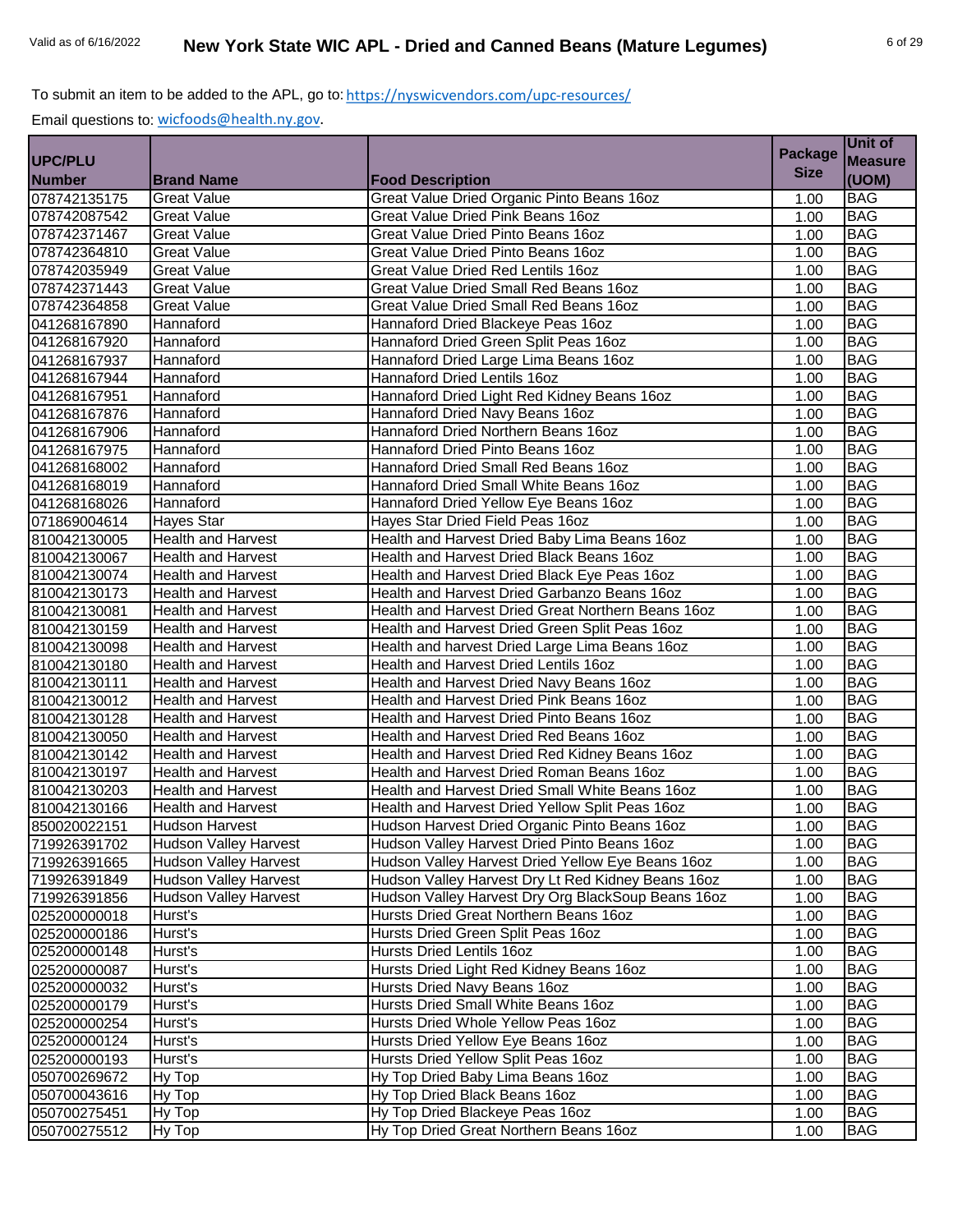|                |                    |                                             | <b>Package</b> | Unit of        |
|----------------|--------------------|---------------------------------------------|----------------|----------------|
| <b>UPC/PLU</b> |                    |                                             |                | <b>Measure</b> |
| <b>Number</b>  | <b>Brand Name</b>  | <b>Food Description</b>                     | <b>Size</b>    | (UOM)          |
| 050700258096   | Hy Top             | Hy Top Dried Large Lima Beans 16oz          | 1.00           | <b>BAG</b>     |
| 050700255972   | Hy Top             | Hy Top Dried Navy Beans 16oz                | 1.00           | <b>BAG</b>     |
| 050700275376   | Hy Top             | Hy Top Dried Pinto Beans 16oz               | 1.00           | <b>BAG</b>     |
| 075669105618   | Iberia             | Iberia Dried Black Beans 16oz               | 1.00           | <b>BAG</b>     |
| 075669106318   | Iberia             | Iberia Dried Blackeye Beans 16oz            | 1.00           | <b>BAG</b>     |
| 075669105410   | Iberia             | Iberia Dried Chickpeas 16oz                 | 1.00           | <b>BAG</b>     |
| 075669106516   | Iberia             | Iberia Dried Cranberry Beans 16oz           | 1.00           | <b>BAG</b>     |
| 075669106110   | Iberia             | Iberia Dried Green Split Peas 16oz          | 1.00           | <b>BAG</b>     |
| 075669105915   | Iberia             | Iberia Dried Large Lima Beans 16oz          | 1.00           | <b>BAG</b>     |
| 075669106417   | Iberia             | Iberia Dried Lentils 16oz                   | 1.00           | <b>BAG</b>     |
| 075669105113   | Iberia             | Iberia Dried Pink Beans 16oz                | 1.00           | <b>BAG</b>     |
| 075669105212   | Iberia             | Iberia Dried Pinto Beans 16oz               | 1.00           | <b>BAG</b>     |
| 075669106219   | Iberia             | Iberia Dried Red Small Beans 16oz           | 1.00           | <b>BAG</b>     |
| 075669106011   | Iberia             | Iberia Dried Whole Green Peas 16oz          | 1.00           | <b>BAG</b>     |
| 075669106714   | Iberia             | Iberia Dried Yellow Split Beans 16oz        | 1.00           | <b>BAG</b>     |
| 070620001145   | <b>Jack Rabbit</b> | Jack Rabbit Dried Baby Lima Beans 16oz      | 1.00           | <b>BAG</b>     |
| 070620001565   | Jack Rabbit        | Jack Rabbit Dried Bean Soup Mix 16oz        | 1.00           | <b>BAG</b>     |
| 070620001114   | Jack Rabbit        | Jack Rabbit Dried Black Turtle Beans 16oz   | 1.00           | <b>BAG</b>     |
| 070620001176   | Jack Rabbit        | Jack Rabbit Dried Blackeye Peas 16oz        | 1.00           | <b>BAG</b>     |
| 070620001275   | Jack Rabbit        | Jack Rabbit Dried Field Peas 16oz           | 1.00           | <b>BAG</b>     |
| 070620001206   | Jack Rabbit        | Jack Rabbit Dried Garbanzo Beans 16oz       | 1.00           | <b>BAG</b>     |
| 070620001121   | Jack Rabbit        | Jack Rabbit Dried Great Northern Beans 16oz | 1.00           | <b>BAG</b>     |
| 070620001244   | Jack Rabbit        | Jack Rabbit Dried Green Split Peas 16oz     | 1.00           | <b>BAG</b>     |
| 070620001077   | Jack Rabbit        | Jack Rabbit Dried Kidney Beans 16oz         | 1.00           | <b>BAG</b>     |
| 070620001138   | <b>Jack Rabbit</b> | Jack Rabbit Dried Large Lima Beans 16oz     | 1.00           | <b>BAG</b>     |
| 070620001282   | Jack Rabbit        | Jack Rabbit Dried Lentils 16oz              | 1.00           | <b>BAG</b>     |
| 070620902282   | Jack Rabbit        | Jack Rabbit Dried Lentils 16oz              | 1.00           | <b>BAG</b>     |
| 070620001015   | Jack Rabbit        | Jack Rabbit Dried Navy Beans 16oz           | 1.00           | <b>BAG</b>     |
| 070620001268   | Jack Rabbit        | Jack Rabbit Dried Pigeon Peas 16oz          | 1.00           | <b>BAG</b>     |
| 070620001183   | Jack Rabbit        | Jack Rabbit Dried Pink Beans 16oz           | 1.00           | <b>BAG</b>     |
| 070620001091   | Jack Rabbit        | Jack Rabbit Dried Pinto Beans 16oz          | 1.00           | <b>BAG</b>     |
| 070620001046   | Jack Rabbit        | Jack Rabbit Dried Red Kidney Beans 16oz     | 1.00           | <b>BAG</b>     |
| 071187000916   | Jack Rabbit        | Jack Rabbit Dried Red Lentils 16oz          | 1.00           | <b>BAG</b>     |
| 070620001190   | Jack Rabbit        | Jack Rabbit Dried Small Red Beans 16oz      | 1.00           | <b>BAG</b>     |
| 070620001152   | Jack Rabbit        | Jack Rabbit Dried Small White Beans 16oz    | 1.00           | <b>BAG</b>     |
| 070620001220   | Jack Rabbit        | Jack Rabbit Dried Whole Peas 16oz           | 1.00           | <b>BAG</b>     |
| 070620001251   | Jack Rabbit        | Jack Rabbit Dried Yellow Split Peas 16oz    | 1.00           | <b>BAG</b>     |
| 075130952345   | Krasdale           | Krasdale Dried Baby Lima Beans 16oz         | 1.00           | <b>BAG</b>     |
| 072728025146   | La Cena            | La Cena Dried Baby Lima Beans 16oz          | 1.00           | <b>BAG</b>     |
| 072728025023   | La Cena            | La Cena Dried Black Turtle Beans 16oz       | 1.00           | <b>BAG</b>     |
| 072728025009   | La Cena            | La Cena Dried Blackeye Peas 16oz            | 1.00           | <b>BAG</b>     |
| 072728025047   | La Cena            | La Cena Dried Chickpeas 16oz                | 1.00           | <b>BAG</b>     |
| 072728025085   | La Cena            | La Cena Dried Great Northern Beans 16oz     | 1.00           | <b>BAG</b>     |
| 072728025108   | La Cena            | La Cena Dried Green Split Peas 16oz         | 1.00           | <b>BAG</b>     |
| 072728025177   | La Cena            | La Cena Dried Large Lima Beans 160z         | 1.00           | <b>BAG</b>     |
| 072728025191   | La Cena            | La Cena Dried Lentils 16oz                  | 1.00           | <b>BAG</b>     |
| 072728025290   | La Cena            | La Cena Dried Light Red Kidney Beans 16oz   | 1.00           | <b>BAG</b>     |
| 072728025214   | La Cena            | La Cena Dried Pink Beans 16oz               | 1.00           | <b>BAG</b>     |
| 072728025238   | La Cena            | La Cena Dried Pinto Beans 16oz              | 1.00           | <b>BAG</b>     |
| 072728025207   | La Cena            | La Cena Dried Roman Beans 16oz              | 1.00           | <b>BAG</b>     |
| 072728025252   | La Cena            | La Cena Dried Small Red Beans 16oz          | 1.00           | <b>BAG</b>     |
| 072728025276   | La Cena            | La Cena Dried Small White Beans 16oz        | 1.00           | <b>BAG</b>     |
| 072728025122   | La Cena            | La Cena Dried Whole Green Peas 16oz         | 1.00           | <b>BAG</b>     |
|                |                    |                                             |                |                |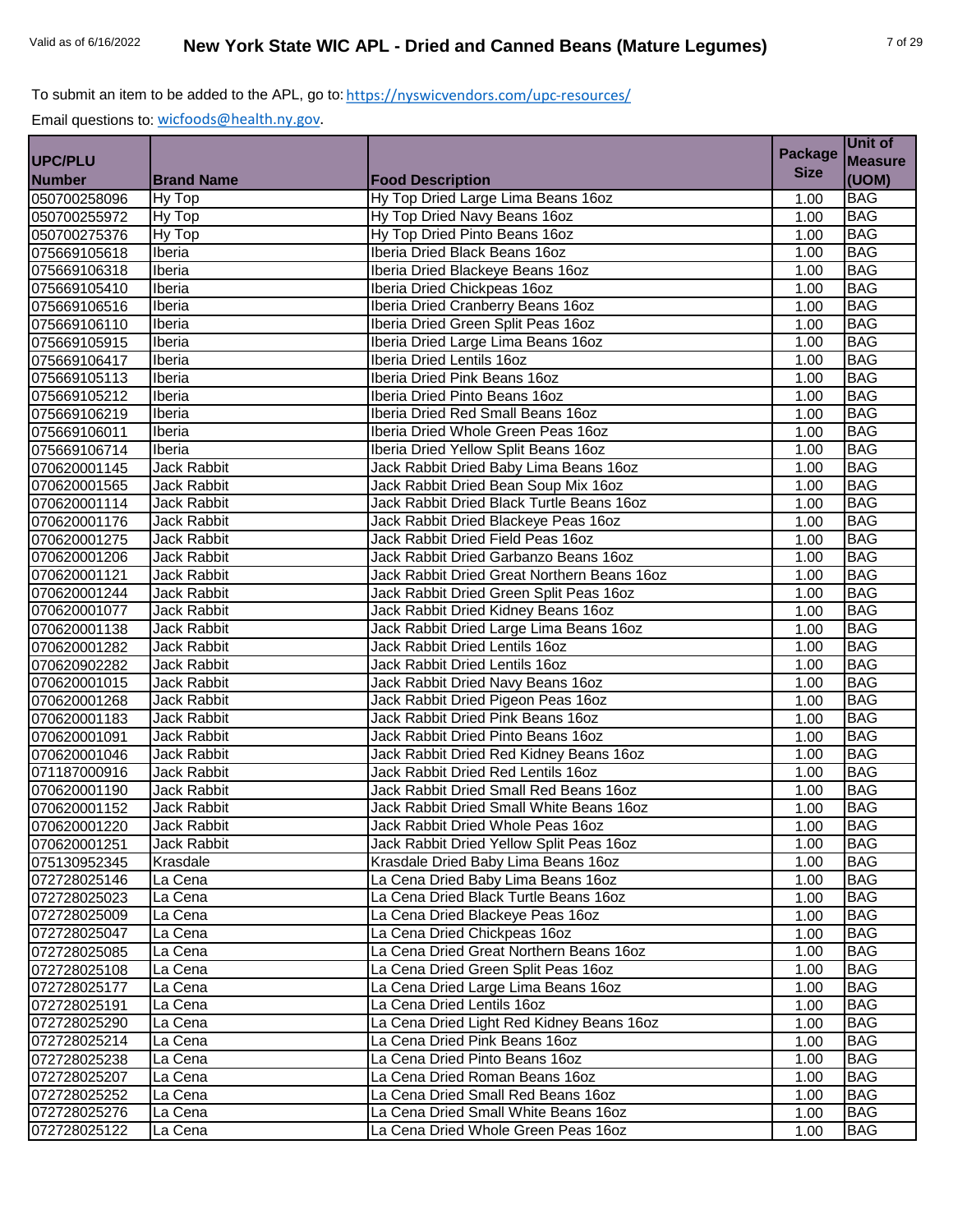|                |                      |                                                   | <b>Package</b> | Unit of        |
|----------------|----------------------|---------------------------------------------------|----------------|----------------|
| <b>UPC/PLU</b> |                      |                                                   |                | <b>Measure</b> |
| <b>Number</b>  | <b>Brand Name</b>    | <b>Food Description</b>                           | <b>Size</b>    | (UOM)          |
| 072728025337   | La Cena              | La Cena Dried Yellow Split Peas 16oz              | 1.00           | <b>BAG</b>     |
| 876593002550   | La Centro Americana  | La Centro Americana Dried Black Beans 16oz        | 1.00           | <b>BAG</b>     |
| 876593002291   | La Centro Americana  | La Centro Americana Dried Red Beans 16oz          | 1.00           | <b>BAG</b>     |
| 023545700204   | La Fe                | La Fe Dried Habichuelas Rosadas Pink Beans 16oz   | 1.00           | <b>BAG</b>     |
| 023545202142   | La Fe                | La Fe Dried Red Beans 16oz                        | 1.00           | <b>BAG</b>     |
| 023545305157   | La Fe                | La Fe Dried Red Cranberry Beans 16oz              | 1.00           | <b>BAG</b>     |
| 023545305164   | La Fe                | La Fe Dried White Cranberry Beans 16oz            | 1.00           | <b>BAG</b>     |
| 071524012152   | La Preferida         | La Preferida Dried Black Beans 16oz               | 1.00           | <b>BAG</b>     |
| 071524012183   | La Preferida         | La Preferida Dried Blackeye Peas 16oz             | 1.00           | <b>BAG</b>     |
| 071524011964   | La Preferida         | La Preferida Dried Garbanzo Beans 16oz            | 1.00           | <b>BAG</b>     |
| 071524012404   | La Preferida         | La Preferida Dried Great Northern Beans 16oz      | 1.00           | <b>BAG</b>     |
| 071524012466   | La Preferida         | La Preferida Dried Green Spilt Peas 16oz          | 1.00           | <b>BAG</b>     |
| 071524012534   | La Preferida         | La Preferida Dried Lentils 16oz                   | 1.00           | <b>BAG</b>     |
| 071524012640   | La Preferida         | La Preferida Dried Mayo Coba Beans 16oz           | 1.00           | <b>BAG</b>     |
| 071524012732   | La Preferida         | La Preferida Dried Peeled Fava Beans 16oz         | 1.00           | <b>BAG</b>     |
| 071524011889   | La Preferida         | La Preferida Dried Pink Beans 16oz                | 1.00           | <b>BAG</b>     |
| 071524011728   | La Preferida         | La Preferida Dried Pinto Beans 16oz               | 1.00           | <b>BAG</b>     |
| 071524011926   | La Preferida         | La Preferida Dried Red Kidney Beans 16oz          | 1.00           | <b>BAG</b>     |
| 071524012374   | La Preferida         | La Preferida Dried Small Red Beans 16oz           | 1.00           | <b>BAG</b>     |
| 071524011803   | La Preferida         | La Preferida Dried Small White Beans 16oz         | 1.00           | <b>BAG</b>     |
| 823088010118   | La Union             | La Union Dried Red Beans 16oz                     | 1.00           | <b>BAG</b>     |
| 763441200001   | Mama Lycha           | Mama Lycha Dried Red Beans 16oz                   | 1.00           | <b>BAG</b>     |
| 085239346600   | <b>Market Pantry</b> | Market Pantry Dried Black Beans 16oz              | 1.00           | <b>BAG</b>     |
| 085239346549   | <b>Market Pantry</b> | Market Pantry Dried Blackeye Peas 16oz            | 1.00           | <b>BAG</b>     |
| 085239340370   | <b>Market Pantry</b> | Market Pantry Dried Garbanzo Beans 16oz           | 1.00           | <b>BAG</b>     |
| 085239346556   | <b>Market Pantry</b> | Market Pantry Dried Great Northern Beans 16oz     | 1.00           | <b>BAG</b>     |
| 085239346594   | Market Pantry        | Market Pantry Dried Green Split Peas 16oz         | 1.00           | <b>BAG</b>     |
| 085239346624   | <b>Market Pantry</b> | Market Pantry Dried Large Lima Beans 16oz         | 1.00           | <b>BAG</b>     |
| 085239346563   | <b>Market Pantry</b> | Market Pantry Dried Lentils 16oz                  | 1.00           | <b>BAG</b>     |
| 085239346570   | <b>Market Pantry</b> | Market Pantry Dried Light Red Kidney Beans 16oz   | 1.00           | <b>BAG</b>     |
| 085239346587   | Market Pantry        | Market Pantry Dried Navy Beans 16oz               | 1.00           | <b>BAG</b>     |
| 085239346518   | <b>Market Pantry</b> | Market Pantry Dried Pinto Beans 16oz              | 1.00           | <b>BAG</b>     |
| 815944001408   | Mi Siembra           | Mi Siembra Dried Small Red Beans 16oz             | 1.00           | <b>BAG</b>     |
| 075017025025   | Mishpacha            | Mishpacha Dried Cholent Mix 16oz                  | 1.00           | <b>BAG</b>     |
| 725439951265   | Nature's Place       | Natures Place Dried Organic Green Split Peas 16oz | 1.00           | <b>BAG</b>     |
| 725439951241   | Nature's Place       | Natures Place Dried Organic Navy Beans 16oz       | 1.00           | <b>BAG</b>     |
| 725439951258   | Nature's Place       | Natures Place Dried Organic Red Kidney Beans 160z | 1.00           | <b>BAG</b>     |
| 688267182785   | Nature's Promise     | Natures Promise Organic Black Beans 16oz          | 1.00           | <b>BAG</b>     |
| 688267528811   | Natures Promise      | Natures Promise Org Dried Green Split Peas 16oz   | 1.00           | <b>BAG</b>     |
| 688267528798   | Natures Promise      | Natures Promise Organic Dried Navy Beans 16oz     | 1.00           | <b>BAG</b>     |
| 688267182808   | Nature's Promise     | Natures Promise Organic Drk Red Kidney Beans 16oz | 1.00           | <b>BAG</b>     |
| 688267182822   | Nature's Promise     | Natures Promise Organic Garbanzo Beans 16oz       | 1.00           | <b>BAG</b>     |
| 688267186110   | Nature's Promise     | Natures Promise Organic Great Northern Beans 16oz | 1.00           | <b>BAG</b>     |
| 688267182792   | Nature's Promise     | Natures Promise Organic Green Lentils 16 oz       | 1.00           | <b>BAG</b>     |
| 688267186103   | Nature's Promise     | Natures Promise Organic Lt Red Kidney Beans 16oz  | 1.00           | <b>BAG</b>     |
| 688267182815   | Nature's Promise     | Natures Promise Organic Navy Beans 16oz           | 1.00           | <b>BAG</b>     |
| 079893114903   | O Organics           | O Organics Dried Black Beans 16oz                 | 1.00           | <b>BAG</b>     |
| 079893114910   | O Organics           | O Organics Dried Garbanzo Beans 16oz              | 1.00           | <b>BAG</b>     |
| 079893159393   | O Organics           | O Organics Dried Green Split Peas 16oz            | 1.00           | <b>BAG</b>     |
| 079893159386   | O Organics           | O Organics Dried Lentils 16oz                     | 1.00           | <b>BAG</b>     |
| 079893114897   | O Organics           | O Organics Dried Pinto Beans 16oz                 | 1.00           | <b>BAG</b>     |
| 070253467837   | <b>Our Family</b>    | Our Family Dried Baby Lima Beans 16oz             | 1.00           | <b>BAG</b>     |
| 070253467813   | <b>Our Family</b>    | Our Family Dried Black Beans 16oz                 | 1.00           | <b>BAG</b>     |
|                |                      |                                                   |                |                |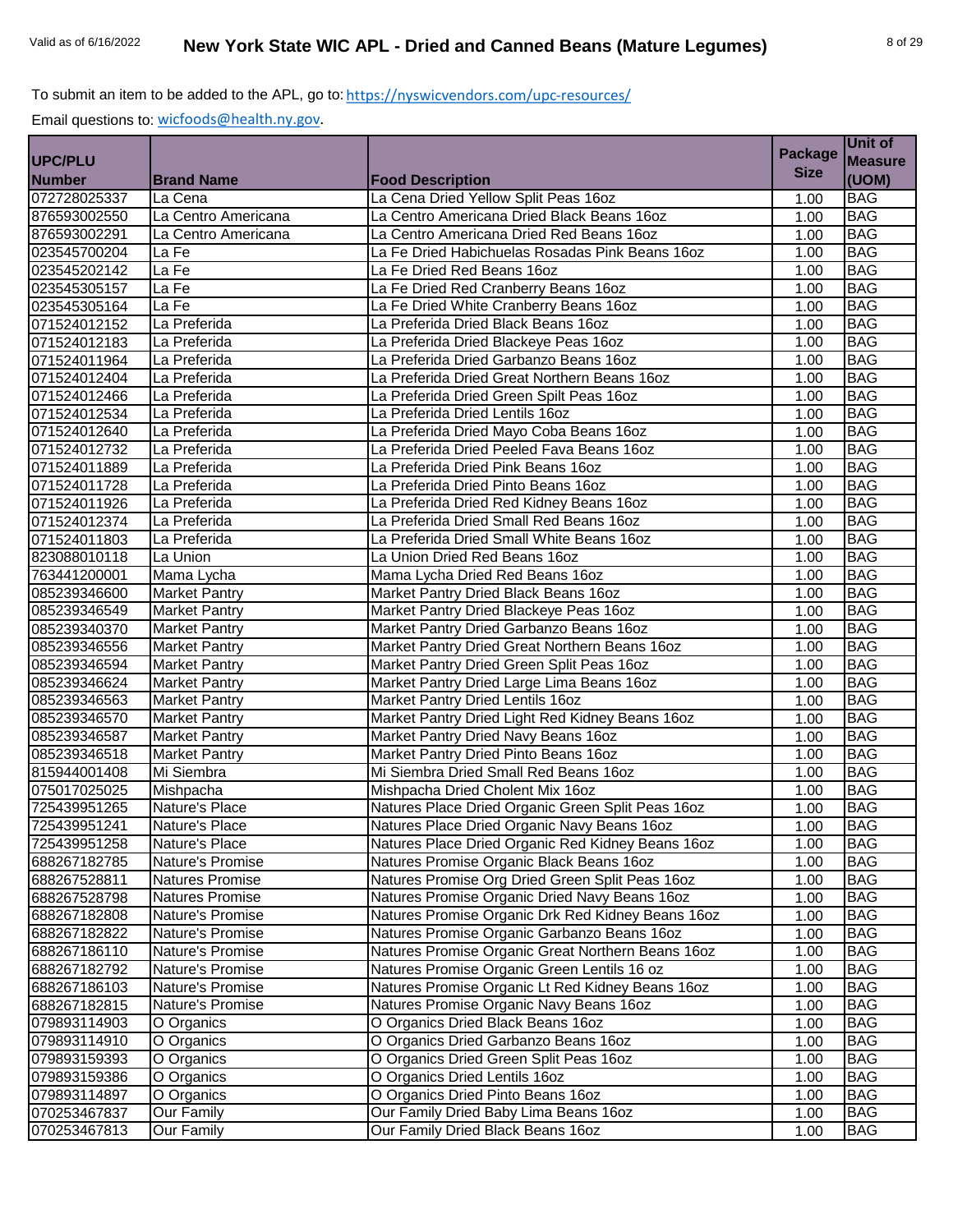|                |                        |                                              | <b>Package</b> | Unit of        |
|----------------|------------------------|----------------------------------------------|----------------|----------------|
| <b>UPC/PLU</b> |                        |                                              |                | <b>Measure</b> |
| <b>Number</b>  | <b>Brand Name</b>      | <b>Food Description</b>                      | <b>Size</b>    | (UOM)          |
| 070253467790   | <b>Our Family</b>      | Our Family Dried Blackeye Peas 16oz          | 1.00           | <b>BAG</b>     |
| 070253467820   | <b>Our Family</b>      | Our Family Dried Great Northern Beans 16oz   | 1.00           | <b>BAG</b>     |
| 070253467875   | <b>Our Family</b>      | Our Family Dried Lentils 16oz                | 1.00           | <b>BAG</b>     |
| 070253467899   | <b>Our Family</b>      | Our Family Dried Navy Beans 16oz             | 1.00           | <b>BAG</b>     |
| 070253467912   | Our Family             | Our Family Dried Pinto Beans 16oz            | 1.00           | <b>BAG</b>     |
| 051933007307   | Panner                 | Panner Dried Large Lima Beans 16oz           | 1.00           | <b>BAG</b>     |
| 051933006409   | Panner                 | Panner Dried Pinto Beans 16oz                | 1.00           | <b>BAG</b>     |
| 050700315454   | Parade                 | Parade Dried Black Eye Peas 16oz             | 1.00           | <b>BAG</b>     |
| 050700315515   | Parade                 | Parade Dried Great Northern Beans 16oz       | 1.00           | <b>BAG</b>     |
| 050700319995   | Parade                 | Parade Dried Lentils 16oz                    | 1.00           | <b>BAG</b>     |
| 050700559117   | Parade                 | Parade Dried Mayocoba Beans 16oz             | 1.00           | <b>BAG</b>     |
| 071187101224   | Peak                   | Peak Dried Black Beans 16oz                  | 1.00           | <b>BAG</b>     |
| 071187101026   | Peak                   | Peak Dried Blackeye Peas 16oz                | 1.00           | <b>BAG</b>     |
| 071187101064   | Peak                   | Peak Dried Great Northern Beans 16oz         | 1.00           | <b>BAG</b>     |
| 071187101149   | Peak                   | Peak Dried Green Split Peas 16oz             | 1.00           | <b>BAG</b>     |
| 071187101163   | Peak                   | Peak Dried Lentils 16oz                      | 1.00           | <b>BAG</b>     |
| 071187101071   | Peak                   | Peak Dried Light Kidney Beans 16oz           | 1.00           | <b>BAG</b>     |
| 071187101019   | Peak                   | Peak Dried Pinto Beans 16oz                  | 1.00           | <b>BAG</b>     |
| 071187101132   | Peak                   | Peak Dried Small Red Beans 16oz              | 1.00           | <b>BAG</b>     |
| 813568002498   | Pereg                  | Pereg Dried Black Beans 16oz                 | 1.00           | <b>BAG</b>     |
| 813568002474   | Pereg                  | Pereg Dried Orange Lentils 16oz              | 1.00           | <b>BAG</b>     |
| 041735047991   | PICs                   | PICs Dried Black Beans 16oz                  | 1.00           | <b>BAG</b>     |
| 041735048004   | <b>PICs</b>            | PICs Dried Garbanzo Beans 16oz               | 1.00           | <b>BAG</b>     |
| 041735048011   | <b>PICs</b>            | PICs Dried Great Northern Beans 16oz         | 1.00           | <b>BAG</b>     |
| 041735048028   | <b>PICs</b>            | PICs Dried Green Spilt Peas 16oz             | 1.00           | <b>BAG</b>     |
| 041735048035   | <b>PICs</b>            | PICs Dried Lentils 16oz                      | 1.00           | <b>BAG</b>     |
| 041735048042   | <b>PICs</b>            | PICs Dried Light Red Kidney Beans 16oz       | 1.00           | <b>BAG</b>     |
| 041735048059   | <b>PICs</b>            | PICs Dried Navy Beans 16oz                   | 1.00           | <b>BAG</b>     |
| 041735055576   | <b>PICs</b>            | PICs Dried Pinto Beans 16oz                  | 1.00           | <b>BAG</b>     |
| 815944001392   | Puerto El Triunfo      | Puerto El Triunfo Dried Small Red Beans 16oz | 1.00           | <b>BAG</b>     |
| 640034007240   | <b>Quality Choice</b>  | Quality Choice Dried Chulent Mix 16oz        | 1.00           | <b>BAG</b>     |
| 640034007233   | <b>Quality Choice</b>  | Quality Choice Dried White Beans 16oz        | 1.00           | <b>BAG</b>     |
| 707966625055   | Ramela                 | Ramela Dried Brown Lentils 16oz              | 1.00           | <b>BAG</b>     |
| 707966625017   | Ramela                 | Ramela Dried Green Lentils 16oz              | 1.00           | <b>BAG</b>     |
| 707966572397   | Ramela                 | Ramela Dried Light Red Kidney Beans 16oz     | 1.00           | <b>BAG</b>     |
| 707966625048   | Ramela                 | Ramela Dried Lupini Beans 16oz               | 1.00           | <b>BAG</b>     |
| 707966625000   | Ramela                 | Ramela Dried Red Lentils 16oz                | 1.00           | <b>BAG</b>     |
| 738529004901   | Rio Grande Foods       | Rio Grande Foods Dried Small Red Beans 16oz  | 1.00           | <b>BAG</b>     |
| 858286002702   | Riverhead Bean Company | Riverhead Bean Company Dried Garbanzos 16oz  | 1.00           | <b>BAG</b>     |
| 858286002900   | Riverhead              | Riverhead Dried Baby Lima Beans 16oz         | 1.00           | <b>BAG</b>     |
| 858286002306   | Riverhead              | Riverhead Dried Blackeye Peas 16oz           | 1.00           | <b>BAG</b>     |
| 858286002955   | Riverhead              | Riverhead Dried Cholent Mix 16oz             | 1.00           | <b>BAG</b>     |
| 858286002054   | Riverhead              | Riverhead Dried Cranberry Beans 16oz         | 1.00           | <b>BAG</b>     |
| 858286002757   | Riverhead              | Riverhead Dried Great Northern Beans 16oz    | 1.00           | <b>BAG</b>     |
| 858286002450   | Riverhead              | Riverhead Dried Green Split Peas 16oz        | 1.00           | <b>BAG</b>     |
| 858286002856   | Riverhead              | Riverhead Dried Large Lima Beans 16oz        | 1.00           | <b>BAG</b>     |
| 858286002603   | Riverhead              | Riverhead Dried Navy Beans 16oz              | 1.00           | <b>BAG</b>     |
| 858286002252   | Riverhead              | Riverhead Dried Small Red Beans 16oz         | 1.00           | <b>BAG</b>     |
| 859286004710   | Sabor                  | Sabor Dried Red Kidney Beans 16oz            | 1.00           | <b>BAG</b>     |
| 760695027477   | Sabor Nuestro          | Sabor Nuestro Dried Baby Lima Beans 16oz     | 1.00           | <b>BAG</b>     |
| 760695027392   | Sabor Nuestro          | Sabor Nuestro Dried Black Beans 16oz         | 1.00           | <b>BAG</b>     |
| 760695027408   | Sabor Nuestro          | Sabor Nuestro Dried Blackeyed Peas 16oz      | 1.00           | <b>BAG</b>     |
| 760695027484   | Sabor Nuestro          | Sabor Nuestro Dried Garbanzo Beans 16oz      | 1.00           | <b>BAG</b>     |
|                |                        |                                              |                |                |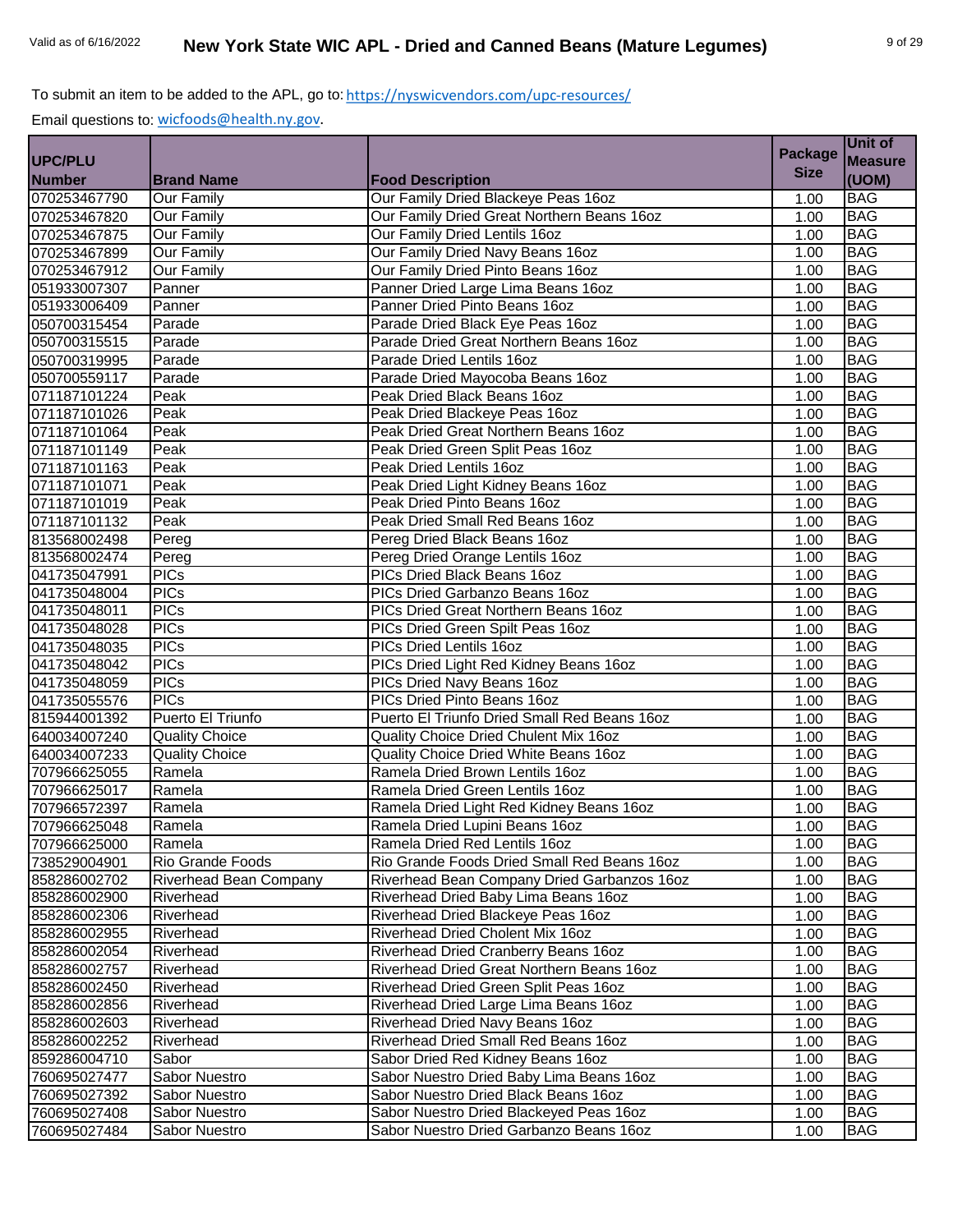|                |                           |                                                    | <b>Package</b> | Unit of        |
|----------------|---------------------------|----------------------------------------------------|----------------|----------------|
| <b>UPC/PLU</b> |                           |                                                    |                | <b>Measure</b> |
| <b>Number</b>  | <b>Brand Name</b>         | <b>Food Description</b>                            | <b>Size</b>    | (UOM)          |
| 760695027460   | Sabor Nuestro             | Sabor Nuestro Dried Large Lima Beans 16oz          | 1.00           | <b>BAG</b>     |
| 760695027378   | Sabor Nuestro             | Sabor Nuestro Dried Lentils 16oz                   | 1.00           | <b>BAG</b>     |
| 760695027361   | Sabor Nuestro             | Sabor Nuestro Dried Light Red Kidney Beans 16oz    | 1.00           | <b>BAG</b>     |
| 760695027453   | Sabor Nuestro             | Sabor Nuestro Dried Pinto Beans 16oz               | 1.00           | <b>BAG</b>     |
| 760695027422   | Sabor Nuestro             | Sabor Nuestro Dried Small Red Beans 16oz           | 1.00           | <b>BAG</b>     |
| 712481951756   | Sahadi                    | Sahadi Dried Yellow Split Lentils 16oz             | 1.00           | <b>BAG</b>     |
| 720579148803   | Sarita                    | Sarita Dried Great Northern Beans 16oz             | 1.00           | <b>BAG</b>     |
| 720579148612   | Sarita                    | Sarita Dried Lentils 16oz                          | 1.00           | <b>BAG</b>     |
| 720579148018   | Sarita                    | Sarita Dried Pinto Beans 16oz                      | 1.00           | <b>BAG</b>     |
| 748935026206   | Schwartz                  | Schwartz Dried Chulent Mix 16oz                    | 1.00           | <b>BAG</b>     |
| 748935026213   | Schwartz                  | Schwartz Dried Navy Beans 16oz                     | 1.00           | <b>BAG</b>     |
| 087507000566   | Senor Frijoles            | Senor Frijoles Dried Black Beans 16oz              | 1.00           | <b>BAG</b>     |
| 087507000559   | Senor Frijoles            | Senor Frijoles Dried Cranberry Beans 16oz          | 1.00           | <b>BAG</b>     |
| 087507000573   | Senor Frijoles            | Senor Frijoles Dried Lentils 16oz                  | 1.00           | <b>BAG</b>     |
| 087507000597   | Senor Frijoles            | Senor Frijoles Dried Pink Beans 16oz               | 1.00           | <b>BAG</b>     |
| 087507000603   | Senor Frijoles            | Senor Frijoles Dried Pinto Beans 16oz              | 1.00           | <b>BAG</b>     |
| 087507000580   | Senor Frijoles            | Senor Frijoles Dried Red Kidney Beans 16oz         | 1.00           | <b>BAG</b>     |
| 047593322393   | <b>Shiloh Farms</b>       | Shiloh Farms Dried Organic Black Lentils 16oz      | 1.00           | <b>BAG</b>     |
| 011161159056   | Shurfine                  | Shurfine Dried Baby Lima Beans 16oz                | 1.00           | <b>BAG</b>     |
| 015400841566   | Shurfine                  | Shurfine Dried Baby Lima Beans 16oz                | 1.00           | <b>BAG</b>     |
| 015400862899   | Shurfine                  | Shurfine Dried Black Beans 16oz                    | 1.00           | <b>BAG</b>     |
| 015400841443   | Shurfine                  | Shurfine Dried Blackeye Beans 16oz                 | 1.00           | <b>BAG</b>     |
| 011161159193   | Shurfine                  | Shurfine Dried Blackeye Peas 16oz                  | 1.00           | <b>BAG</b>     |
| 015400841436   | Shurfine                  | Shurfine Dried Garbanzo Beans 16oz                 | 1.00           | <b>BAG</b>     |
| 011161159094   | Shurfine                  | Shurfine Dried Great Northern Beans 16oz           | 1.00           | <b>BAG</b>     |
| 015400841535   | Shurfine                  | Shurfine Dried Great Northern Beans 16oz           | 1.00           | <b>BAG</b>     |
| 011161159179   | Shurfine                  | Shurfine Dried Green Split Peas 16oz               | 1.00           | <b>BAG</b>     |
| 015400841528   | Shurfine                  | Shurfine Dried Green Split Peas 16oz               | 1.00           | <b>BAG</b>     |
| 011161159070   | Shurfine                  | Shurfine Dried Large Lima Beans 16oz               | 1.00           | <b>BAG</b>     |
| 015400841405   | Shurfine                  | Shurfine Dried Large Lima Beans 16oz               | 1.00           | <b>BAG</b>     |
| 011161159247   | Shurfine                  | <b>Shurfine Dried Lentils 16oz</b>                 | 1.00           | <b>BAG</b>     |
| 015400841511   | Shurfine                  | <b>Shurfine Dried Lentils 16oz</b>                 | 1.00           | <b>BAG</b>     |
| 015400841542   | Shurfine                  | Shurfine Dried Light Red Kidney Beans 16oz         | 1.00           | <b>BAG</b>     |
| 011161159131   | Shurfine                  | Shurfine Dried Navy Beans 16oz                     | 1.00           | <b>BAG</b>     |
| 015400853262   | Shurfine                  | Shurfine Dried Navy Beans 16oz                     | 1.00           | <b>BAG</b>     |
| 011161159018   | Shurfine                  | Shurfine Dried Pinto Beans 16oz                    | 1.00           | <b>BAG</b>     |
| 015400841375   | Shurfine                  | Shurfine Dried Pinto Beans 16oz                    | 1.00           | <b>BAG</b>     |
| 015400860574   | Shurfine                  | Shurfine Dried Small Red Beans 16oz                | 1.00           | <b>BAG</b>     |
| 015400841467   | Shurfine                  | Shurfine Dried White Small Beans 16oz              | 1.00           | <b>BAG</b>     |
| 015400841474   | Shurfine                  | Shurfine Dried Yellow and Green Split Peas 16oz    | 1.00           | <b>BAG</b>     |
| 021130501168   | <b>Signature Kitchens</b> | Signature Kitchens Dried Black Beans 16oz          | 1.00           | <b>BAG</b>     |
| 021130501410   | Signature Kitchens        | Signature Kitchens Dried Blackeye Peas 16oz        | 1.00           | <b>BAG</b>     |
| 021130501304   | <b>Signature Kitchens</b> | Signature Kitchens Dried Great Northern Beans 16oz | 1.00           | <b>BAG</b>     |
| 021130501212   | <b>Signature Kitchens</b> | Signature Kitchens Dried Large Lima Beans 16oz     | 1.00           | <b>BAG</b>     |
| 021130501359   | Signature Kitchens        | Signature Kitchens Dried Lentils 16oz              | 1.00           | BAG            |
| 021130501236   | Signature Kitchens        | Signature Kitchens Dried Pink Beans 16oz           | 1.00           | <b>BAG</b>     |
| 021130501113   | Signature Kitchens        | Signature Kitchens Dried Pinto Beans 16oz          | 1.00           | <b>BAG</b>     |
| 021130501274   | Signature Kitchens        | Signature Kitchens Dried Red Kidney Beans16oz      | 1.00           | <b>BAG</b>     |
| 021130501014   | Signature Kitchens        | Signature Kitchens Dried Small Red Beans 16oz      | 1.00           | <b>BAG</b>     |
| 021130501045   | Signature Kitchens        | Signature Kitchens Dried Small White Beans 16oz    | 1.00           | <b>BAG</b>     |
| 021130501366   | Signature Select          | Signature Select Dried Green Split Peas 16oz       | 1.00           | <b>BAG</b>     |
| 041209006011   | Siler's                   | Silers Dried Yelloweye Beans 16oz                  | 1.00           | <b>BAG</b>     |
|                |                           |                                                    |                |                |
| 085239341452   | Simply Balanced           | Simply Balanced Dried Organic Black Beans 16oz     | 1.00           | <b>BAG</b>     |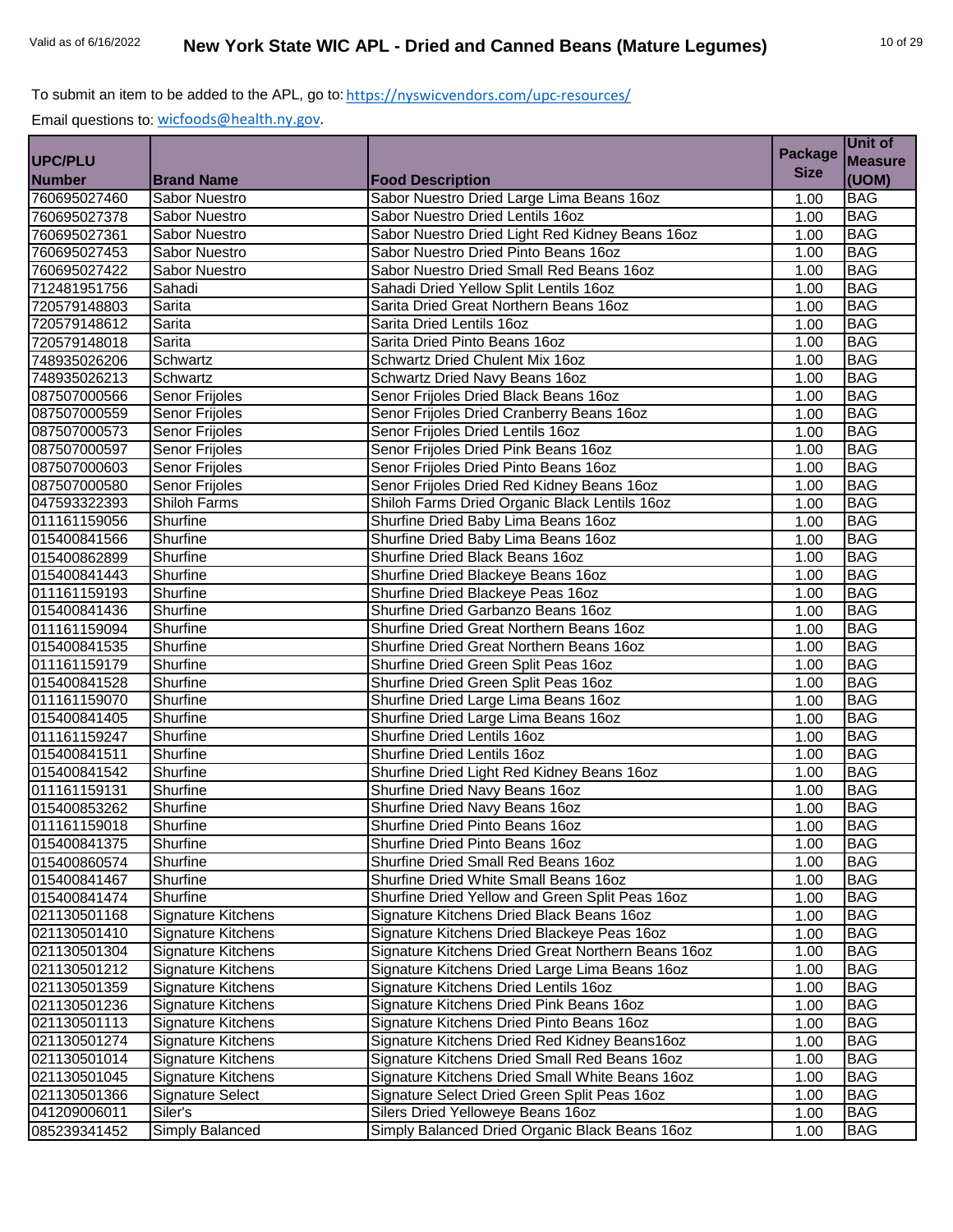|                |                            |                                                  | <b>Package</b> | Unit of        |
|----------------|----------------------------|--------------------------------------------------|----------------|----------------|
| <b>UPC/PLU</b> |                            |                                                  |                | <b>Measure</b> |
| <b>Number</b>  | <b>Brand Name</b>          | <b>Food Description</b>                          | <b>Size</b>    | (UOM)          |
| 085239406724   | Simply Balanced            | Simply Balanced Dried Organic Green Lentils 16oz | 1.00           | <b>BAG</b>     |
| 085239401460   | Simply Balanced            | Simply Balanced Dried Organic Pinto Beans 16oz   | 1.00           | <b>BAG</b>     |
| 688267079726   | Stop and Shop              | Stop and Shop Dried Black Beans 16oz             | 1.00           | <b>BAG</b>     |
| 688267064586   | Stop and Shop              | Stop and Shop Dried Blackeye Peas 16oz           | 1.00           | <b>BAG</b>     |
| 688267125614   | Stop and Shop              | Stop and Shop Dried Garbanzo Beans 16oz          | 1.00           | <b>BAG</b>     |
| 688267079634   | Stop and Shop              | Stop and Shop Dried Great Northern Beans 16oz    | 1.00           | <b>BAG</b>     |
| 688267079658   | Stop and Shop              | Stop and Shop Dried Green Split Peas 16oz        | 1.00           | <b>BAG</b>     |
| 688267064616   | Stop and Shop              | Stop and Shop Dried Large Lima Beans 16oz        | 1.00           | <b>BAG</b>     |
| 688267079672   | Stop and Shop              | Stop and Shop Dried Lentils 16oz                 | 1.00           | <b>BAG</b>     |
| 688267079689   | Stop and Shop              | Stop and Shop Dried Navy Beans 16oz              | 1.00           | <b>BAG</b>     |
| 688267079764   | Stop and Shop              | Stop and Shop Dried Pink Beans 16oz              | 1.00           | <b>BAG</b>     |
| 688267079696   | Stop and Shop              | Stop and Shop Dried Pinto Beans 16oz             | 1.00           | <b>BAG</b>     |
| 688267079719   | Stop and Shop              | Stop and Shop Dried Red Kidney Beans 16oz        | 1.00           | <b>BAG</b>     |
| 688267087035   | Stop and Shop              | Stop and Shop Dried Roman Beans 16oz             | 1.00           | <b>BAG</b>     |
| 688267087042   | Stop and Shop              | Stop and Shop Dried Small Red Beans 16oz         | 1.00           | <b>BAG</b>     |
| 688267125607   | Stop and Shop              | Stop and Shop Dried Small White Beans 16oz       | 1.00           | <b>BAG</b>     |
| 688267079771   | Stop and Shop              | Stop and Shop Dried Yellow Split Peas 16oz       | 1.00           | <b>BAG</b>     |
| 850007726171   | Sunco Natural              | Sunco Natural Dried Green Spilt Peas 16oz        | 1.00           | <b>BAG</b>     |
| 850007726164   | Sunco                      | Sunco Dried Navy Beans 16oz                      | 1.00           | <b>BAG</b>     |
| 850007726140   | Sunco                      | Sunco Dried Pinto Beans 16oz                     | 1.00           | <b>BAG</b>     |
| 850007726201   | Sunco                      | Sunco Dried Red Kidneys Beans 16oz               | 1.00           | <b>BAG</b>     |
| 070784430652   | <b>Tops</b>                | <b>Tops Dried Blackeye Peas 16oz</b>             | 1.00           | <b>BAG</b>     |
| 070784430638   | <b>Tops</b>                | Tops Dried Great North Beans 16oz                | 1.00           | <b>BAG</b>     |
| 070784430607   | <b>Tops</b>                | Tops Dried Green Split Peas 16oz                 | 1.00           | <b>BAG</b>     |
| 070784430676   | <b>Tops</b>                | <b>Tops Dried Lentils 16oz</b>                   | 1.00           | <b>BAG</b>     |
| 070784430645   | <b>Tops</b>                | Tops Dried Light Red Kidney Beans 16oz           | 1.00           | <b>BAG</b>     |
| 070784430683   | <b>Tops</b>                | Tops Dried Navy Beans 16oz                       | 1.00           | <b>BAG</b>     |
| 070784430669   | Tops                       | <b>Tops Dried Pinto Beans 16oz</b>               | 1.00           | <b>BAG</b>     |
| 853014006007   | <b>Tradiciones Andinas</b> | Tradiciones Andinas Dried Red Beans 16oz         | 1.00           | <b>BAG</b>     |
| 023005003081   | Unger's                    | Ungers Dried Baby Lima Beans 16oz                | 1.00           | <b>BAG</b>     |
| 023005003142   | Unger's                    | Ungers Dried Cranberry Beans 16oz                | 1.00           | <b>BAG</b>     |
| 023005003135   | Unger's                    | Ungers Dried Great Northern Beans 16oz           | 1.00           | <b>BAG</b>     |
| 023005003098   | Unger's                    | Ungers Dried Green Split Peas 16oz               | 1.00           | <b>BAG</b>     |
| 023005003074   | Unger's                    | Ungers Dried Large Lima Beans 16oz               | 1.00           | <b>BAG</b>     |
| 023005003180   | Unger's                    | <b>Ungers Dried Lentils 16oz</b>                 | 1.00           | <b>BAG</b>     |
| 023005003067   | Unger's                    | Ungers Dried Light Red Kidney Beans 16oz         | 1.00           | <b>BAG</b>     |
| 023005003128   | Unger's                    | <b>Ungers Dried Navy Beans 16oz</b>              | 1.00           | <b>BAG</b>     |
| 023005003111   | Unger's                    | <b>Ungers Dried Pinto Beans 16oz</b>             | 1.00           | <b>BAG</b>     |
| 023005003043   | Unger's                    | Ungers Dried Premium Chickpeas 16oz              | 1.00           | <b>BAG</b>     |
| 023005003036   | Unger's                    | Ungers Dried Premium Cholent Mix 16oz            | 1.00           | <b>BAG</b>     |
| 023005003104   | Unger's                    | Ungers Dried Yellow Split Peas 16oz              | 1.00           | <b>BAG</b>     |
| 781624006769   | Verde Valle                | Verde Valle Dried Black Beans 16oz               | 1.00           | <b>BAG</b>     |
| 781624006806   | Verde Valle                | Verde Valle Dried Garbanzo Beans 16oz            | 1.00           | <b>BAG</b>     |
| 781624006783   | Verde Valle                | Verde Valle Dried Haba Broad Beans 16oz          | 1.00           | <b>BAG</b>     |
| 781624006790   | Verde Valle                | Verde Valle Dried Lentils 16oz                   | 1.00           | <b>BAG</b>     |
| 781624007162   | Verde Valle                | Verde Valle Dried Pinto Beans 16oz               | 1.00           | <b>BAG</b>     |
| 072670161831   | Vitarroz                   | Vitarroz Dried Black Beans 16oz                  | 1.00           | <b>BAG</b>     |
| 072670160124   | Vitarroz                   | Vitarroz Dried Chickpeas 16oz                    | 1.00           | <b>BAG</b>     |
| 072670161367   | Vitarroz                   | Vitarroz Dried Green Split Peas 16oz             | 1.00           | <b>BAG</b>     |
| 072670162050   | Vitarroz                   | Vitarroz Dried Lentils 16oz                      | 1.00           | <b>BAG</b>     |
| 072670160674   | Vitarroz                   | Vitarroz Dried Pinto Beans 16oz                  | 1.00           | <b>BAG</b>     |
| 072670160452   | Vitarroz                   | Vitarroz Dried Red Kidney Beans 16oz             | 1.00           | <b>BAG</b>     |
| 072670161589   | Vitarroz                   | Vitarroz Dried Roman Beans 16oz                  | 1.00           | <b>BAG</b>     |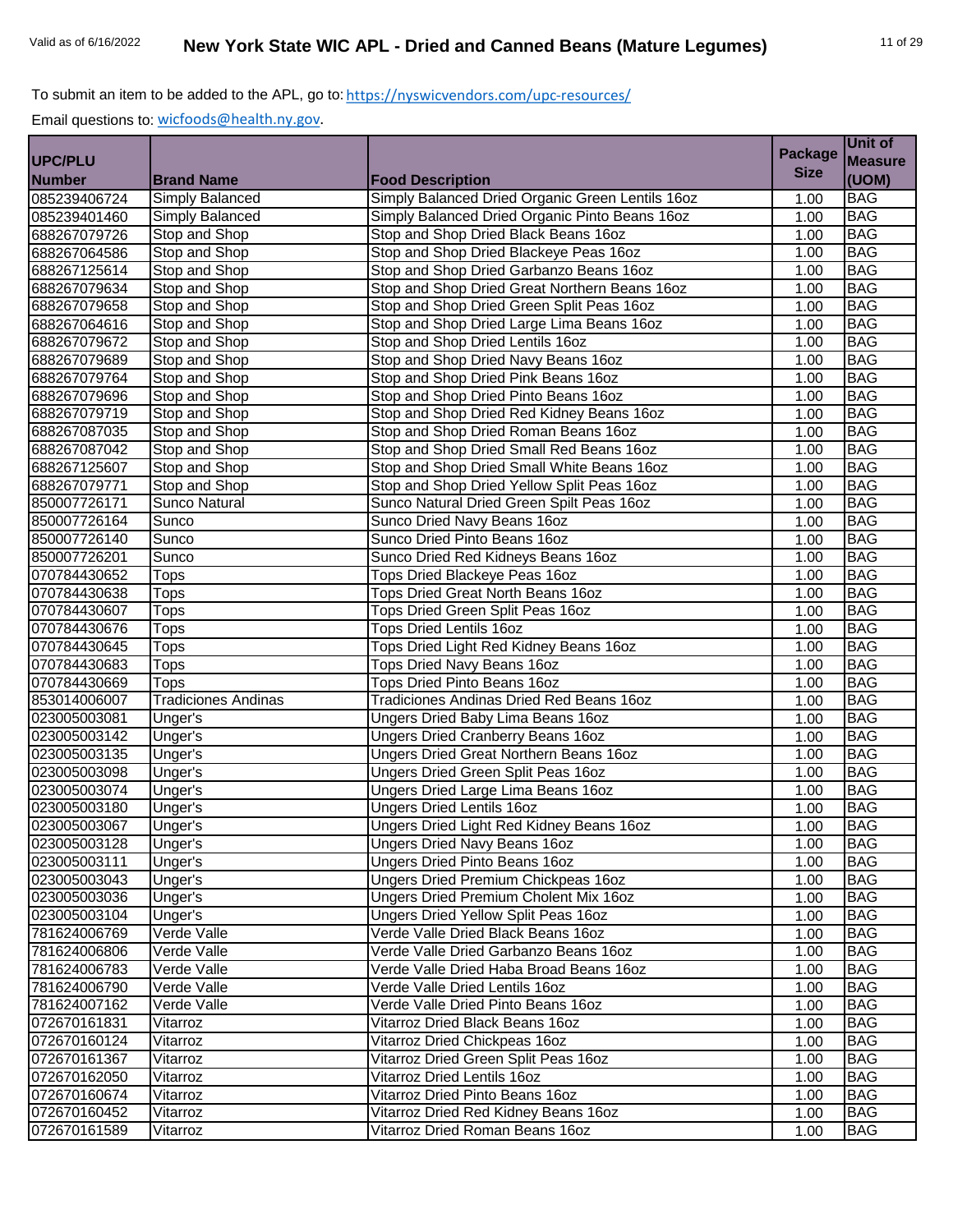|                                               |                         |                                                    | <b>Package</b> | Unit of        |  |
|-----------------------------------------------|-------------------------|----------------------------------------------------|----------------|----------------|--|
| <b>UPC/PLU</b>                                |                         |                                                    | <b>Size</b>    | <b>Measure</b> |  |
| <b>Number</b>                                 | <b>Brand Name</b>       | <b>Food Description</b>                            |                | (UOM)          |  |
| 072670160926                                  | Vitarroz                | Vitarroz Dried Small Red Beans 16oz                | 1.00           | <b>BAG</b>     |  |
| 072670160780                                  | Vitarroz                | Vitarroz Dried White Beans 16oz                    | 1.00           | <b>BAG</b>     |  |
| 072670161473                                  | Vitarroz                | Vitarroz Dried Yellow Split Peas 16oz              | 1.00           | <b>BAG</b>     |  |
| 077890156858                                  | Wegmans                 | Wegmans Dried Organic Black Beans 16oz             | 1.00           | <b>BAG</b>     |  |
| 077890156766                                  | Wegmans                 | Wegmans Dried Organic Dark Red Kidney Beans 16oz   | 1.00           | <b>BAG</b>     |  |
| 077890380499                                  | Wegmans                 | Wegmans Dried Organic French Green Lentils 16oz    | 1.00           | <b>BAG</b>     |  |
| 077890156773                                  | Wegmans                 | Wegmans Dried Organic Garbanzo Beans 16oz          | 1.00           | <b>BAG</b>     |  |
| 077890156797                                  | Wegmans                 | Wegmans Dried Organic Great Northern Beans 16oz    | 1.00           | <b>BAG</b>     |  |
| 077890156827                                  | Wegmans                 | <b>Wegmans Dried Organic Green Lentils 16oz</b>    | 1.00           | <b>BAG</b>     |  |
| 077890156834                                  | Wegmans                 | Wegmans Dried Organic Green Split Peas 16oz        | 1.00           | <b>BAG</b>     |  |
| 077890380505                                  | Wegmans                 | Wegmans Dried Organic Mixed Chili Beans 16oz       | 1.00           | <b>BAG</b>     |  |
| 077890380383                                  | Wegmans                 | Wegmans Dried Organic Mixed Soup Beans 16oz        | 1.00           | <b>BAG</b>     |  |
| 041497209828                                  | Weis                    | Weis Dried Baby Lima Beans 16oz                    | 1.00           | <b>BAG</b>     |  |
| 041497209392                                  | Weis                    | Weis Dried Blackeye Peas 16oz                      | 1.00           | <b>BAG</b>     |  |
| 041497209743                                  | Weis                    | Weis Dried Great Northern Beans 16oz               | 1.00           | <b>BAG</b>     |  |
| 041497209385                                  | Weis                    | Weis Dried Green Split Peas 16oz                   | 1.00           | <b>BAG</b>     |  |
| 041497209866                                  | Weis                    | Weis Dried Large Lima Beans 16oz                   | 1.00           | <b>BAG</b>     |  |
| 041497209286                                  | Weis                    | Weis Dried Lentils 16oz                            | 1.00           | <b>BAG</b>     |  |
| 041497209569                                  | Weis                    | Weis Dried Navy Beans 16oz                         | 1.00           | <b>BAG</b>     |  |
| 041497209248                                  | Weis                    | Weis Dried Pinto Beans 16oz                        | 1.00           | <b>BAG</b>     |  |
| 041497209910                                  | Weis                    | Weis Dried Red Kidney Beans 16oz                   | 1.00           | <b>BAG</b>     |  |
| 041190055180                                  | <b>Wholesome Pantry</b> | Wholesome Pantry Dried Organic Black Beans 16oz    | 1.00           | <b>BAG</b>     |  |
| 041190055210                                  | <b>Wholesome Pantry</b> | Wholesome Pantry Dried Organic G Nrthrn Beans 16oz | 1.00           | <b>BAG</b>     |  |
| 041190055203                                  | <b>Wholesome Pantry</b> | Wholesome Pantry Dried Organic Garbanzo Beans 16oz | 1.00           | <b>BAG</b>     |  |
| 041190055197                                  | <b>Wholesome Pantry</b> | Wholesome Pantry Dried Organic Green Lentils 16oz  | 1.00           | <b>BAG</b>     |  |
| 041190055227                                  | <b>Wholesome Pantry</b> | Wholesome Pantry Dried Organic Navy Beans 16oz     | 1.00           | <b>BAG</b>     |  |
| 041190055234                                  | <b>Wholesome Pantry</b> | Wholesome Pantry Dried Organic Pinto Beans 16oz    | 1.00           | <b>BAG</b>     |  |
| 011535501191                                  | <b>Wild Harvest</b>     | Wild Harvest Organic Black Beans 16oz              | 1.00           | <b>BAG</b>     |  |
| 011535501207                                  | <b>Wild Harvest</b>     | Wild Harvest Organic Garbanzo Beans 16oz           | 1.00           | <b>BAG</b>     |  |
| 711535505730                                  | <b>Wild Harvest</b>     | Wild Harvest Organic Lentils 16oz                  | 1.00           | <b>BAG</b>     |  |
| 711535505723                                  | <b>Wild Harvest</b>     | Wild Harvest Organic Light Red Kidney Beans 16oz   | 1.00           | <b>BAG</b>     |  |
| 011535501214                                  | <b>Wild Harvest</b>     | Wild Harvest Organic Pinto Beans 16oz              | 1.00           | <b>BAG</b>     |  |
| 848737006977                                  | <b>Wild Oats</b>        | Wild Oats Dried Organic Black Beans 16oz           | 1.00           | <b>BAG</b>     |  |
| 848737007004                                  | <b>Wild Oats</b>        | Wild Oats Dried Organic Garbanzo Beans 16oz        | 1.00           | <b>BAG</b>     |  |
| 848737007011                                  | <b>Wild Oats</b>        | Wild Oats Dried Organic Lentils 16oz               | 1.00           | <b>BAG</b>     |  |
| 848737007028                                  | <b>Wild Oats</b>        | Wild Oats Dried Organic Pinto Beans 16oz           | 1.00           | <b>BAG</b>     |  |
| 051933007109                                  | Wylwood                 | Wylwood Dried Blackeye Peas 16oz                   | 1.00           | <b>BAG</b>     |  |
| 051933007000                                  | Wylwood                 | Wylwood Dried Great Northern Beans 16oz            | 1.00           | <b>BAG</b>     |  |
| 051933306905                                  | Wylwood                 | Wylwood Dried Great Northern Beans 16oz            | 1.00           | <b>BAG</b>     |  |
| 051933307100                                  | Wylwood                 | Wylwood Dried Large Lima Beans 16oz                | 1.00           | <b>BAG</b>     |  |
| 051933052369                                  | Wylwood                 | Wylwood Dried Small Lima Beans 16oz                | 1.00           | <b>BAG</b>     |  |
| 074265002130                                  | Ziyad                   | Ziyad Dried Garbanzo Beans 16oz                    | 1.00           | <b>BAG</b>     |  |
| 074265003489                                  | Ziyad                   | Ziyad Dried Giant Lima Beans 16oz                  | 1.00           | <b>BAG</b>     |  |
| 074265017295                                  | Ziyad                   | Ziyad Dried Large Fava Beans 16oz                  | 1.00           | <b>BAG</b>     |  |
| 074265002383                                  | Ziyad                   | Ziyad Dried Red Lentils 16oz                       | 1.00           | <b>BAG</b>     |  |
| 074265002215                                  | Ziyad                   | Ziyad Dried Small Whole Lentils 16oz               | 1.00           | <b>BAG</b>     |  |
| 074265002338                                  | Ziyad                   | Ziyad Dried White Chickpeas 16oz                   | 1.00           | <b>BAG</b>     |  |
| 074265005179                                  | Ziyad                   | Ziyad Dried White Kidney Beans 160z                | 1.00           | <b>BAG</b>     |  |
| 074265002192                                  | Ziyad                   | Ziyad Dried Whole Lentils 16oz                     | 1.00           | <b>BAG</b>     |  |
| <b>Canned Beans, Mature Peas, and Lentils</b> |                         |                                                    |                |                |  |
| 034700434100                                  | Allen's                 | Allens Baby Butter Beans 16oz                      | 1.00           | CAN            |  |
| 034700325101                                  | Allen's                 | Allens Black Beans 16oz                            | 1.00           | CAN            |  |
| 034700384108                                  | Allen's                 | Allens Blackeye Peas 15.5oz                        | 1.00           | CAN            |  |
|                                               |                         |                                                    |                |                |  |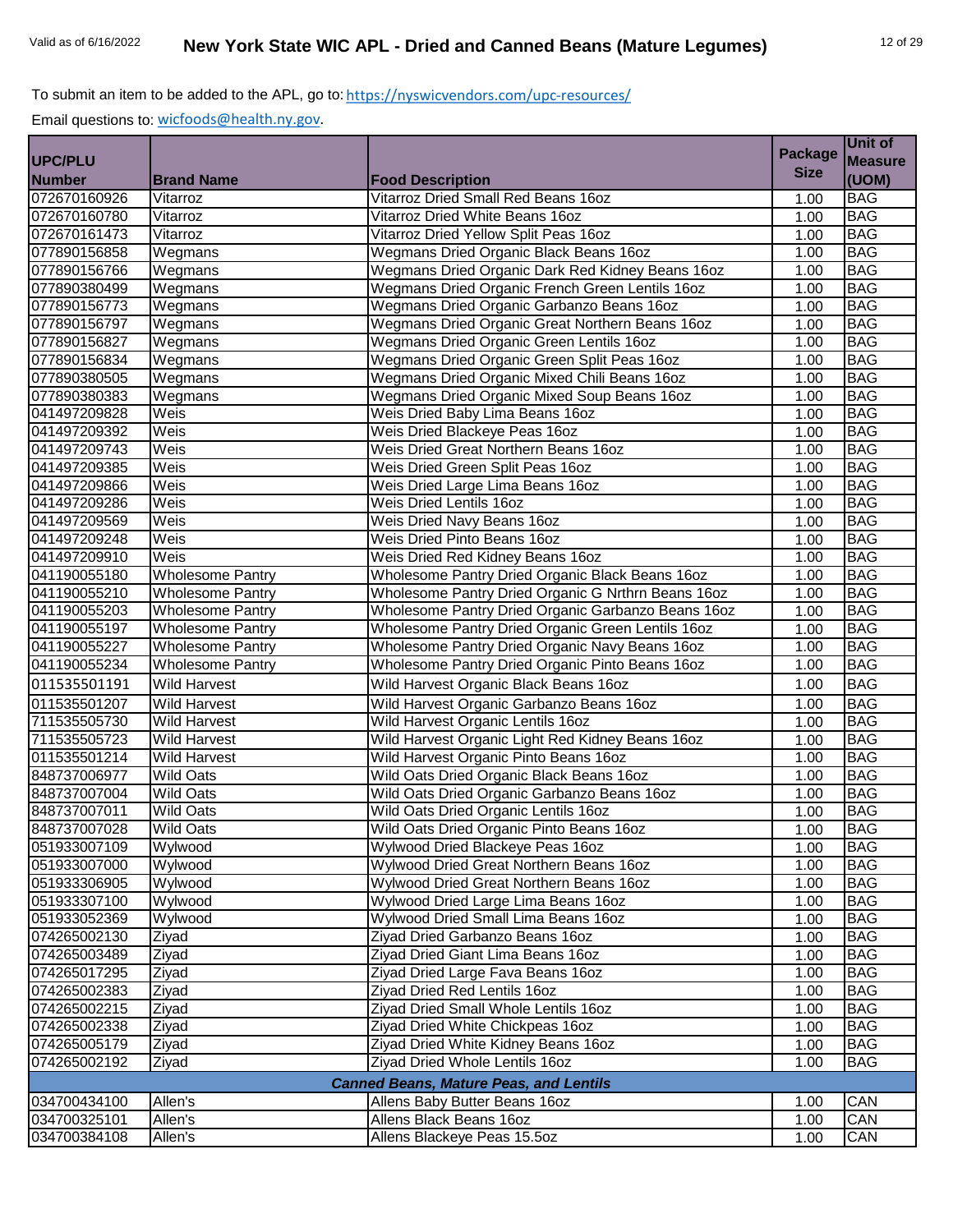|                |                    |                                           | <b>Package</b> | Unit of        |
|----------------|--------------------|-------------------------------------------|----------------|----------------|
| <b>UPC/PLU</b> |                    |                                           | <b>Size</b>    | <b>Measure</b> |
| <b>Number</b>  | <b>Brand Name</b>  | <b>Food Description</b>                   |                | (UOM)          |
| 034700574103   | Allen's            | Allens Blackeye Peas 15.5oz               | 1.00           | CAN            |
| 034700594101   | Allen's            | Allens Crowder Peas 15.5oz                | 1.00           | CAN            |
| 034700414102   | Allen's            | Allens Dark Red Kidney Beans 15.5oz       | 1.00           | CAN            |
| 034700744100   | Allen's            | Allens Garbanzo Beans 16oz                | 1.00           | CAN            |
| 034700454108   | Allen's            | Allens Large Butter Beans 15.5oz          | 1.00           | CAN            |
| 034700344102   | Allen's            | Allens Navy Beans 16oz                    | 1.00           | CAN            |
| 034700354101   | Allen's            | Allens Pinto Beans 16oz                   | 1.00           | CAN            |
| 034700334103   | Allen's            | Allens Sunshine Red Beans 15.5oz          | 1.00           | CAN            |
| 070038348603   | <b>Always Save</b> | Always Save Great Northern Beans 15.5oz   | 1.00           | CAN            |
| 070038348900   | Always Save        | Always Save Pinto Beans 15.5oz            | 1.00           | CAN            |
| 070038349204   | Always Save        | Always Save Red Kidney Beans 15.5oz       | 1.00           | CAN            |
| 032894030511   | Americana Quality  | Americana Quality Plain Fava Beans 15.9oz | 1.00           | CAN            |
| 023627411240   | Avenue A           | Avenue A Black Beans 15.5 oz              | 1.00           | CAN            |
| 023627411202   | Avenue A           | Avenue A Chick Peas Garbanzos 15.5 oz     | 1.00           | CAN            |
| 023627411219   | Avenue A           | Avenue A Dark Red Kidney Beans 15.5 oz    | 1.00           | CAN            |
| 023627410205   | Avenue A           | Avenue A Gandules Green Pigeon Peas 15oz  | 1.00           | CAN            |
| 023627411226   | Avenue A           | Avenue A Light Red Kidney Beans 15.5 oz   | 1.00           | CAN            |
| 023627411233   | Avenue A           | Avenue A Pink Beans 15.5 oz               | 1.00           | CAN            |
| 8548320013352  | <b>Basma</b>       | Basma Fava Beans 16oz                     | 1.00           | CAN            |
| 8548320013420  | Basma              | Basma Gardens Bajela Beans 16oz           | 1.00           | CAN            |
| 041278646132   | Bella Famiglia     | Bella Famiglia Black Beans 15.5oz         | 1.00           | CAN            |
| 041278646187   | Bella Famiglia     | Bella Famiglia Cannellini Beans 15.5oz    | 1.00           | CAN            |
| 041278646156   | Bella Famiglia     | Bella Famiglia Kidney Beans 15.5oz        | 1.00           | CAN            |
| 070038624639   | <b>Best Choice</b> | Best Choice Black Beans 15oz              | 1.00           | CAN            |
| 070038349075   | <b>Best Choice</b> | Best Choice Blackeye Peas 15.5oz          | 1.00           | CAN            |
| 070038623809   | <b>Best Choice</b> | Best Choice Butter Beans 16oz             | 1.00           | CAN            |
| 070038349228   | <b>Best Choice</b> | Best Choice Dark Red Kidney Beans 15.5oz  | 1.00           | CAN            |
| 070038598985   | <b>Best Choice</b> | Best Choice Garbanzo Beans 15oz           | 1.00           | CAN            |
| 070038348627   | <b>Best Choice</b> | Best Choice Great Northern Beans 15.5oz   | 1.00           | CAN            |
| 070038622888   | <b>Best Choice</b> | Best Choice Light Red Kidney Beans 15.5oz | 1.00           | CAN            |
| 070038623403   | <b>Best Choice</b> | Best Choice Navy Beans 15oz               | 1.00           | CAN            |
| 070038348924   | <b>Best Choice</b> | Best Choice Pinto Beans 15.5oz            | 1.00           | CAN            |
| 070038349259   | <b>Best Choice</b> | Best Choice Red Beans 15.5oz              | 1.00           | CAN            |
| 042187450575   | <b>Best Yet</b>    | Best Yet Black Beans 15.5oz               | 1.00           | CAN            |
| 042187406602   | <b>Best Yet</b>    | Best Yet Blackeye Peas 15oz               | 1.00           | CAN            |
| 042187406503   | <b>Best Yet</b>    | Best Yet Butter Beans 15 oz               | 1.00           | CAN            |
| 042187406541   | <b>Best Yet</b>    | Best Yet Dark Red Kidney Beans 15.5oz     | 1.00           | CAN            |
| 042187405988   | <b>Best Yet</b>    | Best Yet Garbanzo Beans 15oz              | 1.00           | CAN            |
| 042187406596   | <b>Best Yet</b>    | Best Yet Great Northern Beans 15.5oz      | 1.00           | CAN            |
| 042187408415   | Best Yet           | Best Yet Light Red Kidney Beans 15.5oz    | 1.00           | CAN            |
| 042187405971   | Best Yet           | Best Yet Navy Beans 15.5oz                | 1.00           | CAN            |
| 042187406589   | Best Yet           | Best Yet Pinto Beans 15.5oz               | 1.00           | CAN            |
| 042187406527   | <b>Best Yet</b>    | Best Yet Red Beans 15oz                   | 1.00           | CAN            |
| 811964010925   | Bogopa             | Bogopa Green Pigeon Peas 15oz             | 1.00           | CAN            |
| 681170220001   | Brad's             | Brads Organic Black Beans 15oz            | 1.00           | CAN            |
| 681170221008   | Brad's             | Brads Organic Cannellini Beans 15oz       | 1.00           | CAN            |
| 681170220605   | Brad's             | Brads Organic Chili Beans 15oz            | 1.00           | CAN            |
| 681170220209   | Brad's             | Brads Organic Dark Red Kidney Beans 15oz  | 1.00           | CAN            |
| 681170220100   | Brad's             | Brads Organic Garbanzo Beans 15oz         | 1.00           | CAN            |
| 681170220407   | Brad's             | Brads Organic Great Northern Beans 15oz   | 1.00           | CAN            |
| 681170220506   | Brad's             | Brads Organic Lentil Beans 15oz           | 1.00           | CAN            |
| 681170220308   | Brad's             | Brads Organic Pinto Beans 15oz            | 1.00           | CAN            |
| 681170220704   | Brad's             | Brads Organic Red Beans 15oz              | 1.00           | CAN            |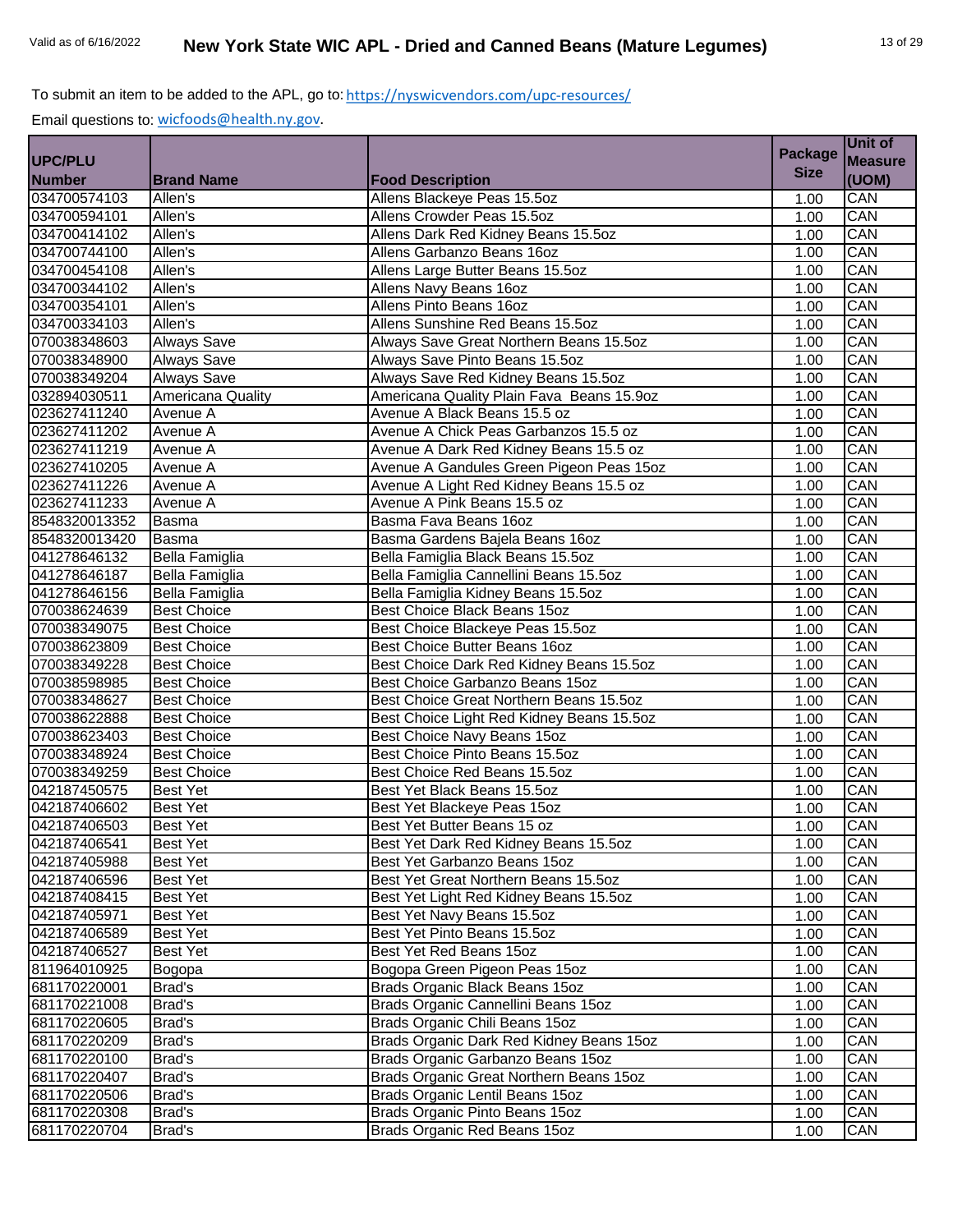|                |                      |                                                  | <b>Package</b> | Unit of        |
|----------------|----------------------|--------------------------------------------------|----------------|----------------|
| <b>UPC/PLU</b> |                      |                                                  | <b>Size</b>    | <b>Measure</b> |
| <b>Number</b>  | <b>Brand Name</b>    | <b>Food Description</b>                          |                | (UOM)          |
| 681170220902   | Brad's               | Brads Organic Salad Beans 15oz                   | 1.00           | CAN            |
| 039400016700   | Bush's               | Bushs Baby Butter Beans 16 oz                    | 1.00           | CAN            |
| 039400013808   | <b>Bushs</b>         | Bushs Best Crowder Peas 15oz                     | 1.00           | CAN            |
| 039400018643   | Bush's               | Bushs Best Red Beans 16oz                        | 1.00           | CAN            |
| 039400018803   | Bush's               | <b>Bushs Black Beans 15oz</b>                    | 1.00           | CAN            |
| 039400013686   | Bush's               | Bushs Blackeye Peas 15.8oz                       | 1.00           | CAN            |
| 039400018704   | Bush's               | Bushs Cannellini Beans 15.5oz                    | 1.00           | CAN            |
| 039400017349   | Bush's               | Bushs Dark Red Kidney Beans 16oz                 | 1.00           | CAN            |
| 039400017004   | Bush's               | Bushs Garbanzo Beans 16oz                        | 1.00           | CAN            |
| 039400017820   | Bush's               | Bushs Great Northern Beans 15.8oz                | 1.00           | CAN            |
| 039400016731   | Bush's               | Bushs Large Butter Beans 16oz                    | 1.00           | CAN            |
| 039400017479   | Bush's               | Bushs Light Red Kidney Beans 16oz                | 1.00           | CAN            |
| 039400017707   | Bush's               | <b>Bushs Mixed Beans 16oz</b>                    | 1.00           | CAN            |
| 039400017745   | <b>Bush's</b>        | Bushs Navy Beans 16oz                            | 1.00           | CAN            |
| 039400018780   | Bush's               | Bushs Organic Black Beans 15oz                   | 1.00           | CAN            |
| 039400017318   | Bush's               | Bushs Organic Dark Red Kidney Beans 15oz         | 1.00           | CAN            |
| 039400017080   | Bush's               | Bushs Organic Garbanzo Beans 15oz                | 1.00           | CAN            |
| 039400018056   | Bush's               | Bushs Organic Pinto Beans 16oz                   | 1.00           | CAN            |
| 039400018100   | Bush's               | <b>Bushs Pinto Beans 16oz</b>                    | 1.00           | CAN            |
| 039400013921   | Bush's               | Bushs Purple Hull Beans 15.8oz                   | 1.00           | CAN            |
| 039400018834   | Bush's               | Bushs Reduced Sodium Black Beans 15oz            | 1.00           | CAN            |
| 039400018728   | Bush's               | Bushs Reduced Sodium Cannelini Beans 15.5oz      | 1.00           | CAN            |
| 039400017301   | Bush's               | Bushs Reduced Sodium Dark Red Kidney Beans 16oz  | 1.00           | CAN            |
| 039400017066   | Bush's               | Bushs Reduced Sodium Garbanzo Beans 16oz         | 1.00           | CAN            |
| 039400017790   | Bush's               | Bushs Reduced Sodium Great Northern Beans 15.8oz | 1.00           | CAN            |
| 039400018070   | Bush's               | Bushs Reduced Sodium Pinto Beans 16oz            | 1.00           | CAN            |
| 039400018926   | Bush's               | Bushs Refried Beans Fat Free 160z                | 1.00           | CAN            |
| 039400018841   | Bush's               | Bushs Seasoned Black Beans 15oz                  | 1.00           | CAN            |
| 039400017967   | Bush's               | Bushs White Beans 16oz                           | 1.00           | CAN            |
| 815369010122   | Cadia                | Cadia Organic Black Beans 16oz                   | 1.00           | CAN            |
| 815369010139   | Cadia                | Cadia Organic Garbanzo Beans 15oz                | 1.00           | CAN            |
| 815369010160   | Cadia                | Cadia Organic Great Northern Beans 16oz          | 1.00           | CAN            |
| 815369010153   | Cadia                | Cadia Organic Pinto Beans 15oz                   | 1.00           | CAN            |
| 815369010146   | Cadia                | Cadia Organic Red Kidney Beans 15oz              | 1.00           | CAN            |
| 032894010308   | California Garden    | California Garden Premium Fava Beans 16oz        | 1.00           | CAN            |
| 834164005157   | Cari Dom             | Cari Dom Black Beans 15.5oz                      | 1.00           | CAN            |
| 834164001104   | Cari Dom             | Cari Dom Green Pigeon Peas 15oz                  | 1.00           | CAN            |
| 834164005218   | Cari Dom             | Cari Dom Light Red Kidney Beans 15.5oz           | 1.00           | CAN            |
| 834164005164   | Cari Dom             | Cari Dom Pink Beans 15.5oz                       | 1.00           | CAN            |
| 834164005171   | Cari Dom             | Cari Dom Pinto Beans 15.5oz                      | 1.00           | CAN            |
| 023545010969   | Caribbean Rhythms    | Caribbean Rhythms Pigeon Peas 15oz               | 1.00           | CAN            |
| 033903010333   | Caribe               | Caribe Green Pigeon Peas 15oz                    | 1.00           | CAN            |
| 017600087706   | Casa Fiesta          | Casa Fiesta Whole Black Beans 15oz               | 1.00           | CAN            |
| 070796800177   | Cento                | Cento Organic Black Beans 15.5oz                 | 1.00           | CAN            |
| 070796800115   | Cento                | Cento Organic Chickpeas 15.5oz                   | 1.00           | CAN            |
| 070796800139   | Cento                | Cento Organic Red Kidney Beans 15.5oz            | 1.00           | CAN            |
| 070796800122   | Cento                | Cento Organic White Kidney Beans 15.5oz          | 1.00           | CAN            |
| 760695016259   | <b>Chefs Quality</b> | Chefs Quality Green Pigeon Peas 15oz             | 1.00           | CAN            |
| 685450689151   | <b>Cherry Valley</b> | Cherry Valley Black Beans 15oz                   | 1.00           | CAN            |
| 732146000124   | <b>Cherry Valley</b> | Cherry Valley Gandules Verdes 15oz               | 1.00           | CAN            |
| 685450689120   | <b>Cherry Valley</b> | Cherry Valley Pintos Beans 15oz                  | 1.00           | CAN            |
| 685450689113   | <b>Cherry Valley</b> | Cherry Valley Roman Beans 15oz                   | 1.00           | CAN            |
| 080602024062   | Sclafani             | Chick Peas 15.5 oz                               | 1.00           | CAN            |
|                |                      |                                                  |                |                |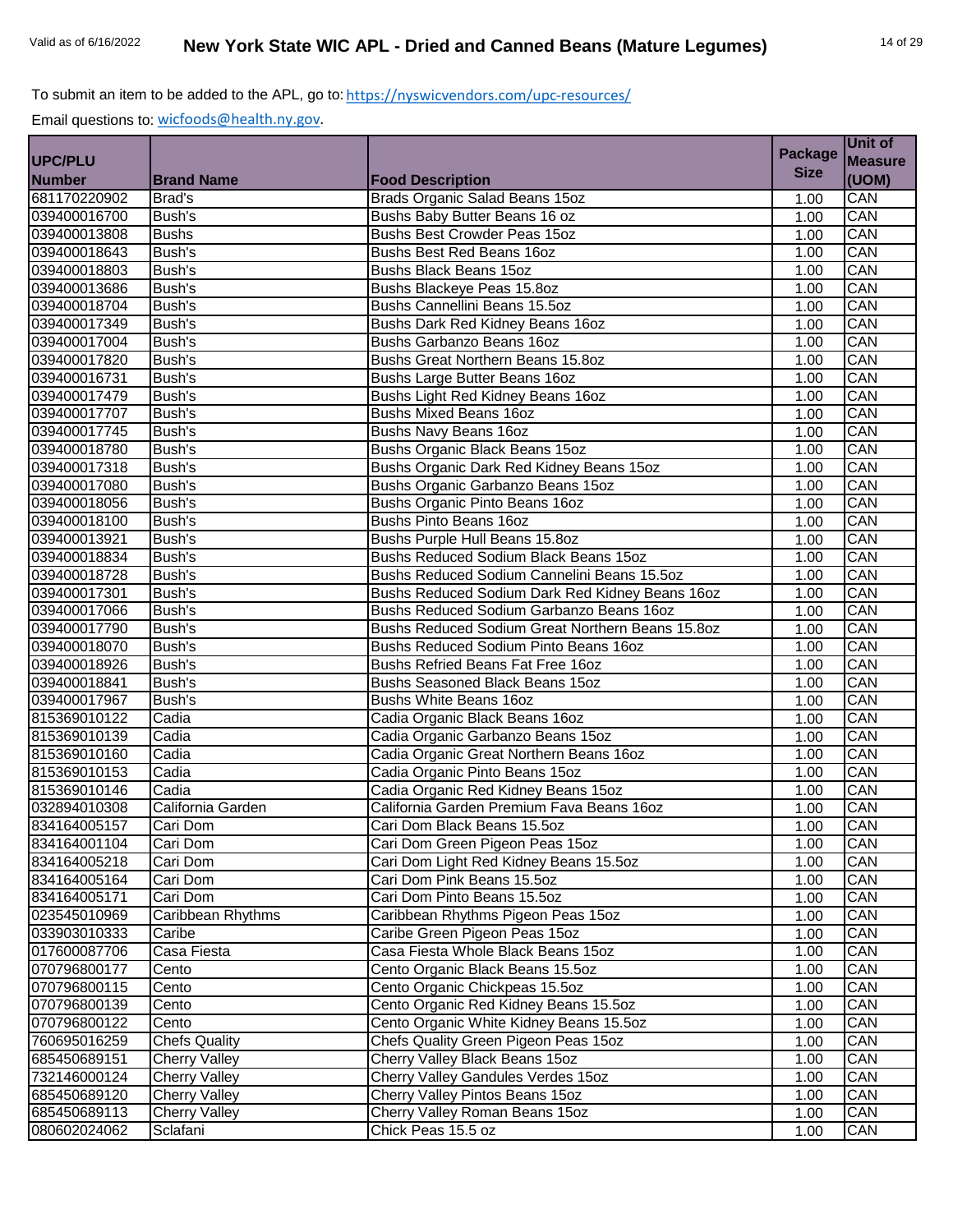|                |                     |                                             | <b>Package</b> | Unit of        |
|----------------|---------------------|---------------------------------------------|----------------|----------------|
| <b>UPC/PLU</b> |                     |                                             |                | <b>Measure</b> |
| <b>Number</b>  | <b>Brand Name</b>   | <b>Food Description</b>                     | <b>Size</b>    | (UOM)          |
| 036800750173   | <b>Clear Value</b>  | Clear Value Blackeye Peas 15.5oz            | 1.00           | CAN            |
| 036800143883   | <b>Clear Value</b>  | Clear Value Pinto Beans 15.5oz              | 1.00           | CAN            |
| 058504776051   | Clic                | Clic Black Turtle Beans 15oz                | 1.00           | CAN            |
| 058504785053   | Clic                | Clic Chickpeas 15oz                         | 1.00           | CAN            |
| 058504782052   | Clic                | Clic Fava Beans 15oz                        | 1.00           | CAN            |
| 051273211112   | <b>Clover Brand</b> | Clover Brand Green Pigeon Peas 15oz         | 1.00           | CAN            |
| 051273211105   | Clover              | Clover Green Pigeon Peas 15oz               | 1.00           | CAN            |
| 075370150013   | Conchita            | Conchita Black Beans 15.5oz                 | 1.00           | CAN            |
| 075370150044   | Conchita            | Conchita Chick Peas Garbanzos 15.5oz        | 1.00           | CAN            |
| 075370150082   | Conchita            | Conchita Great Northern Beans 15.5oz        | 1.00           | CAN            |
| 075370111175   | Conchita            | Conchita Green Pigeon Peas 15oz             | 1.00           | CAN            |
| 075370150068   | Conchita            | Conchita Pinto Beans 15.5oz                 | 1.00           | CAN            |
| 075370150037   | Conchita            | Conchita Red Kidney Beans 15.5oz            | 1.00           | CAN            |
| 075370150020   | Conchita            | Conchita Small Red Beans 15.5oz             | 1.00           | CAN            |
| 037028001566   | Condal              | Condal Black Beans 15.5oz                   | 1.00           | CAN            |
| 037028001542   | Condal              | Condal Chick Peas 15.5oz                    | 1.00           | CAN            |
| 037028001900   | Condal              | Condal Green Pigeon Peas 15oz               | 1.00           | CAN            |
| 037028001511   | Condal              | Condal Pink Beans 15.5oz                    | 1.00           | CAN            |
| 037028001535   | Condal              | Condal Pinto Beans 15.5oz                   | 1.00           | CAN            |
| 037028001504   | Condal              | Condal Red Kidney Beans 15.5oz              | 1.00           | CAN            |
| 037028001801   | Condal              | Condal Small Red Beans 15.5oz               | 1.00           | CAN            |
| 037028001559   | Condal              | Condal Small White Beans 15.5oz             | 1.00           | CAN            |
| 026662750428   | Cora                | Cora Cannellini Beans 15oz                  | 1.00           | CAN            |
| 041498155193   | Dakota's Pride      | Dakotas Pride Black Beans 15.5oz            | 1.00           | CAN            |
| 041498120566   | Dakotas Pride       | Dakotas Pride Butter Beans 15.5oz           | 1.00           | CAN            |
| 041498175139   | Dakota's Pride      | Dakotas Pride Cannellini Beans 15.5oz       | 1.00           | CAN            |
| 041498175115   | Dakota's Pride      | Dakotas Pride Garbanzo Beans 15.5oz         | 1.00           | CAN            |
| 041498196462   | Dakotas Pride       | Dakotas Pride Great Northern Beans 15.5oz   | 1.00           | CAN            |
| 041498120412   | Dakota's Pride      | Dakotas Pride Light Red Kidney Beans 15.5oz | 1.00           | CAN            |
| 053165040442   | Del Valle           | Del Valle Green Pigeon Peas 15oz            | 1.00           | CAN            |
| 072368015309   | Delallo             | Delallo Black Beans 15.5oz                  | 1.00           | CAN            |
| 072368015279   | DeLallo             | DeLallo Cannellini Beans 15.5oz             | 1.00           | CAN            |
| 072368015286   | DeLallo             | DeLallo Chickpeas 15.5oz                    | 1.00           | CAN            |
| 072368015262   | DeLallo             | DeLallo Light Red Kidney Beans 15.5oz       | 1.00           | CAN            |
| 072368015323   | DeLallo             | DeLallo Navy Beans 15.5oz                   | 1.00           | CAN            |
| 072368015293   | DeLallo             | DeLallo Pinto Beans 15.5oz                  | 1.00           | CAN            |
| 072368015231   | DeLallo             | DeLallo Roman Beans 15.5oz                  | 1.00           | CAN            |
| 720794046977   | Delicioso           | Delicioso Black Beans 15.5oz                | 1.00           | CAN            |
| 720794046991   | Delicioso           | Delicioso Butter Beans 15.5oz               | 1.00           | CAN            |
| 720794047004   | Delicioso           | Delicioso Chick Peas 15.5oz                 | 1.00           | CAN            |
| 720794052367   | Delicioso           | Delicioso Delicioso Pigeon Peas 15oz        | 1.00           | CAN            |
| 720794047011   | Delicioso           | Delicioso Light Red Kidney Beans 15.5oz     | 1.00           | CAN            |
| 720794043150   | Delicioso           | Delicioso Organic Black Beans 15.5oz        | 1.00           | CAN            |
| 720794043167   | Delicioso           | Delicioso Organic Chick Peas 15.5oz         | 1.00           | CAN            |
| 720794043174   | Delicioso           | Delicioso Organic Kidney Beans 15.5oz       | 1.00           | CAN            |
| 720794043181   | Delicioso           | Delicioso Organic Pinto Beans 15.5oz        | 1.00           | CAN            |
| 720794047028   | Delicioso           | Delicioso Pink Beans 15.5oz                 | 1.00           | CAN            |
| 720794047035   | Delicioso           | Delicioso Pinto Beans 15.5oz                | 1.00           | CAN            |
| 720794047042   | Delicioso           | Delicioso Red Beans 15.5oz                  | 1.00           | CAN            |
| 729955572461   | Dona Isabel         | Dona Isabel Chickpeas 15oz                  | 1.00           | CAN            |
| 066844504210   | Duncan Harvest      | Duncan Harvest Organic Black Beans 15oz     | 1.00           | CAN            |
| 066844504234   | Dunya Harvest       | Dunya Harvest Organic Chick Peas 15oz       | 1.00           | CAN            |
| 066844504319   | Dunya Harvest       | Dunya Harvest Organic Navy Beans 15oz       | 1.00           | CAN            |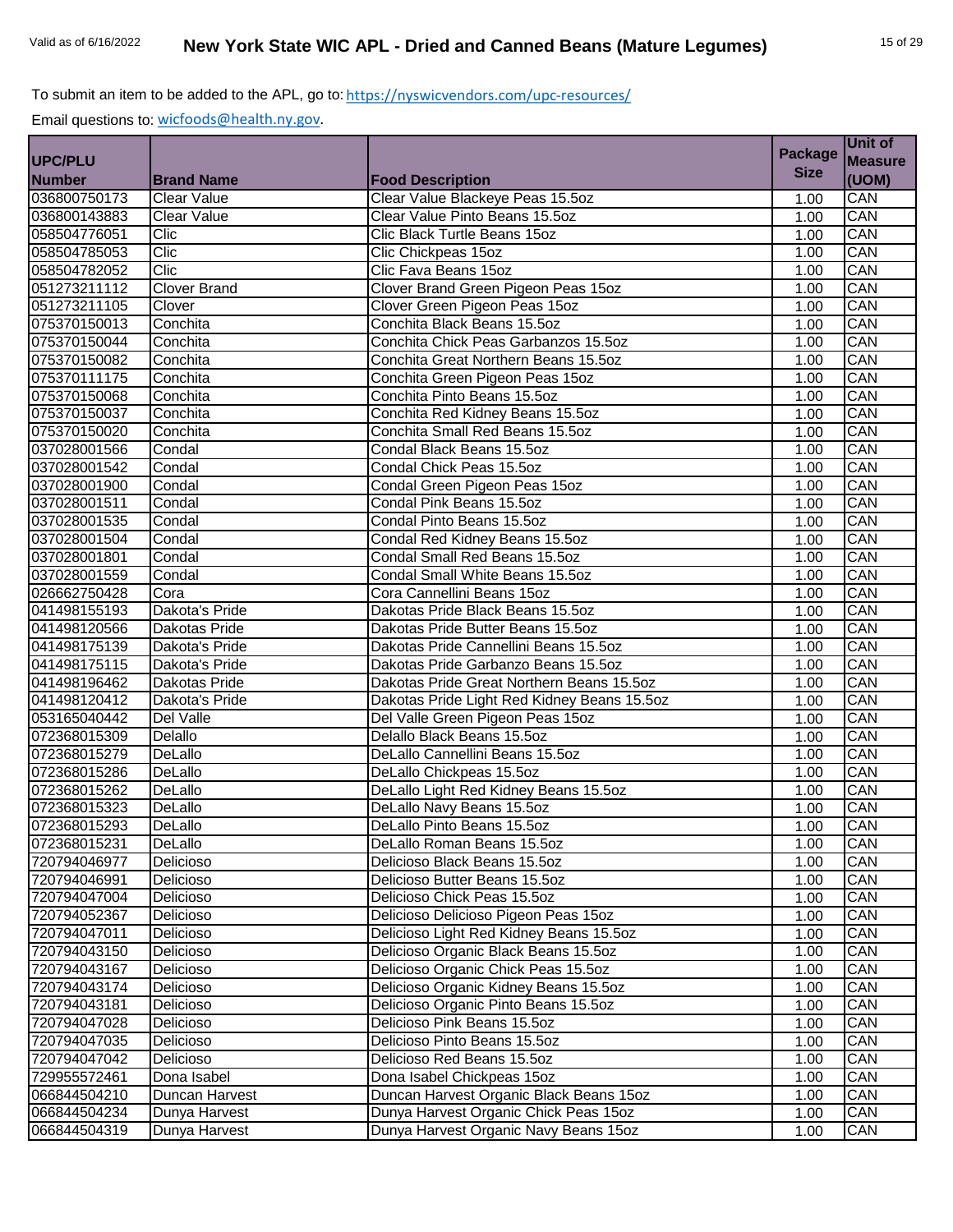|                |                           |                                                | <b>Package</b> | Unit of        |
|----------------|---------------------------|------------------------------------------------|----------------|----------------|
| <b>UPC/PLU</b> |                           |                                                |                | <b>Measure</b> |
| <b>Number</b>  | <b>Brand Name</b>         | <b>Food Description</b>                        | <b>Size</b>    | (UOM)          |
| 066844504241   | Dunya Harvest             | Dunya Harvest Organic Pinto Beans 15oz         | 1.00           | CAN            |
| 066844504227   | Dunya Harvest             | Dunya Harvest Organic Red Kidney Beans 15oz    | 1.00           | CAN            |
| 066844504326   | Dunya Harvest             | Dunya Harvest Organic White Kidney Beans 15oz  | 1.00           | CAN            |
| 024182002515   | Eden                      | Eden Garbanzo Beans 15oz                       | 1.00           | CAN            |
| 024182000870   | Eden                      | Eden Great Northern Beans 15oz                 | 1.00           | CAN            |
| 024182002522   | Eden                      | Eden Organic Adzuki Beans 15oz                 | 1.00           | CAN            |
| 024182002539   | Eden                      | Eden Organic Black Beans 15oz                  | 1.00           | CAN            |
| 024182002201   | Eden                      | Eden Organic Black Soy Beans 15oz              | 1.00           | CAN            |
| 024182002591   | Eden                      | Eden Organic Blackeye Peas 15oz                | 1.00           | CAN            |
| 024182002546   | Eden                      | Eden Organic Kidney Beans 15oz                 | 1.00           | CAN            |
| 024182002553   | Eden                      | Eden Organic Navy Beans 15oz                   | 1.00           | CAN            |
| 024182002584   | Eden                      | Eden Organic No Salt Added Butter Beans 15oz   | 1.00           | CAN            |
| 024182002508   | Eden                      | Eden Organic Pinto Beans 15oz                  | 1.00           | CAN            |
| 024182002577   | Eden                      | Eden Organic Small Red Beans 15oz              | 1.00           | CAN            |
| 024182002560   | Eden                      | Eden White Kidney Beans 15oz                   | 1.00           | CAN            |
| 041331120210   | El Jibarito               | El Jibarito Pigeon Peas 15.5oz                 | 1.00           | CAN            |
| 042893005038   | El Rey                    | El Rey Green Pigeon Peas 15oz                  | 1.00           | CAN            |
| 099336001492   | El Sembrador              | El Sembrador Gandules Verdes 15oz              | 1.00           | CAN            |
| 041303004241   | <b>Essential Everyday</b> | <b>Essential Everyday Black Beans 15oz</b>     | 1.00           | CAN            |
| 041303006450   | <b>Essential Everyday</b> | <b>Essential Everyday Black Eye Peas 15oz</b>  | 1.00           | CAN            |
| 041303004166   | <b>Essential Everyday</b> | <b>Essential Everyday Butter Beans 15oz</b>    | 1.00           | CAN            |
| 041303004265   | <b>Essential Everyday</b> | Essential Everyday Cannellini Beans 15oz       | 1.00           | CAN            |
| 041303004043   | <b>Essential Everyday</b> | Essential Everyday Dark Red Beans 15oz         | 1.00           | CAN            |
| 041303004104   | <b>Essential Everyday</b> | Essential Everyday Garbanzo Beans 15oz         | 1.00           | CAN            |
| 041303004111   | <b>Essential Everyday</b> | Essential Everyday Great Northern Beans 15oz   | 1.00           | CAN            |
| 041303004050   | <b>Essential Everyday</b> | Essential Everyday Light Red Kidney Beans 15oz | 1.00           | CAN            |
| 041303004159   | <b>Essential Everyday</b> | Essential Everyday Navy Beans 15oz             | 1.00           | CAN            |
| 041303004128   | <b>Essential Everyday</b> | <b>Essential Everyday Pinto Beans 15oz</b>     | 1.00           | CAN            |
| 041303004272   | <b>Essential Everyday</b> | <b>Essential Everyday Red Beans 15oz</b>       | 1.00           | CAN            |
| 758940527339   | Fairway                   | Fairway Black Beans 15.5oz                     | 1.00           | CAN            |
| 758940527353   | Fairway                   | Fairway Chick Peas 15.5oz                      | 1.00           | CAN            |
| 758940582147   | Fairway                   | Fairway Chick Peas 15oz                        | 1.00           | CAN            |
| 758940582178   | Fairway                   | Fairway Great Northern Beans 15oz              | 1.00           | CAN            |
| 758940527346   | Fairway                   | Fairway Low Sodium Black Beans 15.5oz          | 1.00           | CAN            |
| 758940583533   | Fairway                   | Fairway Organic 3 Bean Blend 15oz              | 1.00           | CAN            |
| 758940582130   | Fairway                   | Fairway Organic Black Beans 15oz               | 1.00           | CAN            |
| 758940582154   | Fairway                   | Fairway Organic Cannellini Beans 15oz          | 1.00           | CAN            |
| 758940583502   | Fairway                   | Fairway Organic Green Lentils 15oz             | 1.00           | CAN            |
| 758940527391   | Fairway                   | Fairway Pinto Beans 15.5oz                     | 1.00           | CAN            |
| 758940582185   | Fairway                   | Fairway Pinto Beans 15oz                       | 1.00           | CAN            |
| 758940582161   | Fairway                   | Fairway Red Kidney Beans 15oz                  | 1.00           | CAN            |
| 758940527360   | Fairway                   | Fairway Reduced Sodium Chick Peas 15.5oz       | 1.00           | CAN            |
| 042563600020   | Field Day                 | Field Day Organic Kidney Beans 15oz            | 1.00           | CAN            |
| 027246121054   | Finest                    | Finest Large Butter Beans 15.5oz               | 1.00           | CAN            |
| 036800648500   | Food Club                 | Food Club Black Beans 15.5oz                   | 1.00           | CAN            |
| 036800444096   | Food Club                 | Food Club Black Beans 15.25oz                  | 1.00           | CAN            |
| 036800444089   | Food Club                 | Food Club Black Beans 15.5oz                   | 1.00           | CAN            |
| 036800088542   | Food Club                 | Food Club Blackeye Peas 15.5oz                 | 1.00           | CAN            |
| 036800444737   | Food Club                 | Food Club Blackeye Peas 15.5oz                 | 1.00           | CAN            |
| 036800444126   | Food Club                 | Food Club Butter Beans 15.5oz                  | 1.00           | CAN            |
| 036800087446   | Food Club                 | Food Club Butter Beans 15oz                    | 1.00           | CAN            |
| 036800383029   | Food Club                 | Food Club Cannellini Beans 15.5oz              | 1.00           | CAN            |
| 036800444263   | Food Club                 | Food Club Dark Red Kidney Beans 15.5oz         | 1.00           | CAN            |
|                |                           |                                                |                |                |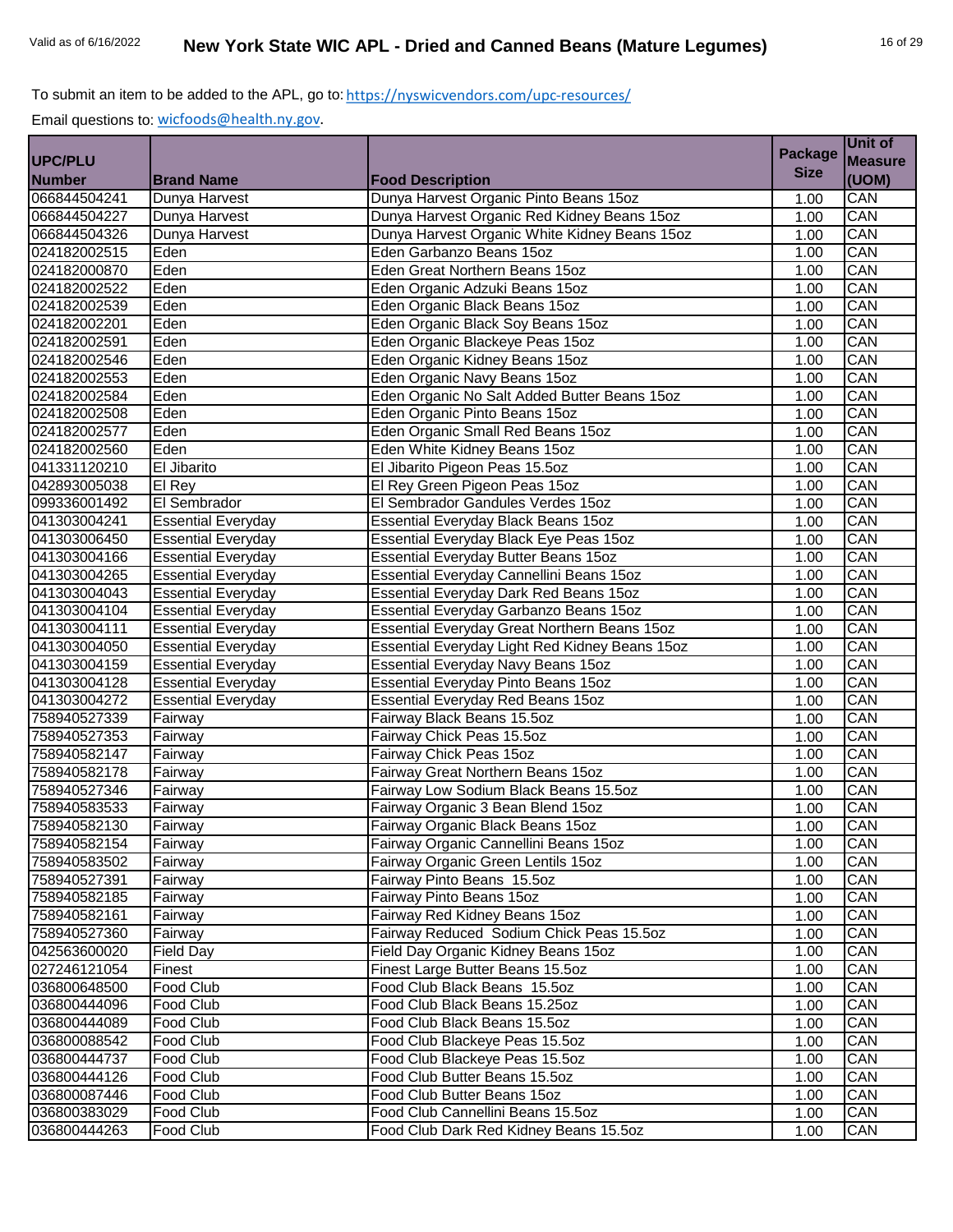|                |                        |                                                   | <b>Package</b> | Unit of        |
|----------------|------------------------|---------------------------------------------------|----------------|----------------|
| <b>UPC/PLU</b> |                        |                                                   |                | <b>Measure</b> |
| <b>Number</b>  | <b>Brand Name</b>      | <b>Food Description</b>                           | <b>Size</b>    | (UOM)          |
| 036800103146   | Food Club              | Food Club Dark Red Kidney Beans 15oz              | 1.00           | <b>CAN</b>     |
| 036800444119   | Food Club              | Food Club Garbanzo Beans 15.5oz                   | 1.00           | CAN            |
| 036800087545   | Food Club              | Food Club Garbanzo Beans 15oz                     | 1.00           | CAN            |
| 036800087644   | Food Club              | Food Club Great Northern Beans 15 oz              | 1.00           | CAN            |
| 036800444164   | Food Club              | Food Club Great Northern Beans 15.5oz             | 1.00           | CAN            |
| 036800444072   | <b>Food Club</b>       | Food Club Light Red Kidney Beans 15.5oz           | 1.00           | CAN            |
| 036800087248   | Food Club              | Food Club Light Red Kidney Beans 15oz             | 1.00           | CAN            |
| 036800445963   | Food Club              | Food Club Low Sodium Black Beans 15.5oz           | 1.00           | CAN            |
| 036800445932   | <b>Food Club</b>       | Food Club Low Sodium Dark Red Kidney Beans 15.5oz | 1.00           | CAN            |
| 036800445949   | Food Club              | Food Club Low Sodium Garbanzo Beans 15.5oz        | 1.00           | CAN            |
| 036800087941   | Food Club              | Food Club Navy Beans 15oz                         | 1.00           | CAN            |
| 036800444157   | Food Club              | Food Club Pinto Beans 15.5oz                      | 1.00           | CAN            |
| 036800088146   | Food Club              | Food Club Pinto Beans 15oz                        | 1.00           | CAN            |
| 036800444232   | Food Club              | Food Club Red Beans 15.5oz                        | 1.00           | CAN            |
| 036800088245   | Food Club              | Food Club Red Beans 15oz                          | 1.00           | CAN            |
| 035826040534   | Food Lion              | Food Lion Black Beans 15.5oz                      | 1.00           | CAN            |
| 035826045379   | Food Lion              | Food Lion Black Turtle Beans 16oz                 | 1.00           | CAN            |
| 035826028716   | Food Lion              | Food Lion Blackeye Peas 15.5oz                    | 1.00           | CAN            |
| 035826080875   | Food Lion              | Food Lion Cannellini Beans 15.5oz                 | 1.00           | CAN            |
| 035826040299   | Food Lion              | Food Lion Dark Red Kidney Beans 15.5oz            | 1.00           | CAN            |
| 035826085269   | Food Lion              | Food Lion Garbanzo Beans 15.5oz                   | 1.00           | CAN            |
| 035826076625   | Food Lion              | Food Lion Great Northern Beans 15.5oz             | 1.00           | CAN            |
| 035826025760   | Food Lion              | Food Lion Pinto Beans 15.5oz                      | 1.00           | CAN            |
| 035826010452   | Food Lion              | Food Lion Red Kidney Beans 15.5oz                 | 1.00           | CAN            |
| 011153286708   | Foodtown               | Foodtown Black Beans 15.5oz                       | 1.00           | CAN            |
| 011153286807   | Foodtown               | Foodtown Cannellini Beans 15.5oz                  | 1.00           | CAN            |
| 011153279502   | Foodtown               | Foodtown Fancy Chickpeas 15oz                     | 1.00           | CAN            |
| 011153286326   | Foodtown               | Foodtown Pink Beans 15oz                          | 1.00           | CAN            |
| 011153286357   | Foodtown               | Foodtown Pinto Beans 15oz                         | 1.00           | CAN            |
| 011153286104   | Foodtown               | Foodtown Red Kidney Beans 15.5oz                  | 1.00           | CAN            |
| 011153286388   | Foodtown               | Foodtown Small White Beans 15oz                   | 1.00           | CAN            |
| 842798103019   | <b>Freedoms Choice</b> | Freedoms Choice Black Beans 15oz                  | 1.00           | CAN            |
| 842798103071   | <b>Freedoms Choice</b> | Freedoms Choice Cannellini Beans 15.5oz           | 1.00           | CAN            |
| 842798103057   | <b>Freedoms Choice</b> | Freedoms Choice Dark Red Kidney Beans 15.5oz      | 1.00           | CAN            |
| 842798103064   | <b>Freedoms Choice</b> | Freedoms Choice Garbanzo Beans 15oz               | 1.00           | CAN            |
| 842798103033   | <b>Freedoms Choice</b> | Freedoms Choice Great Northern Beans 15oz         | 1.00           | CAN            |
| 842798103026   | <b>Freedoms Choice</b> | Freedoms Choice Light Red Kidney Beans 15.5oz     | 1.00           | CAN            |
| 842798103040   | <b>Freedoms Choice</b> | Freedoms Choice Pinto Beans 15.5oz                | 1.00           | CAN            |
| 7756300000013  | Fresol                 | Fresol Green Pigeon Peas 15oz                     | 1.00           | CAN            |
| 036800440845   | <b>Full Circle</b>     | Full Circle Organic Black Beans 15.5oz            | 1.00           | CAN            |
| 036800046252   | <b>Full Circle</b>     | Full Circle Organic Black Beans 15oz              | 1.00           | CAN            |
| 036800440869   | <b>Full Circle</b>     | Full Circle Organic Dark Red Kidney Beans 15.5oz  | 1.00           | CAN            |
| 036800046269   | <b>Full Circle</b>     | Full Circle Organic Dark Red Kidney Beans 15oz    | 1.00           | CAN            |
| 036800440852   | <b>Full Circle</b>     | Full Circle Organic Garbanzo Beans 15.5oz         | 1.00           | CAN            |
| 036800046245   | <b>Full Circle</b>     | Full Circle Organic Garbanzo Beans 15oz           | 1.00           | CAN            |
| 036800437975   | <b>Full Circle</b>     | Full Circle Organic Great Northern Beans 15.5oz   | 1.00           | CAN            |
| 036800437531   | <b>Full Circle</b>     | Full Circle Organic Navy Beans 15.5oz             | 1.00           | CAN            |
| 036800440876   | <b>Full Circle</b>     | Full Circle Organic Pinto Beans 15.5oz            | 1.00           | CAN            |
| 036800046238   | <b>Full Circle</b>     | Full Circle Organic Pinto Beans 15oz              | 1.00           | CAN            |
| 036800437548   | <b>Full Circle</b>     | Full Circle Organic Three Bean Blend 15.5oz       | 1.00           | CAN            |
| 041188040433   | Furmano's              | Furmanos Chickpeas 15.5oz                         | 1.00           | CAN            |
| 026825006409   | Gia Russa              | Gia Russa Garbanzo Beans 15.5oz                   | 1.00           | CAN            |
| 030034074371   | <b>Giant Eagle</b>     | Giant Eagle Cannellini Beans 15.5oz               | 1.00           | CAN            |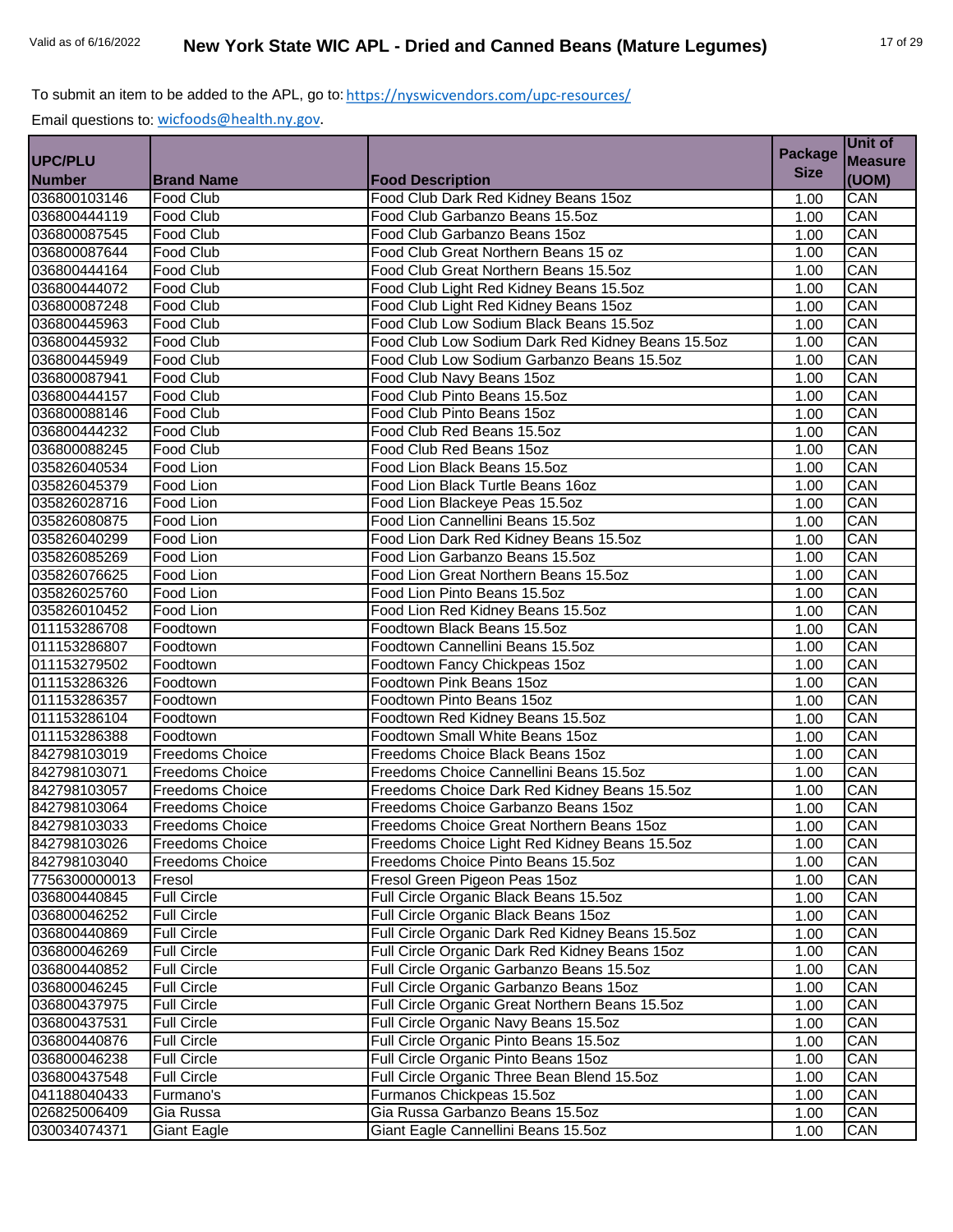|                |                        |                                                 | <b>Package</b> | Unit of        |
|----------------|------------------------|-------------------------------------------------|----------------|----------------|
| <b>UPC/PLU</b> |                        |                                                 |                | <b>Measure</b> |
| <b>Number</b>  | <b>Brand Name</b>      | <b>Food Description</b>                         | <b>Size</b>    | (UOM)          |
| 030034029913   | <b>Giant Eagle</b>     | Giant Eagle Chickpeas 15.5oz                    | 1.00           | CAN            |
| 030034027186   | <b>Giant Eagle</b>     | Giant Eagle Dark Kidney Beans 15.5oz            | 1.00           | CAN            |
| 030034027452   | Giant Eagle            | Giant Eagle Great Northern Beans 15.5oz         | 1.00           | CAN            |
| 030034027193   | <b>Giant Eagle</b>     | Giant Eagle Light Kidney Beans 15.5oz           | 1.00           | CAN            |
| 030034027469   | Giant Eagle            | Giant Eagle Navy Beans 15.5oz                   | 1.00           | CAN            |
| 030034027179   | <b>Giant Eagle</b>     | Giant Eagle Pinto Beans 15.5oz                  | 1.00           | CAN            |
| 840762012282   | Glick's                | Glicks Chickpeas 16oz                           | 1.00           | CAN            |
| 085239095539   | Good and Gather        | Good and Gather Black Beans 15.5oz              | 1.00           | CAN            |
| 085239095560   | <b>Good and Gather</b> | Good and Gather Chickpeas Garbanzo Beans 15.5oz | 1.00           | CAN            |
| 085239095584   | Good and Gather        | Good and Gather Dark Red Kidney Beans 15.5oz    | 1.00           | CAN            |
| 085239095591   | <b>Good and Gather</b> | Good and Gather Dark Red Kidney Beans 15.5oz    | 1.00           | CAN            |
| 085239095614   | Good and Gather        | Good and Gather Great Northern Beans 15.5oz     | 1.00           | CAN            |
| 085239095546   | Good and Gather        | Good and Gather Low Sodium Black Beans 15.5oz   | 1.00           | CAN            |
| 085239095607   | Good and Gather        | Good and Gather Pinto Beans 15.5oz              | 1.00           | CAN            |
| 085239095553   | Good and Gather        | Good and Gather Seasoned Black Beans 15.5Oz     | 1.00           | CAN            |
| 041331024662   | Goya                   | Goya Black Beans 15.5oz                         | 1.00           | CAN            |
| 041331124669   | Goya                   | Goya Black Beans 15.5oz                         | 1.00           | CAN            |
| 041331124263   | Goya                   | Goya Blackeye Peas 15.5oz                       | 1.00           | CAN            |
| 041331124508   | Goya                   | Goya Bola Roja Beans 15.5oz                     | 1.00           | CAN            |
| 041331124430   | Goya                   | Goya Butter Beans 15.5oz                        | 1.00           | CAN            |
| 041331124515   | Goya                   | Goya Canary Beans 15.5oz                        | 1.00           | CAN            |
| 041331124461   | Goya                   | Goya Cannellini Beans 15.5oz                    | 1.00           | CAN            |
| 041331124638   | Goya                   | Goya Central American Red Beans 15.5oz          | 1.00           | CAN            |
| 041331124225   | Goya                   | Goya Chickpeas 15.5oz                           | 1.00           | CAN            |
| 041331124355   | Goya                   | Goya Dark Red Kidney Beans 15.5oz               | 1.00           | CAN            |
| 041331124324   | Goya                   | Goya Dominican Red Beans 15.5oz                 | 1.00           | CAN            |
| 041331120210   | Goya                   | Goya El Jibarito Pigeon Peas 15.5oz             | 1.00           | CAN            |
| 041331029070   | Goya                   | Goya FatFree Refried Pinto Beans 16oz           | 1.00           | CAN            |
| 041331124218   | Goya                   | Goya Fava Beans 16oz                            | 1.00           | CAN            |
| 041331124300   | Goya                   | Goya Great Northern Beans 15.5oz                | 1.00           | CAN            |
| 041331120012   | Goya                   | Goya Green Pigeon Peas 15oz                     | 1.00           | CAN            |
| 041331124256   | Goya                   | Goya Green Rock Beans 15oz                      | 1.00           | CAN            |
| 041331123327   | Goya                   | Goya Low Sodium Black Beans 15.5oz              | 1.00           | CAN            |
| 041331123853   | Goya                   | Goya Low Sodium Blackeye Peas 15.5oz            | 1.00           | CAN            |
| 041331123334   | Goya                   | Goya Low Sodium Chickpeas 15.5oz                | 1.00           | CAN            |
| 041331023450   | Goya                   | Goya Low Sodium Dark Red Kidney Beans 15.5oz    | 1.00           | CAN            |
| 041331123457   | Goya                   | Goya Low Sodium Dark Red Kidney Beans 15.5oz    | 1.00           | CAN            |
| 041331020022   | Goya                   | Goya Low Sodium Green Pigeon Peas 15oz          | 1.00           | CAN            |
| 041331123310   | Goya                   | Goya Low Sodium Pink Beans 15.5oz               | 1.00           | CAN            |
| 041331123341   | Goya                   | Goya Low Sodium Pinto Beans 15.5oz              | 1.00           | CAN            |
| 041331123303   | Goya                   | Goya Low Sodium Red Kidney Beans 15.5oz         | 1.00           | CAN            |
| 041331123358   | Goya                   | Goya Low Sodium Small White Beans 15.5oz        | 1.00           | CAN            |
| 041331124584   | Goya                   | Goya Navy Beans 15.5oz                          | 1.00           | CAN            |
| 041331023429   | Goya                   | Goya Organic Black Beans 15.5oz                 | 1.00           | CAN            |
| 041331023443   | Goya                   | Goya Organic Chickpeas 15oz                     | 1.00           | CAN            |
| 041331023405   | Goya                   | Goya Organic Red Kidney Beans 15.5oz            | 1.00           | CAN            |
| 041331023542   | Goya Organics          | Goya Organics Cannellini 15.5oz                 | 1.00           | CAN            |
| 041331023436   | Goya Organics          | Goya Organics Dark Kidney Beans 15.5oz          | 1.00           | CAN            |
| 041331020091   | Goya Organics          | Goya Organics Green Pigeon Peas 15oz            | 1.00           | CAN            |
| 041331023726   | Goya Organics          | Goya Organics Pink Beans 15.5oz                 | 1.00           | CAN            |
| 041331023412   | Goya Organics          | Goya Organics Pinto Beans 15.5oz                | 1.00           | CAN            |
| 041331120258   | Goya                   | Goya Pigeon Peas 15.5oz                         | 1.00           | CAN            |
| 041331124065   | Goya                   | Goya Pink Beans 15.5oz                          | 1.00           | CAN            |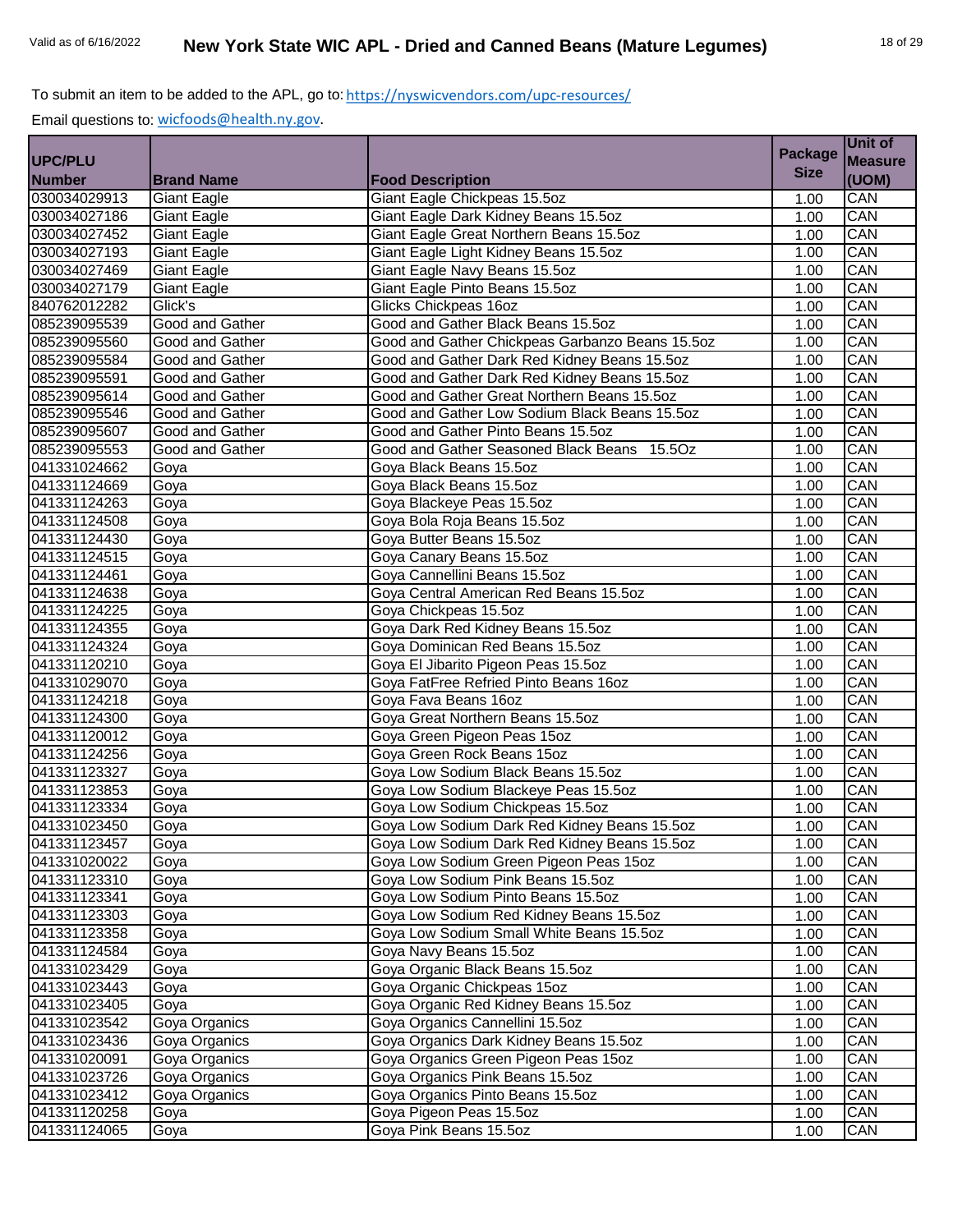| <b>Size</b><br>(UOM)<br><b>Brand Name</b><br><b>Food Description</b><br>Goya Pinto Beans 15.5oz<br>CAN<br>Goya<br>1.00<br>CAN<br>Goya Premium Lentils 15.5oz<br>Goya<br>1.00<br>Goya Premium Red Kidney Beans 15.5oz<br>CAN<br>Goya<br>1.00<br>Goya Red Beans 15.50z<br>CAN<br>Goya<br>1.00<br>Goya Roman Beans 15.5oz<br>CAN<br>Goya<br>1.00<br>CAN<br>Goya Roman Beans 15.5oz<br>1.00<br>Goya<br>CAN<br>Goya<br>Goya Small Red Beans 15.5oz<br>1.00<br>CAN<br>Goya Small Red Beans 15.5oz<br>Goya<br>1.00<br>CAN<br>Goya White Beans 15.5oz<br>Goya<br>1.00<br>CAN<br>Goya White Cargamanto 15.5oz<br>041331124188<br>Goya<br>1.00<br>CAN<br>Grace Green Pigeon Peas 15oz<br>Grace<br>1.00<br>CAN<br>078742075761<br><b>Great Value</b><br>Great Value Black Beans 15.25oz<br>1.00<br>CAN<br>078742131580<br><b>Great Value</b><br>Great Value Black Beans 15oz<br>1.00<br>CAN<br>078742062020<br><b>Great Value</b><br>Great Value Black Beans 4pk*15.25oz<br>4.00<br>CAN<br>605388188335<br><b>Great Value</b><br>Great Value Blackeye Peas 15.5 oz<br>1.00<br>CAN<br>078742002255<br><b>Great Value</b><br>Great Value Cannellini Beans 15.5oz<br>1.00<br>CAN<br><b>Great Value</b><br>Great Value Chickpeas 15.5oz<br>1.00<br>Great Value Dark Red Kidney Beans 15.5oz<br>CAN<br><b>Great Value</b><br>1.00<br>CAN<br>Great Value Dark Red Kidney Beans 4pk*15.25oz<br><b>Great Value</b><br>4.00<br>CAN<br><b>Great Value</b><br>Great Value Great Northern Beans 15.5oz<br>1.00<br>CAN<br>Great Value Light Red Kidney Beans 15.5oz<br><b>Great Value</b><br>1.00<br>CAN<br><b>Great Value</b><br>Great Value Navy Beans 15.5oz<br>1.00<br>Great Value No Salt Added Black Beans 15.25oz<br>CAN<br><b>Great Value</b><br>1.00<br>Great Value No Salt Added Pinto Beans 15.5oz<br>CAN<br>1.00<br><b>Great Value</b><br>CAN<br><b>Great Value</b><br>Great Value No Salt Dark Red Kidney Beans 15.5oz<br>1.00<br>CAN<br>Great Value No Salt Light Red Kidney Beans 15.5oz<br><b>Great Value</b><br>1.00<br>CAN<br><b>Great Value</b><br>Great Value Organic Dark Red Kidney Beans 15oz<br>1.00<br>CAN<br><b>Great Value</b><br>Great Value Organic Garbanzo Beans 15oz<br>1.00<br>Great Value Organic Pinto Beans 15oz<br>CAN<br><b>Great Value</b><br>1.00<br>Great Value Pinto Beans 15.5oz<br>CAN<br><b>Great Value</b><br>1.00<br>Great Value Red Beans 15.5oz<br>CAN<br><b>Great Value</b><br>1.00<br>CAN<br>Great Value Reduced Sodium Black Beans 15.25oz<br><b>Great Value</b><br>1.00<br>CAN<br>Green Valley Organic Black Beans 15.5oz<br><b>Green Valley</b><br>1.00<br>CAN<br><b>Green Valley</b><br>Green Valley Organic Black Beans 15.5oz<br>1.00<br>Green Valley Organic Dark Red Kidney Beans 15.5oz<br>CAN<br><b>Green Valley</b><br>1.00<br>CAN<br><b>Green Valley</b><br>Green Valley Organic Dark Red Kidney Beans 15.5oz<br>1.00<br>Green Valley Organic Garbanzo Beans 15.5oz<br>CAN<br><b>Green Valley</b><br>1.00<br>Green Valley Organic Garbanzo Beans 15.5oz<br>CAN<br><b>Green Valley</b><br>1.00<br>Green Valley Organic Great Northern Beans 15.5oz<br>CAN<br><b>Green Valley</b><br>1.00<br>Green Valley<br>Green Valley Organic Pinto Beans 15.5oz<br>CAN<br>1.00<br>CAN<br><b>Green Valley</b><br>Green Valley Organic Pinto Beans 15.5oz<br>1.00<br>Green Way Organic Chick Peas 15.5oz<br>Green Way<br>CAN<br>1.00<br>Greenway Organic Black Beans 15.5oz<br>CAN<br>Greenway<br>1.00<br>CAN<br>Greenway Organic Dark Red Kidney Beans 15.5oz<br>Greenway<br>1.00<br>Greenway Organic Pinto Beans 15.5oz<br>CAN<br>1.00<br>Greenway<br>Haddar Chickpeas 15oz<br>CAN<br>Haddar<br>1.00<br>Haddar Dark Red Kidney Beans 15.25oz<br>CAN<br>Haddar<br>1.00<br>CAN<br>Hannaford<br>Hannaford Black Beans 15.5oz<br>1.00<br>Hannaford Black Turtle Beans 16oz<br>CAN<br>Hannaford<br>1.00<br>Hannaford Cannellini Beans 15.5oz<br>CAN<br>Hannaford<br>1.00<br>Hannaford<br>Hannaford Dark Red Kidney Beans 15.5oz<br>CAN<br>1.00<br>Hannaford Garbanzo Beans Chickpeas 15.5oz<br>Hannaford<br>CAN<br>1.00<br>Hannaford<br>Hannaford Great Northern Beans 15.5oz<br>1.00<br>CAN |                |  | <b>Package</b> | Unit of        |
|-------------------------------------------------------------------------------------------------------------------------------------------------------------------------------------------------------------------------------------------------------------------------------------------------------------------------------------------------------------------------------------------------------------------------------------------------------------------------------------------------------------------------------------------------------------------------------------------------------------------------------------------------------------------------------------------------------------------------------------------------------------------------------------------------------------------------------------------------------------------------------------------------------------------------------------------------------------------------------------------------------------------------------------------------------------------------------------------------------------------------------------------------------------------------------------------------------------------------------------------------------------------------------------------------------------------------------------------------------------------------------------------------------------------------------------------------------------------------------------------------------------------------------------------------------------------------------------------------------------------------------------------------------------------------------------------------------------------------------------------------------------------------------------------------------------------------------------------------------------------------------------------------------------------------------------------------------------------------------------------------------------------------------------------------------------------------------------------------------------------------------------------------------------------------------------------------------------------------------------------------------------------------------------------------------------------------------------------------------------------------------------------------------------------------------------------------------------------------------------------------------------------------------------------------------------------------------------------------------------------------------------------------------------------------------------------------------------------------------------------------------------------------------------------------------------------------------------------------------------------------------------------------------------------------------------------------------------------------------------------------------------------------------------------------------------------------------------------------------------------------------------------------------------------------------------------------------------------------------------------------------------------------------------------------------------------------------------------------------------------------------------------------------------------------------------------------------------------------------------------------------------------------------------------------------------------------------------------------------------------------------------------------------------------------------------------------------------------------------------------------------------------------------------------------------------------------------------------------------------------------------------------------------------------------------------------------------------------------------------------------------------------------------------------------------------------------------------------------------------------|----------------|--|----------------|----------------|
|                                                                                                                                                                                                                                                                                                                                                                                                                                                                                                                                                                                                                                                                                                                                                                                                                                                                                                                                                                                                                                                                                                                                                                                                                                                                                                                                                                                                                                                                                                                                                                                                                                                                                                                                                                                                                                                                                                                                                                                                                                                                                                                                                                                                                                                                                                                                                                                                                                                                                                                                                                                                                                                                                                                                                                                                                                                                                                                                                                                                                                                                                                                                                                                                                                                                                                                                                                                                                                                                                                                                                                                                                                                                                                                                                                                                                                                                                                                                                                                                                                                                                                                   | <b>UPC/PLU</b> |  |                | <b>Measure</b> |
|                                                                                                                                                                                                                                                                                                                                                                                                                                                                                                                                                                                                                                                                                                                                                                                                                                                                                                                                                                                                                                                                                                                                                                                                                                                                                                                                                                                                                                                                                                                                                                                                                                                                                                                                                                                                                                                                                                                                                                                                                                                                                                                                                                                                                                                                                                                                                                                                                                                                                                                                                                                                                                                                                                                                                                                                                                                                                                                                                                                                                                                                                                                                                                                                                                                                                                                                                                                                                                                                                                                                                                                                                                                                                                                                                                                                                                                                                                                                                                                                                                                                                                                   | <b>Number</b>  |  |                |                |
|                                                                                                                                                                                                                                                                                                                                                                                                                                                                                                                                                                                                                                                                                                                                                                                                                                                                                                                                                                                                                                                                                                                                                                                                                                                                                                                                                                                                                                                                                                                                                                                                                                                                                                                                                                                                                                                                                                                                                                                                                                                                                                                                                                                                                                                                                                                                                                                                                                                                                                                                                                                                                                                                                                                                                                                                                                                                                                                                                                                                                                                                                                                                                                                                                                                                                                                                                                                                                                                                                                                                                                                                                                                                                                                                                                                                                                                                                                                                                                                                                                                                                                                   | 041331124379   |  |                |                |
|                                                                                                                                                                                                                                                                                                                                                                                                                                                                                                                                                                                                                                                                                                                                                                                                                                                                                                                                                                                                                                                                                                                                                                                                                                                                                                                                                                                                                                                                                                                                                                                                                                                                                                                                                                                                                                                                                                                                                                                                                                                                                                                                                                                                                                                                                                                                                                                                                                                                                                                                                                                                                                                                                                                                                                                                                                                                                                                                                                                                                                                                                                                                                                                                                                                                                                                                                                                                                                                                                                                                                                                                                                                                                                                                                                                                                                                                                                                                                                                                                                                                                                                   | 041331124560   |  |                |                |
|                                                                                                                                                                                                                                                                                                                                                                                                                                                                                                                                                                                                                                                                                                                                                                                                                                                                                                                                                                                                                                                                                                                                                                                                                                                                                                                                                                                                                                                                                                                                                                                                                                                                                                                                                                                                                                                                                                                                                                                                                                                                                                                                                                                                                                                                                                                                                                                                                                                                                                                                                                                                                                                                                                                                                                                                                                                                                                                                                                                                                                                                                                                                                                                                                                                                                                                                                                                                                                                                                                                                                                                                                                                                                                                                                                                                                                                                                                                                                                                                                                                                                                                   | 041331124027   |  |                |                |
|                                                                                                                                                                                                                                                                                                                                                                                                                                                                                                                                                                                                                                                                                                                                                                                                                                                                                                                                                                                                                                                                                                                                                                                                                                                                                                                                                                                                                                                                                                                                                                                                                                                                                                                                                                                                                                                                                                                                                                                                                                                                                                                                                                                                                                                                                                                                                                                                                                                                                                                                                                                                                                                                                                                                                                                                                                                                                                                                                                                                                                                                                                                                                                                                                                                                                                                                                                                                                                                                                                                                                                                                                                                                                                                                                                                                                                                                                                                                                                                                                                                                                                                   | 041331124140   |  |                |                |
|                                                                                                                                                                                                                                                                                                                                                                                                                                                                                                                                                                                                                                                                                                                                                                                                                                                                                                                                                                                                                                                                                                                                                                                                                                                                                                                                                                                                                                                                                                                                                                                                                                                                                                                                                                                                                                                                                                                                                                                                                                                                                                                                                                                                                                                                                                                                                                                                                                                                                                                                                                                                                                                                                                                                                                                                                                                                                                                                                                                                                                                                                                                                                                                                                                                                                                                                                                                                                                                                                                                                                                                                                                                                                                                                                                                                                                                                                                                                                                                                                                                                                                                   | 041331124164   |  |                |                |
|                                                                                                                                                                                                                                                                                                                                                                                                                                                                                                                                                                                                                                                                                                                                                                                                                                                                                                                                                                                                                                                                                                                                                                                                                                                                                                                                                                                                                                                                                                                                                                                                                                                                                                                                                                                                                                                                                                                                                                                                                                                                                                                                                                                                                                                                                                                                                                                                                                                                                                                                                                                                                                                                                                                                                                                                                                                                                                                                                                                                                                                                                                                                                                                                                                                                                                                                                                                                                                                                                                                                                                                                                                                                                                                                                                                                                                                                                                                                                                                                                                                                                                                   | 041331122863   |  |                |                |
|                                                                                                                                                                                                                                                                                                                                                                                                                                                                                                                                                                                                                                                                                                                                                                                                                                                                                                                                                                                                                                                                                                                                                                                                                                                                                                                                                                                                                                                                                                                                                                                                                                                                                                                                                                                                                                                                                                                                                                                                                                                                                                                                                                                                                                                                                                                                                                                                                                                                                                                                                                                                                                                                                                                                                                                                                                                                                                                                                                                                                                                                                                                                                                                                                                                                                                                                                                                                                                                                                                                                                                                                                                                                                                                                                                                                                                                                                                                                                                                                                                                                                                                   | 041331124201   |  |                |                |
|                                                                                                                                                                                                                                                                                                                                                                                                                                                                                                                                                                                                                                                                                                                                                                                                                                                                                                                                                                                                                                                                                                                                                                                                                                                                                                                                                                                                                                                                                                                                                                                                                                                                                                                                                                                                                                                                                                                                                                                                                                                                                                                                                                                                                                                                                                                                                                                                                                                                                                                                                                                                                                                                                                                                                                                                                                                                                                                                                                                                                                                                                                                                                                                                                                                                                                                                                                                                                                                                                                                                                                                                                                                                                                                                                                                                                                                                                                                                                                                                                                                                                                                   | 041331122870   |  |                |                |
|                                                                                                                                                                                                                                                                                                                                                                                                                                                                                                                                                                                                                                                                                                                                                                                                                                                                                                                                                                                                                                                                                                                                                                                                                                                                                                                                                                                                                                                                                                                                                                                                                                                                                                                                                                                                                                                                                                                                                                                                                                                                                                                                                                                                                                                                                                                                                                                                                                                                                                                                                                                                                                                                                                                                                                                                                                                                                                                                                                                                                                                                                                                                                                                                                                                                                                                                                                                                                                                                                                                                                                                                                                                                                                                                                                                                                                                                                                                                                                                                                                                                                                                   | 041331124126   |  |                |                |
|                                                                                                                                                                                                                                                                                                                                                                                                                                                                                                                                                                                                                                                                                                                                                                                                                                                                                                                                                                                                                                                                                                                                                                                                                                                                                                                                                                                                                                                                                                                                                                                                                                                                                                                                                                                                                                                                                                                                                                                                                                                                                                                                                                                                                                                                                                                                                                                                                                                                                                                                                                                                                                                                                                                                                                                                                                                                                                                                                                                                                                                                                                                                                                                                                                                                                                                                                                                                                                                                                                                                                                                                                                                                                                                                                                                                                                                                                                                                                                                                                                                                                                                   |                |  |                |                |
|                                                                                                                                                                                                                                                                                                                                                                                                                                                                                                                                                                                                                                                                                                                                                                                                                                                                                                                                                                                                                                                                                                                                                                                                                                                                                                                                                                                                                                                                                                                                                                                                                                                                                                                                                                                                                                                                                                                                                                                                                                                                                                                                                                                                                                                                                                                                                                                                                                                                                                                                                                                                                                                                                                                                                                                                                                                                                                                                                                                                                                                                                                                                                                                                                                                                                                                                                                                                                                                                                                                                                                                                                                                                                                                                                                                                                                                                                                                                                                                                                                                                                                                   | 055270848043   |  |                |                |
|                                                                                                                                                                                                                                                                                                                                                                                                                                                                                                                                                                                                                                                                                                                                                                                                                                                                                                                                                                                                                                                                                                                                                                                                                                                                                                                                                                                                                                                                                                                                                                                                                                                                                                                                                                                                                                                                                                                                                                                                                                                                                                                                                                                                                                                                                                                                                                                                                                                                                                                                                                                                                                                                                                                                                                                                                                                                                                                                                                                                                                                                                                                                                                                                                                                                                                                                                                                                                                                                                                                                                                                                                                                                                                                                                                                                                                                                                                                                                                                                                                                                                                                   |                |  |                |                |
|                                                                                                                                                                                                                                                                                                                                                                                                                                                                                                                                                                                                                                                                                                                                                                                                                                                                                                                                                                                                                                                                                                                                                                                                                                                                                                                                                                                                                                                                                                                                                                                                                                                                                                                                                                                                                                                                                                                                                                                                                                                                                                                                                                                                                                                                                                                                                                                                                                                                                                                                                                                                                                                                                                                                                                                                                                                                                                                                                                                                                                                                                                                                                                                                                                                                                                                                                                                                                                                                                                                                                                                                                                                                                                                                                                                                                                                                                                                                                                                                                                                                                                                   |                |  |                |                |
|                                                                                                                                                                                                                                                                                                                                                                                                                                                                                                                                                                                                                                                                                                                                                                                                                                                                                                                                                                                                                                                                                                                                                                                                                                                                                                                                                                                                                                                                                                                                                                                                                                                                                                                                                                                                                                                                                                                                                                                                                                                                                                                                                                                                                                                                                                                                                                                                                                                                                                                                                                                                                                                                                                                                                                                                                                                                                                                                                                                                                                                                                                                                                                                                                                                                                                                                                                                                                                                                                                                                                                                                                                                                                                                                                                                                                                                                                                                                                                                                                                                                                                                   |                |  |                |                |
|                                                                                                                                                                                                                                                                                                                                                                                                                                                                                                                                                                                                                                                                                                                                                                                                                                                                                                                                                                                                                                                                                                                                                                                                                                                                                                                                                                                                                                                                                                                                                                                                                                                                                                                                                                                                                                                                                                                                                                                                                                                                                                                                                                                                                                                                                                                                                                                                                                                                                                                                                                                                                                                                                                                                                                                                                                                                                                                                                                                                                                                                                                                                                                                                                                                                                                                                                                                                                                                                                                                                                                                                                                                                                                                                                                                                                                                                                                                                                                                                                                                                                                                   |                |  |                |                |
|                                                                                                                                                                                                                                                                                                                                                                                                                                                                                                                                                                                                                                                                                                                                                                                                                                                                                                                                                                                                                                                                                                                                                                                                                                                                                                                                                                                                                                                                                                                                                                                                                                                                                                                                                                                                                                                                                                                                                                                                                                                                                                                                                                                                                                                                                                                                                                                                                                                                                                                                                                                                                                                                                                                                                                                                                                                                                                                                                                                                                                                                                                                                                                                                                                                                                                                                                                                                                                                                                                                                                                                                                                                                                                                                                                                                                                                                                                                                                                                                                                                                                                                   |                |  |                |                |
|                                                                                                                                                                                                                                                                                                                                                                                                                                                                                                                                                                                                                                                                                                                                                                                                                                                                                                                                                                                                                                                                                                                                                                                                                                                                                                                                                                                                                                                                                                                                                                                                                                                                                                                                                                                                                                                                                                                                                                                                                                                                                                                                                                                                                                                                                                                                                                                                                                                                                                                                                                                                                                                                                                                                                                                                                                                                                                                                                                                                                                                                                                                                                                                                                                                                                                                                                                                                                                                                                                                                                                                                                                                                                                                                                                                                                                                                                                                                                                                                                                                                                                                   | 078742099897   |  |                |                |
|                                                                                                                                                                                                                                                                                                                                                                                                                                                                                                                                                                                                                                                                                                                                                                                                                                                                                                                                                                                                                                                                                                                                                                                                                                                                                                                                                                                                                                                                                                                                                                                                                                                                                                                                                                                                                                                                                                                                                                                                                                                                                                                                                                                                                                                                                                                                                                                                                                                                                                                                                                                                                                                                                                                                                                                                                                                                                                                                                                                                                                                                                                                                                                                                                                                                                                                                                                                                                                                                                                                                                                                                                                                                                                                                                                                                                                                                                                                                                                                                                                                                                                                   | 078742370859   |  |                |                |
|                                                                                                                                                                                                                                                                                                                                                                                                                                                                                                                                                                                                                                                                                                                                                                                                                                                                                                                                                                                                                                                                                                                                                                                                                                                                                                                                                                                                                                                                                                                                                                                                                                                                                                                                                                                                                                                                                                                                                                                                                                                                                                                                                                                                                                                                                                                                                                                                                                                                                                                                                                                                                                                                                                                                                                                                                                                                                                                                                                                                                                                                                                                                                                                                                                                                                                                                                                                                                                                                                                                                                                                                                                                                                                                                                                                                                                                                                                                                                                                                                                                                                                                   | 078742062044   |  |                |                |
|                                                                                                                                                                                                                                                                                                                                                                                                                                                                                                                                                                                                                                                                                                                                                                                                                                                                                                                                                                                                                                                                                                                                                                                                                                                                                                                                                                                                                                                                                                                                                                                                                                                                                                                                                                                                                                                                                                                                                                                                                                                                                                                                                                                                                                                                                                                                                                                                                                                                                                                                                                                                                                                                                                                                                                                                                                                                                                                                                                                                                                                                                                                                                                                                                                                                                                                                                                                                                                                                                                                                                                                                                                                                                                                                                                                                                                                                                                                                                                                                                                                                                                                   | 078742114187   |  |                |                |
|                                                                                                                                                                                                                                                                                                                                                                                                                                                                                                                                                                                                                                                                                                                                                                                                                                                                                                                                                                                                                                                                                                                                                                                                                                                                                                                                                                                                                                                                                                                                                                                                                                                                                                                                                                                                                                                                                                                                                                                                                                                                                                                                                                                                                                                                                                                                                                                                                                                                                                                                                                                                                                                                                                                                                                                                                                                                                                                                                                                                                                                                                                                                                                                                                                                                                                                                                                                                                                                                                                                                                                                                                                                                                                                                                                                                                                                                                                                                                                                                                                                                                                                   | 078742110554   |  |                |                |
|                                                                                                                                                                                                                                                                                                                                                                                                                                                                                                                                                                                                                                                                                                                                                                                                                                                                                                                                                                                                                                                                                                                                                                                                                                                                                                                                                                                                                                                                                                                                                                                                                                                                                                                                                                                                                                                                                                                                                                                                                                                                                                                                                                                                                                                                                                                                                                                                                                                                                                                                                                                                                                                                                                                                                                                                                                                                                                                                                                                                                                                                                                                                                                                                                                                                                                                                                                                                                                                                                                                                                                                                                                                                                                                                                                                                                                                                                                                                                                                                                                                                                                                   | 078742002248   |  |                |                |
|                                                                                                                                                                                                                                                                                                                                                                                                                                                                                                                                                                                                                                                                                                                                                                                                                                                                                                                                                                                                                                                                                                                                                                                                                                                                                                                                                                                                                                                                                                                                                                                                                                                                                                                                                                                                                                                                                                                                                                                                                                                                                                                                                                                                                                                                                                                                                                                                                                                                                                                                                                                                                                                                                                                                                                                                                                                                                                                                                                                                                                                                                                                                                                                                                                                                                                                                                                                                                                                                                                                                                                                                                                                                                                                                                                                                                                                                                                                                                                                                                                                                                                                   | 078742061993   |  |                |                |
|                                                                                                                                                                                                                                                                                                                                                                                                                                                                                                                                                                                                                                                                                                                                                                                                                                                                                                                                                                                                                                                                                                                                                                                                                                                                                                                                                                                                                                                                                                                                                                                                                                                                                                                                                                                                                                                                                                                                                                                                                                                                                                                                                                                                                                                                                                                                                                                                                                                                                                                                                                                                                                                                                                                                                                                                                                                                                                                                                                                                                                                                                                                                                                                                                                                                                                                                                                                                                                                                                                                                                                                                                                                                                                                                                                                                                                                                                                                                                                                                                                                                                                                   | 078742036779   |  |                |                |
|                                                                                                                                                                                                                                                                                                                                                                                                                                                                                                                                                                                                                                                                                                                                                                                                                                                                                                                                                                                                                                                                                                                                                                                                                                                                                                                                                                                                                                                                                                                                                                                                                                                                                                                                                                                                                                                                                                                                                                                                                                                                                                                                                                                                                                                                                                                                                                                                                                                                                                                                                                                                                                                                                                                                                                                                                                                                                                                                                                                                                                                                                                                                                                                                                                                                                                                                                                                                                                                                                                                                                                                                                                                                                                                                                                                                                                                                                                                                                                                                                                                                                                                   | 078742036762   |  |                |                |
|                                                                                                                                                                                                                                                                                                                                                                                                                                                                                                                                                                                                                                                                                                                                                                                                                                                                                                                                                                                                                                                                                                                                                                                                                                                                                                                                                                                                                                                                                                                                                                                                                                                                                                                                                                                                                                                                                                                                                                                                                                                                                                                                                                                                                                                                                                                                                                                                                                                                                                                                                                                                                                                                                                                                                                                                                                                                                                                                                                                                                                                                                                                                                                                                                                                                                                                                                                                                                                                                                                                                                                                                                                                                                                                                                                                                                                                                                                                                                                                                                                                                                                                   | 078742036786   |  |                |                |
|                                                                                                                                                                                                                                                                                                                                                                                                                                                                                                                                                                                                                                                                                                                                                                                                                                                                                                                                                                                                                                                                                                                                                                                                                                                                                                                                                                                                                                                                                                                                                                                                                                                                                                                                                                                                                                                                                                                                                                                                                                                                                                                                                                                                                                                                                                                                                                                                                                                                                                                                                                                                                                                                                                                                                                                                                                                                                                                                                                                                                                                                                                                                                                                                                                                                                                                                                                                                                                                                                                                                                                                                                                                                                                                                                                                                                                                                                                                                                                                                                                                                                                                   | 078742131603   |  |                |                |
|                                                                                                                                                                                                                                                                                                                                                                                                                                                                                                                                                                                                                                                                                                                                                                                                                                                                                                                                                                                                                                                                                                                                                                                                                                                                                                                                                                                                                                                                                                                                                                                                                                                                                                                                                                                                                                                                                                                                                                                                                                                                                                                                                                                                                                                                                                                                                                                                                                                                                                                                                                                                                                                                                                                                                                                                                                                                                                                                                                                                                                                                                                                                                                                                                                                                                                                                                                                                                                                                                                                                                                                                                                                                                                                                                                                                                                                                                                                                                                                                                                                                                                                   | 078742131597   |  |                |                |
|                                                                                                                                                                                                                                                                                                                                                                                                                                                                                                                                                                                                                                                                                                                                                                                                                                                                                                                                                                                                                                                                                                                                                                                                                                                                                                                                                                                                                                                                                                                                                                                                                                                                                                                                                                                                                                                                                                                                                                                                                                                                                                                                                                                                                                                                                                                                                                                                                                                                                                                                                                                                                                                                                                                                                                                                                                                                                                                                                                                                                                                                                                                                                                                                                                                                                                                                                                                                                                                                                                                                                                                                                                                                                                                                                                                                                                                                                                                                                                                                                                                                                                                   | 078742131627   |  |                |                |
|                                                                                                                                                                                                                                                                                                                                                                                                                                                                                                                                                                                                                                                                                                                                                                                                                                                                                                                                                                                                                                                                                                                                                                                                                                                                                                                                                                                                                                                                                                                                                                                                                                                                                                                                                                                                                                                                                                                                                                                                                                                                                                                                                                                                                                                                                                                                                                                                                                                                                                                                                                                                                                                                                                                                                                                                                                                                                                                                                                                                                                                                                                                                                                                                                                                                                                                                                                                                                                                                                                                                                                                                                                                                                                                                                                                                                                                                                                                                                                                                                                                                                                                   | 078742370866   |  |                |                |
|                                                                                                                                                                                                                                                                                                                                                                                                                                                                                                                                                                                                                                                                                                                                                                                                                                                                                                                                                                                                                                                                                                                                                                                                                                                                                                                                                                                                                                                                                                                                                                                                                                                                                                                                                                                                                                                                                                                                                                                                                                                                                                                                                                                                                                                                                                                                                                                                                                                                                                                                                                                                                                                                                                                                                                                                                                                                                                                                                                                                                                                                                                                                                                                                                                                                                                                                                                                                                                                                                                                                                                                                                                                                                                                                                                                                                                                                                                                                                                                                                                                                                                                   | 078742134970   |  |                |                |
|                                                                                                                                                                                                                                                                                                                                                                                                                                                                                                                                                                                                                                                                                                                                                                                                                                                                                                                                                                                                                                                                                                                                                                                                                                                                                                                                                                                                                                                                                                                                                                                                                                                                                                                                                                                                                                                                                                                                                                                                                                                                                                                                                                                                                                                                                                                                                                                                                                                                                                                                                                                                                                                                                                                                                                                                                                                                                                                                                                                                                                                                                                                                                                                                                                                                                                                                                                                                                                                                                                                                                                                                                                                                                                                                                                                                                                                                                                                                                                                                                                                                                                                   | 078742002262   |  |                |                |
|                                                                                                                                                                                                                                                                                                                                                                                                                                                                                                                                                                                                                                                                                                                                                                                                                                                                                                                                                                                                                                                                                                                                                                                                                                                                                                                                                                                                                                                                                                                                                                                                                                                                                                                                                                                                                                                                                                                                                                                                                                                                                                                                                                                                                                                                                                                                                                                                                                                                                                                                                                                                                                                                                                                                                                                                                                                                                                                                                                                                                                                                                                                                                                                                                                                                                                                                                                                                                                                                                                                                                                                                                                                                                                                                                                                                                                                                                                                                                                                                                                                                                                                   | 852945006063   |  |                |                |
|                                                                                                                                                                                                                                                                                                                                                                                                                                                                                                                                                                                                                                                                                                                                                                                                                                                                                                                                                                                                                                                                                                                                                                                                                                                                                                                                                                                                                                                                                                                                                                                                                                                                                                                                                                                                                                                                                                                                                                                                                                                                                                                                                                                                                                                                                                                                                                                                                                                                                                                                                                                                                                                                                                                                                                                                                                                                                                                                                                                                                                                                                                                                                                                                                                                                                                                                                                                                                                                                                                                                                                                                                                                                                                                                                                                                                                                                                                                                                                                                                                                                                                                   | 852945006100   |  |                |                |
|                                                                                                                                                                                                                                                                                                                                                                                                                                                                                                                                                                                                                                                                                                                                                                                                                                                                                                                                                                                                                                                                                                                                                                                                                                                                                                                                                                                                                                                                                                                                                                                                                                                                                                                                                                                                                                                                                                                                                                                                                                                                                                                                                                                                                                                                                                                                                                                                                                                                                                                                                                                                                                                                                                                                                                                                                                                                                                                                                                                                                                                                                                                                                                                                                                                                                                                                                                                                                                                                                                                                                                                                                                                                                                                                                                                                                                                                                                                                                                                                                                                                                                                   | 852945006056   |  |                |                |
|                                                                                                                                                                                                                                                                                                                                                                                                                                                                                                                                                                                                                                                                                                                                                                                                                                                                                                                                                                                                                                                                                                                                                                                                                                                                                                                                                                                                                                                                                                                                                                                                                                                                                                                                                                                                                                                                                                                                                                                                                                                                                                                                                                                                                                                                                                                                                                                                                                                                                                                                                                                                                                                                                                                                                                                                                                                                                                                                                                                                                                                                                                                                                                                                                                                                                                                                                                                                                                                                                                                                                                                                                                                                                                                                                                                                                                                                                                                                                                                                                                                                                                                   | 852945006094   |  |                |                |
|                                                                                                                                                                                                                                                                                                                                                                                                                                                                                                                                                                                                                                                                                                                                                                                                                                                                                                                                                                                                                                                                                                                                                                                                                                                                                                                                                                                                                                                                                                                                                                                                                                                                                                                                                                                                                                                                                                                                                                                                                                                                                                                                                                                                                                                                                                                                                                                                                                                                                                                                                                                                                                                                                                                                                                                                                                                                                                                                                                                                                                                                                                                                                                                                                                                                                                                                                                                                                                                                                                                                                                                                                                                                                                                                                                                                                                                                                                                                                                                                                                                                                                                   | 852945006070   |  |                |                |
|                                                                                                                                                                                                                                                                                                                                                                                                                                                                                                                                                                                                                                                                                                                                                                                                                                                                                                                                                                                                                                                                                                                                                                                                                                                                                                                                                                                                                                                                                                                                                                                                                                                                                                                                                                                                                                                                                                                                                                                                                                                                                                                                                                                                                                                                                                                                                                                                                                                                                                                                                                                                                                                                                                                                                                                                                                                                                                                                                                                                                                                                                                                                                                                                                                                                                                                                                                                                                                                                                                                                                                                                                                                                                                                                                                                                                                                                                                                                                                                                                                                                                                                   | 852945006117   |  |                |                |
|                                                                                                                                                                                                                                                                                                                                                                                                                                                                                                                                                                                                                                                                                                                                                                                                                                                                                                                                                                                                                                                                                                                                                                                                                                                                                                                                                                                                                                                                                                                                                                                                                                                                                                                                                                                                                                                                                                                                                                                                                                                                                                                                                                                                                                                                                                                                                                                                                                                                                                                                                                                                                                                                                                                                                                                                                                                                                                                                                                                                                                                                                                                                                                                                                                                                                                                                                                                                                                                                                                                                                                                                                                                                                                                                                                                                                                                                                                                                                                                                                                                                                                                   | 852945006131   |  |                |                |
|                                                                                                                                                                                                                                                                                                                                                                                                                                                                                                                                                                                                                                                                                                                                                                                                                                                                                                                                                                                                                                                                                                                                                                                                                                                                                                                                                                                                                                                                                                                                                                                                                                                                                                                                                                                                                                                                                                                                                                                                                                                                                                                                                                                                                                                                                                                                                                                                                                                                                                                                                                                                                                                                                                                                                                                                                                                                                                                                                                                                                                                                                                                                                                                                                                                                                                                                                                                                                                                                                                                                                                                                                                                                                                                                                                                                                                                                                                                                                                                                                                                                                                                   | 852945006124   |  |                |                |
|                                                                                                                                                                                                                                                                                                                                                                                                                                                                                                                                                                                                                                                                                                                                                                                                                                                                                                                                                                                                                                                                                                                                                                                                                                                                                                                                                                                                                                                                                                                                                                                                                                                                                                                                                                                                                                                                                                                                                                                                                                                                                                                                                                                                                                                                                                                                                                                                                                                                                                                                                                                                                                                                                                                                                                                                                                                                                                                                                                                                                                                                                                                                                                                                                                                                                                                                                                                                                                                                                                                                                                                                                                                                                                                                                                                                                                                                                                                                                                                                                                                                                                                   | 852945006087   |  |                |                |
|                                                                                                                                                                                                                                                                                                                                                                                                                                                                                                                                                                                                                                                                                                                                                                                                                                                                                                                                                                                                                                                                                                                                                                                                                                                                                                                                                                                                                                                                                                                                                                                                                                                                                                                                                                                                                                                                                                                                                                                                                                                                                                                                                                                                                                                                                                                                                                                                                                                                                                                                                                                                                                                                                                                                                                                                                                                                                                                                                                                                                                                                                                                                                                                                                                                                                                                                                                                                                                                                                                                                                                                                                                                                                                                                                                                                                                                                                                                                                                                                                                                                                                                   | 070625360049   |  |                |                |
|                                                                                                                                                                                                                                                                                                                                                                                                                                                                                                                                                                                                                                                                                                                                                                                                                                                                                                                                                                                                                                                                                                                                                                                                                                                                                                                                                                                                                                                                                                                                                                                                                                                                                                                                                                                                                                                                                                                                                                                                                                                                                                                                                                                                                                                                                                                                                                                                                                                                                                                                                                                                                                                                                                                                                                                                                                                                                                                                                                                                                                                                                                                                                                                                                                                                                                                                                                                                                                                                                                                                                                                                                                                                                                                                                                                                                                                                                                                                                                                                                                                                                                                   | 070625360032   |  |                |                |
|                                                                                                                                                                                                                                                                                                                                                                                                                                                                                                                                                                                                                                                                                                                                                                                                                                                                                                                                                                                                                                                                                                                                                                                                                                                                                                                                                                                                                                                                                                                                                                                                                                                                                                                                                                                                                                                                                                                                                                                                                                                                                                                                                                                                                                                                                                                                                                                                                                                                                                                                                                                                                                                                                                                                                                                                                                                                                                                                                                                                                                                                                                                                                                                                                                                                                                                                                                                                                                                                                                                                                                                                                                                                                                                                                                                                                                                                                                                                                                                                                                                                                                                   | 070625360063   |  |                |                |
|                                                                                                                                                                                                                                                                                                                                                                                                                                                                                                                                                                                                                                                                                                                                                                                                                                                                                                                                                                                                                                                                                                                                                                                                                                                                                                                                                                                                                                                                                                                                                                                                                                                                                                                                                                                                                                                                                                                                                                                                                                                                                                                                                                                                                                                                                                                                                                                                                                                                                                                                                                                                                                                                                                                                                                                                                                                                                                                                                                                                                                                                                                                                                                                                                                                                                                                                                                                                                                                                                                                                                                                                                                                                                                                                                                                                                                                                                                                                                                                                                                                                                                                   | 070625360056   |  |                |                |
|                                                                                                                                                                                                                                                                                                                                                                                                                                                                                                                                                                                                                                                                                                                                                                                                                                                                                                                                                                                                                                                                                                                                                                                                                                                                                                                                                                                                                                                                                                                                                                                                                                                                                                                                                                                                                                                                                                                                                                                                                                                                                                                                                                                                                                                                                                                                                                                                                                                                                                                                                                                                                                                                                                                                                                                                                                                                                                                                                                                                                                                                                                                                                                                                                                                                                                                                                                                                                                                                                                                                                                                                                                                                                                                                                                                                                                                                                                                                                                                                                                                                                                                   | 077028282008   |  |                |                |
|                                                                                                                                                                                                                                                                                                                                                                                                                                                                                                                                                                                                                                                                                                                                                                                                                                                                                                                                                                                                                                                                                                                                                                                                                                                                                                                                                                                                                                                                                                                                                                                                                                                                                                                                                                                                                                                                                                                                                                                                                                                                                                                                                                                                                                                                                                                                                                                                                                                                                                                                                                                                                                                                                                                                                                                                                                                                                                                                                                                                                                                                                                                                                                                                                                                                                                                                                                                                                                                                                                                                                                                                                                                                                                                                                                                                                                                                                                                                                                                                                                                                                                                   | 077028282121   |  |                |                |
|                                                                                                                                                                                                                                                                                                                                                                                                                                                                                                                                                                                                                                                                                                                                                                                                                                                                                                                                                                                                                                                                                                                                                                                                                                                                                                                                                                                                                                                                                                                                                                                                                                                                                                                                                                                                                                                                                                                                                                                                                                                                                                                                                                                                                                                                                                                                                                                                                                                                                                                                                                                                                                                                                                                                                                                                                                                                                                                                                                                                                                                                                                                                                                                                                                                                                                                                                                                                                                                                                                                                                                                                                                                                                                                                                                                                                                                                                                                                                                                                                                                                                                                   | 041268120055   |  |                |                |
|                                                                                                                                                                                                                                                                                                                                                                                                                                                                                                                                                                                                                                                                                                                                                                                                                                                                                                                                                                                                                                                                                                                                                                                                                                                                                                                                                                                                                                                                                                                                                                                                                                                                                                                                                                                                                                                                                                                                                                                                                                                                                                                                                                                                                                                                                                                                                                                                                                                                                                                                                                                                                                                                                                                                                                                                                                                                                                                                                                                                                                                                                                                                                                                                                                                                                                                                                                                                                                                                                                                                                                                                                                                                                                                                                                                                                                                                                                                                                                                                                                                                                                                   | 041268175277   |  |                |                |
|                                                                                                                                                                                                                                                                                                                                                                                                                                                                                                                                                                                                                                                                                                                                                                                                                                                                                                                                                                                                                                                                                                                                                                                                                                                                                                                                                                                                                                                                                                                                                                                                                                                                                                                                                                                                                                                                                                                                                                                                                                                                                                                                                                                                                                                                                                                                                                                                                                                                                                                                                                                                                                                                                                                                                                                                                                                                                                                                                                                                                                                                                                                                                                                                                                                                                                                                                                                                                                                                                                                                                                                                                                                                                                                                                                                                                                                                                                                                                                                                                                                                                                                   | 041268129690   |  |                |                |
|                                                                                                                                                                                                                                                                                                                                                                                                                                                                                                                                                                                                                                                                                                                                                                                                                                                                                                                                                                                                                                                                                                                                                                                                                                                                                                                                                                                                                                                                                                                                                                                                                                                                                                                                                                                                                                                                                                                                                                                                                                                                                                                                                                                                                                                                                                                                                                                                                                                                                                                                                                                                                                                                                                                                                                                                                                                                                                                                                                                                                                                                                                                                                                                                                                                                                                                                                                                                                                                                                                                                                                                                                                                                                                                                                                                                                                                                                                                                                                                                                                                                                                                   | 041268109807   |  |                |                |
|                                                                                                                                                                                                                                                                                                                                                                                                                                                                                                                                                                                                                                                                                                                                                                                                                                                                                                                                                                                                                                                                                                                                                                                                                                                                                                                                                                                                                                                                                                                                                                                                                                                                                                                                                                                                                                                                                                                                                                                                                                                                                                                                                                                                                                                                                                                                                                                                                                                                                                                                                                                                                                                                                                                                                                                                                                                                                                                                                                                                                                                                                                                                                                                                                                                                                                                                                                                                                                                                                                                                                                                                                                                                                                                                                                                                                                                                                                                                                                                                                                                                                                                   | 041268205479   |  |                |                |
|                                                                                                                                                                                                                                                                                                                                                                                                                                                                                                                                                                                                                                                                                                                                                                                                                                                                                                                                                                                                                                                                                                                                                                                                                                                                                                                                                                                                                                                                                                                                                                                                                                                                                                                                                                                                                                                                                                                                                                                                                                                                                                                                                                                                                                                                                                                                                                                                                                                                                                                                                                                                                                                                                                                                                                                                                                                                                                                                                                                                                                                                                                                                                                                                                                                                                                                                                                                                                                                                                                                                                                                                                                                                                                                                                                                                                                                                                                                                                                                                                                                                                                                   | 041268120031   |  |                |                |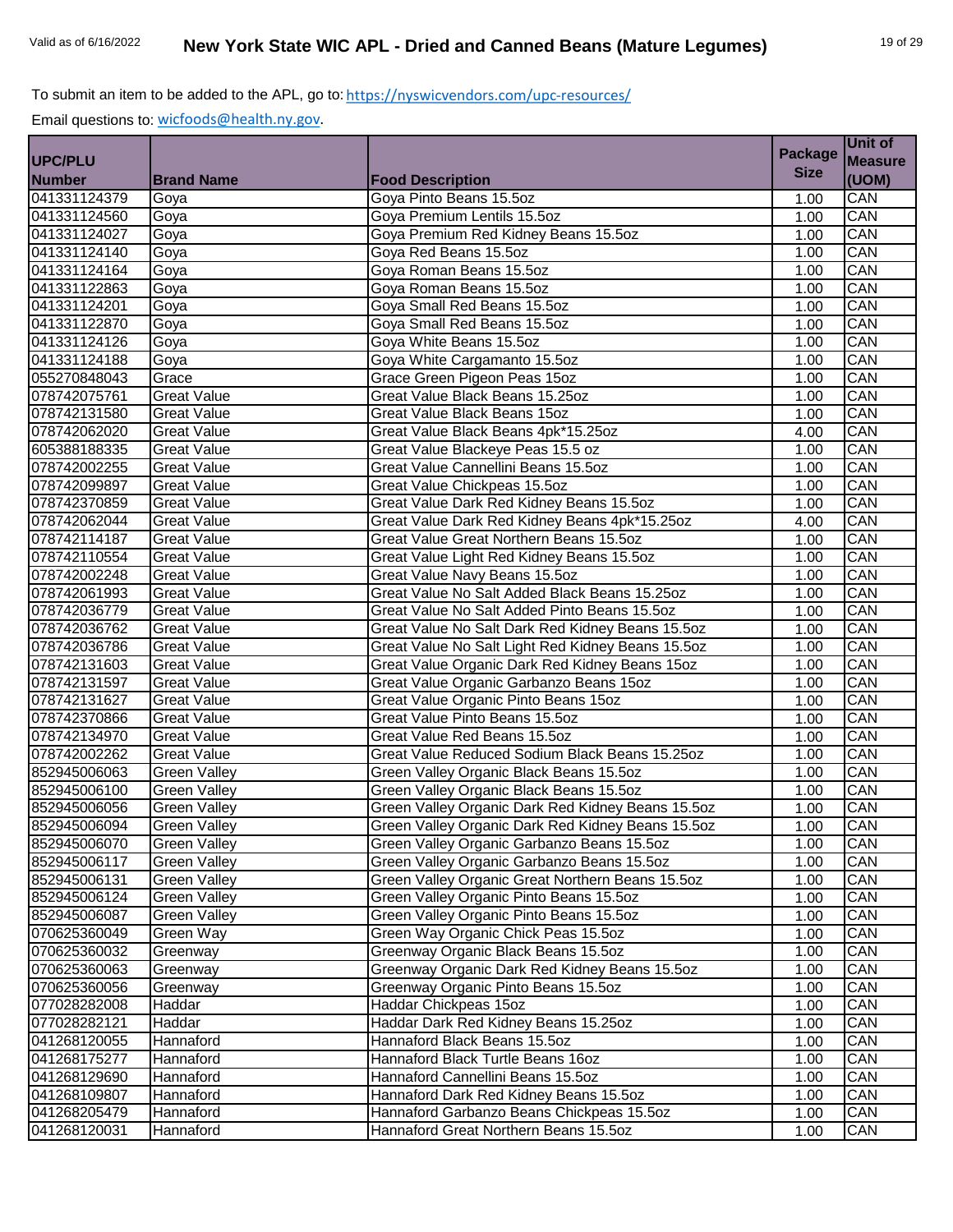|                |                   |                                                    |                | Unit of        |
|----------------|-------------------|----------------------------------------------------|----------------|----------------|
| <b>UPC/PLU</b> |                   |                                                    | <b>Package</b> | <b>Measure</b> |
| <b>Number</b>  | <b>Brand Name</b> | <b>Food Description</b>                            | <b>Size</b>    | (UOM)          |
| 041268120086   | Hannaford         | Hannaford Light Red Kidney Beans 15.5oz            | 1.00           | CAN            |
| 041268190478   | Hannaford         | Hannaford Low Sodium Black Beans 15oz              | 1.00           | CAN            |
| 041268206520   | Hannaford         | Hannaford Low Sodium Dark Red Kidney Beans 15.5oz  | 1.00           | CAN            |
| 041268206537   | Hannaford         | Hannaford Low Sodium Garbanzo Beans 15.5oz         | 1.00           | CAN            |
| 041268215355   | Hannaford         | Hannaford No Salt Add Dark Red Kidney Beans 15.5oz | 1.00           | CAN            |
| 041268215362   | Hannaford         | Hannaford No Salt Added Black Beans 15.25oz        | 1.00           | CAN            |
| 041268120079   | Hannaford         | Hannaford Pinto Beans 15.5oz                       | 1.00           | CAN            |
| 028800162056   | Hanover           | Hanover Black Beans 15.5oz                         | 1.00           | CAN            |
| 028800158011   | Hanover           | Hanover Blackeye Peas 15.5oz                       | 1.00           | CAN            |
| 028800150107   | Hanover           | Hanover Butter Beans 15.5oz                        | 1.00           | CAN            |
| 028800145806   | Hanover           | Hanover Cannellini Beans 15.5oz                    | 1.00           | CAN            |
| 028800159018   | Hanover           | Hanover Chickpeas In Brine 15.5oz                  | 1.00           | CAN            |
| 028800145011   | Hanover           | Hanover Dark Red Kidney Beans 15.5oz               | 1.00           | CAN            |
| 028800163015   | Hanover           | Hanover Great Northern Beans 15.5oz                | 1.00           | CAN            |
| 028800143154   | Hanover           | Hanover Light Red Kidney Beans 15.5oz              | 1.00           | CAN            |
| 028800158035   | Hanover           | Hanover Navy Beans 15.5 oz                         | 1.00           | CAN            |
| 028800129530   | Hanover           | Hanover Organic Black Beans 15.5oz                 | 1.00           | CAN            |
| 028800129547   | Hanover           | Hanover Organic Light Red Kidney Beans 15.5oz      | 1.00           | CAN            |
| 028800129905   | Hanover           | Hanover Organic Low Salt Cannellini Beans 15.5oz   | 1.00           | CAN            |
| 028800129899   | Hanover           | Hanover Organic Low Salt Garbanzo Beans 15.5oz     | 1.00           | CAN            |
| 028800129523   | Hanover           | Hanover Organic Low Salt Pinto Beans 15.5oz        | 1.00           | CAN            |
| 028800129882   | Hanover           | Hanover Organic LowSalt Drk Rd Kidney Beans 15.5oz | 1.00           | CAN            |
| 028800129561   | Hanover           | Hanover Organic LowSalt Great Northrn Beans 15.5oz | 1.00           | CAN            |
| 028800157014   | Hanover           | Hanover Pinto Beans 15.5oz                         | 1.00           | CAN            |
| 028800145967   | Hanover           | Hanover Red Beans 15.5oz                           | 1.00           | CAN            |
| 028800146452   | Hanover           | Hanover Reduced Sodium Black Beans 15.5oz          | 1.00           | CAN            |
| 028800146469   | Hanover           | Hanover Reduced Sodium Chickpeas 15.5oz            | 1.00           | CAN            |
| 028800146476   | Hanover           | Hanover Reduced Sodium Pinto Beans 15.5oz          | 1.00           | CAN            |
| 028800145851   | Hanover           | Hanover Small White Beans 15.5oz                   | 1.00           | CAN            |
| 050700484693   | Hy Top            | Hy Top Black Beans 15oz                            | 1.00           | CAN            |
| 050700552866   | Hy Top            | Hy Top Dark Kidney Beans 15.5 oz                   | 1.00           | CAN            |
| 050700552880   | Hy Top            | Hy Top Great Northern Beans 15oz                   | 1.00           | CAN            |
| 050700552842   | Hy Top            | Hy Top Light Red Kidney Beans 15oz                 | 1.00           | CAN            |
| 050700552873   | Hy Top            | Hy Top Pinto Beans 15oz                            | 1.00           | CAN            |
| 075669102204   | Iberia            | Iberia Black Beans 15.5oz                          | 1.00           | CAN            |
| 075669102303   | Iberia            | Iberia Blackeye Peas 15.5oz                        | 1.00           | CAN            |
| 075669102105   | Iberia            | Iberia Chickpeas 15.5oz                            | 1.00           | CAN            |
| 075669102808   | Iberia            | Iberia Green Pigeon Peas 15oz                      | 1.00           | CAN            |
| 075669102600   | Iberia            | Iberia Organic Black Beans 15.5oz                  | 1.00           | CAN            |
| 075669102617   | Iberia            | Iberia Organic Chickpeas 15.5oz                    | 1.00           | CAN            |
| 075669102655   | Iberia            | Iberia Organic Red Kidney Beans 15.5oz             | 1.00           | CAN            |
| 075669101801   | Iberia            | Iberia Pink Beans 15.5oz                           | 1.00           | CAN            |
| 075669101900   | Iberia            | Iberia Pinto Beans 15.5oz                          | 1.00           | CAN            |
| 075669101702   | Iberia            | Iberia Red Kidney Beans 15.5oz                     | 1.00           | CAN            |
| 075669105014   | Iberia            | Iberia Red Kidney Beans 16oz                       | 1.00           | CAN            |
| 075669102501   | Iberia            | Iberia Roman Beans 15.5oz                          | 1.00           | CAN            |
| 075669102402   | Iberia            | Iberia Small Red Beans 15.5oz                      | 1.00           | CAN            |
| 075669102006   | Iberia            | Iberia Small White Beans 15.25oz                   | 1.00           | CAN            |
| 041270876049   | <b>IGA</b>        | IGA Black Beans 15.5 oz                            | 1.00           | CAN            |
| 041270887366   | <b>IGA</b>        | IGA Blackeye Peas 15oz                             | 1.00           | CAN            |
| 041270873338   | <b>IGA</b>        | IGA Butter Beans 15oz                              | 1.00           | CAN            |
| 041270020305   | Hanover           | IGA Chickpeas 15.5oz                               | 1.00           | CAN            |
| 041270875608   | IGA               | IGA Dark Red Kidney Beans 15.5oz                   | 1.00           | CAN            |
|                |                   |                                                    |                |                |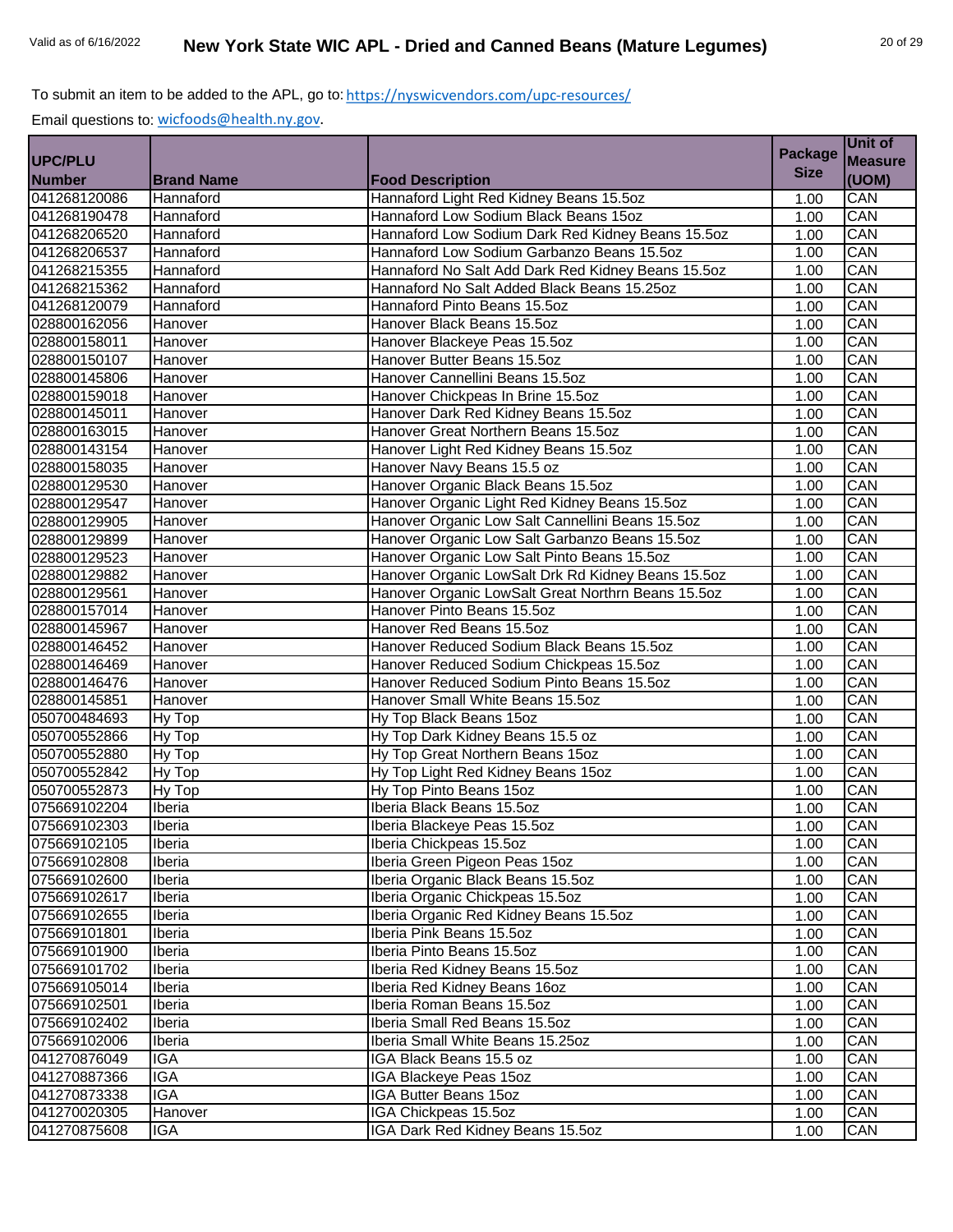|                |                         |                                                  | <b>Package</b> | Unit of        |
|----------------|-------------------------|--------------------------------------------------|----------------|----------------|
| <b>UPC/PLU</b> |                         |                                                  |                | <b>Measure</b> |
| <b>Number</b>  | <b>Brand Name</b>       | <b>Food Description</b>                          | <b>Size</b>    | (UOM)          |
| 041270875561   | Shurfine                | IGA Great Northern Beans 15oz                    | 1.00           | CAN            |
| 041270876025   | <b>IGA</b>              | <b>IGA Pinto Beans 15oz</b>                      | 1.00           | CAN            |
| 041270875844   | $\overline{\text{IGA}}$ | IGA Red Kidney Beans 15.5oz                      | 1.00           | CAN            |
| 070890512006   | Joan Of Arc             | Joan Of Arc Dark Red Kidney Beans 15.5oz         | 1.00           | CAN            |
| 070890592008   | Joan Of Arc             | Joan Of Arc Garbanzo Beans 15oz                  | 1.00           | CAN            |
| 070890582009   | Joan Of Arc             | Joan Of Arc Great Northern Beans 15.5oz          | 1.00           | CAN            |
| 070890502007   | Joan Of Arc             | Joan Of Arc Light Red Kidney Beans 15.5oz        | 1.00           | CAN            |
| 070890503059   | Joan Of Arc             | Joan Of Arc No Salt Light Kidney Beans 15.5oz    | 1.00           | CAN            |
| 073296210378   | <b>Key Foods</b>        | Key Foods Black Beans 15.5oz                     | 1.00           | CAN            |
| 073296210354   | <b>Key Foods</b>        | Key Foods Blackeye Peas 15.5oz                   | 1.00           | CAN            |
| 073296210323   | <b>Key Foods</b>        | Key Foods Chickpeas 15.5oz                       | 1.00           | CAN            |
| 073296441178   | <b>Key Foods</b>        | Key Foods Light Red Kidney Beans 15.5oz          | 1.00           | CAN            |
| 073296210361   | <b>Key Foods</b>        | Key Foods Pink Beans 15.5oz                      | 1.00           | CAN            |
| 073296210392   | <b>Key Foods</b>        | Key Foods Pinto Beans 15.5oz                     | 1.00           | CAN            |
| 073296210408   | <b>Key Foods</b>        | Key Foods Small White Beans 15.5oz               | 1.00           | CAN            |
| 073296210309   | <b>Key Foods</b>        | Key Foods White Kidney Beans 15.5oz              | 1.00           | CAN            |
| 077385123457   | Kirby                   | Kirby Black Beans 15oz                           | 1.00           | CAN            |
| 075130197005   | Krasdale                | Krasdale Black Beans 15.50z                      | 1.00           | CAN            |
| 075130196541   | Krasdale                | Krasdale Blackeye Peas 15.5oz                    | 1.00           | CAN            |
| 075130197029   | Krasdale                | Krasdale Cannellini Beans 15.5oz                 | 1.00           | CAN            |
| 075130196961   | Krasdale                | Krasdale Chickpeas 15.5oz                        | 1.00           | CAN            |
| 075130181844   | Krasdale                | Krasdale Dark Red Kidney Beans 15.5oz            | 1.00           | CAN            |
| 075130197012   | Krasdale                | Krasdale Light Red Kidney Beans 15.5oz           | 1.00           | CAN            |
| 075130196985   | Krasdale                | Krasdale Pink Beans 15.5oz                       | 1.00           | CAN            |
| 075130196992   | Krasdale                | Krasdale Pinto Beans 15.5oz                      | 1.00           | CAN            |
| 072273134102   | Kuner's                 | Kuners Butter Beans 15oz                         | 1.00           | CAN            |
| 072273136137   | Kuner's                 | Kuners No Salt Added Black Beans 15oz            | 1.00           | CAN            |
| 072273138186   | Kuner's                 | Kuners No Salt Added Garbanzo Beans 15oz         | 1.00           | CAN            |
| 072273137103   | Kuner's                 | Kuners No Salt Added Pinto Beans 15oz            | 1.00           | CAN            |
| 072273135109   | Kuner's                 | Kuners No Salt Added Red Kidney Beans 15oz       | 1.00           | CAN            |
| 072273136052   | Kuner's                 | Kuners Southwest Black Beans 15oz                | 1.00           | CAN            |
| 072728020110   | La Cena                 | La Cena Black Beans 15.5oz                       | 1.00           | CAN            |
| 072728020059   | La Cena                 | La Cena Black Beans 15.5oz                       | 1.00           | CAN            |
| 072728020066   | La Cena                 | La Cena Blackeye Peas 15.5oz                     | 1.00           | CAN            |
| 072728020134   | La Cena                 | La Cena Chick Peas 15.5oz                        | 1.00           | CAN            |
| 072728020035   | La Cena                 | La Cena Chickpeas 15.5oz                         | 1.00           | CAN            |
| 072728001317   | La Cena                 | La Cena Green Pigeon Peas 15oz                   | 1.00           | CAN            |
| 072728020004   | La Cena                 | La Cena Kidney Beans 15.5oz                      | 1.00           | CAN            |
| 072728020011   | La Cena                 | La Cena Pink Beans 15.5oz                        | 1.00           | CAN            |
| 072728020042   | La Cena                 | La Cena Pinto Beans 15.5oz                       | 1.00           | CAN            |
| 072728640103   | La Cena                 | La Cena Pinto Peas 15.5oz                        | 1.00           | CAN            |
| 072728020080   | La Cena                 | La Cena Red Beans 15.5oz                         | 1.00           | CAN            |
| 072728020097   | La Cena                 | La Cena Roman Beans 15.5oz                       | 1.00           | CAN            |
| 072728020028   | La Cena                 | La Cena White Beans 15.5oz                       | 1.00           | CAN            |
| 076397036007   | La Costena              | La Costena Black Beans 15oz                      | 1.00           | CAN            |
| 076397036205   | La Costena              | La Costena Chickpeas 15oz                        | 1.00           | CAN            |
| 076397036403   | La Costena              | La Costena Dark Red Kidney Beans 15oz            | 1.00           | CAN            |
| 076397036106   | La Costena              | La Costena Low Sodium Black Beans 15oz           | 1.00           | CAN            |
| 076397036304   | La Costena              | La Costena Low Sodium Chickpeas 15oz             | 1.00           | CAN            |
| 076397036502   | La Costena              | La Costena Low Sodium Dark Red Kidney Beans 15oz | 1.00           | CAN            |
| 076397036700   | La Costena              | La Costena Low Sodium Pinto Beans 15oz           | 1.00           | CAN            |
| 076397036601   | La Costena              | La Costena Pinto Beans 15oz                      | 1.00           | CAN            |
| 023545201022   | La Fe                   | La Fe Black Beans 15.5oz                         | 1.00           | CAN            |
|                |                         |                                                  |                |                |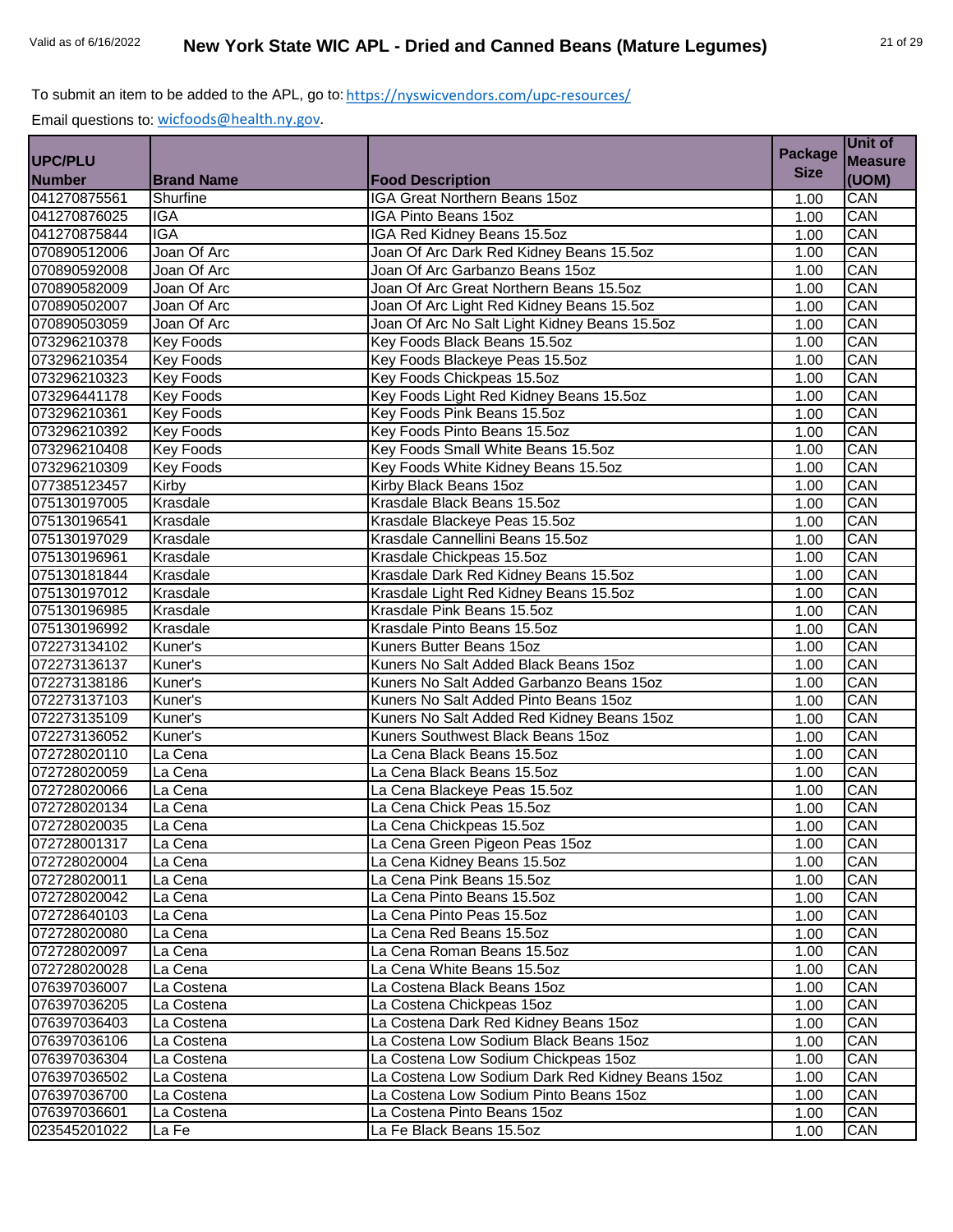|                |                        |                                                   | <b>Package</b> | Unit of        |
|----------------|------------------------|---------------------------------------------------|----------------|----------------|
| <b>UPC/PLU</b> |                        |                                                   | <b>Size</b>    | <b>Measure</b> |
| <b>Number</b>  | <b>Brand Name</b>      | <b>Food Description</b>                           |                | (UOM)          |
| 023545201084   | La Fe                  | La Fe Blackeye Peas 15.5oz                        | 1.00           | CAN            |
| 023545202265   | La Fe                  | La Fe Butter Beans 15oz                           | 1.00           | CAN            |
| 023545201046   | La Fe                  | La Fe Chickpeas 15.5oz                            | 1.00           | CAN            |
| 023545010952   | La Fe                  | La Fe Green Pigeon Peas 15oz                      | 1.00           | CAN            |
| 023545202272   | La Fe                  | La Fe Pink Beans 15.5oz                           | 1.00           | CAN            |
| 023545201091   | La Fe                  | La Fe Pinto Beans 15.5oz                          | 1.00           | CAN            |
| 023545201015   | La Fe                  | La Fe Red Kidney Beans 15.5oz                     | 1.00           | CAN            |
| 023545203071   | La Fe                  | La Fe Roman Beans 15.5oz                          | 1.00           | CAN            |
| 023545202258   | La Fe                  | La Fe Small Red Beans 15.5oz                      | 1.00           | CAN            |
| 071524017676   | La Preferida           | La Preferida Black Beans 15oz                     | 1.00           | CAN            |
| 071524017782   | La Preferida           | La Preferida Blackeye Peas 15oz                   | 1.00           | CAN            |
| 071524018482   | La Preferida           | La Preferida Chickpeas 15oz                       | 1.00           | CAN            |
| 071524030552   | La Preferida           | La Preferida Gandules Pigeon Peas 15oz            | 1.00           | CAN            |
| 071524017836   | La Preferida           | La Preferida Light Red Kidney Beans 15oz          | 1.00           | CAN            |
| 071524017850   | La Preferida           | La Preferida Low Salt Light Red Kidney Beans 15oz | 1.00           | CAN            |
| 071524017690   | La Preferida           | La Preferida Low Sodium Black Beans 15oz          | 1.00           | CAN            |
| 071524018499   | La Preferida           | La Preferida Low Sodium Chick Peas 15oz           | 1.00           | CAN            |
| 071524018161   | La Preferida           | La Preferida Low Sodium Pinto Beans 15oz          | 1.00           | CAN            |
| 071524017904   | La Preferida           | La Preferida Mayo Coba Beans 15oz                 | 1.00           | CAN            |
| 071524159505   | La Preferida           | La Preferida Organic Black Beans 15oz             | 1.00           | CAN            |
| 071524159536   | La Preferida           | La Preferida Organic Garbanzos 15oz               | 1.00           | CAN            |
| 071524159550   | La Preferida           | La Preferida Organic Pinto Beans 15oz             | 1.00           | CAN            |
| 071524017911   | La Preferida           | La Preferida Pink Beans 15oz                      | 1.00           | CAN            |
| 071524018130   | La Preferida           | La Preferida Pinto Beans 15oz                     | 1.00           | CAN            |
| 071524018055   | La Preferida           | La Preferida White Small Beans 15oz               | 1.00           | CAN            |
| 079888400103   | La Ramosa Original     | La Ramosa Original Canned Green Pigeon Peas 15oz  | 1.00           | CAN            |
| 086537200007   | La Sabrosa             | La Sabrosa Green Pigeon Peas 15oz                 | 1.00           | CAN            |
| 742287600510   | La Triguena            | La Triguena Green Pigeon Peas 15oz                | 1.00           | CAN            |
| 037100073955   | Libby's                | Libbys Organic Pinto Beans 15oz                   | 1.00           | CAN            |
| 043427201599   | Lieber's               | Liebers Black Beans 15.5oz                        | 1.00           | CAN            |
| 043427200288   | Lieber's               | Liebers Chickpeas 15.5oz                          | 1.00           | CAN            |
| 043427155595   | Lieber's               | Liebers Pink Beans 15.5oz                         | 1.00           | CAN            |
| 043427200257   | Lieber's               | Liebers Red Kidney Beans 15.5oz                   | 1.00           | CAN            |
| 884395062436   | Luck's                 | Lucks Black Beans 15oz                            | 1.00           | CAN            |
| 884395061118   | Luck's                 | Lucks Light Red Kidney Beans 15oz                 | 1.00           | CAN            |
| 884395061149   | Luck's                 | Lucks Natural Nonfat Pinto Beans 15oz             | 1.00           | CAN            |
| 064144061143   | Luck's                 | Lucks Nonfat Pinto Beans 15oz                     | 1.00           | CAN            |
| 042287000519   | Madame Gougousse       | Madame Gougousse Green Pigeon Peas 15oz           | 1.00           | CAN            |
| 814343020317   | Made With              | Made With Organic Black Beans 15oz                | 1.00           | CAN            |
| 814343020300   | Made With              | Made With Organic Dark Red Kidney Beans 15oz      | 1.00           | CAN            |
| 814343020294   | Made With              | Made With Organic Garbanzo Beans 15oz             | 1.00           | CAN            |
| 814343020287   | Made With              | Made With Organic Great Northern Beans 15oz       | 1.00           | CAN            |
| 814343020270   | Made With              | Made With Organic Pinto Beans 15oz                | 1.00           | CAN            |
| 7462089199069  | Mama                   | Mama Green Pigeon Peas 15oz                       | 1.00           | CAN            |
| 642822001805   | Mamita's               | Mamitas Green Pigeon Peas 15oz                    | 1.00           | CAN            |
| 859286004024   | Mamita's               | Mamitas Pigeon Peas 15oz                          | 1.00           | CAN            |
| 041443111434   | <b>Margaret Holmes</b> | Margaret Holmes Blackeye Peas 15oz                | 1.00           | CAN            |
| 085239164549   | <b>Market Pantry</b>   | Market Pantry Black Beans 15.5oz                  | 1.00           | CAN            |
| 085239164563   | <b>Market Pantry</b>   | Market Pantry Dark Red Kidney Beans 15.5oz        | 1.00           | CAN            |
| 085239160916   | <b>Market Pantry</b>   | Market Pantry Garbanzo Beans 15.5oz               | 1.00           | CAN            |
| 085239194751   | <b>Market Pantry</b>   | Market Pantry Great Northern Beans 15.5oz         | 1.00           | CAN            |
| 085239160091   | Market Pantry          | Market Pantry Light Red Kidney Beans 15.5oz       | 1.00           | CAN            |
| 085239194775   | <b>Market Pantry</b>   | Market Pantry Low Sodium Black Beans 15.5oz       | 1.00           | CAN            |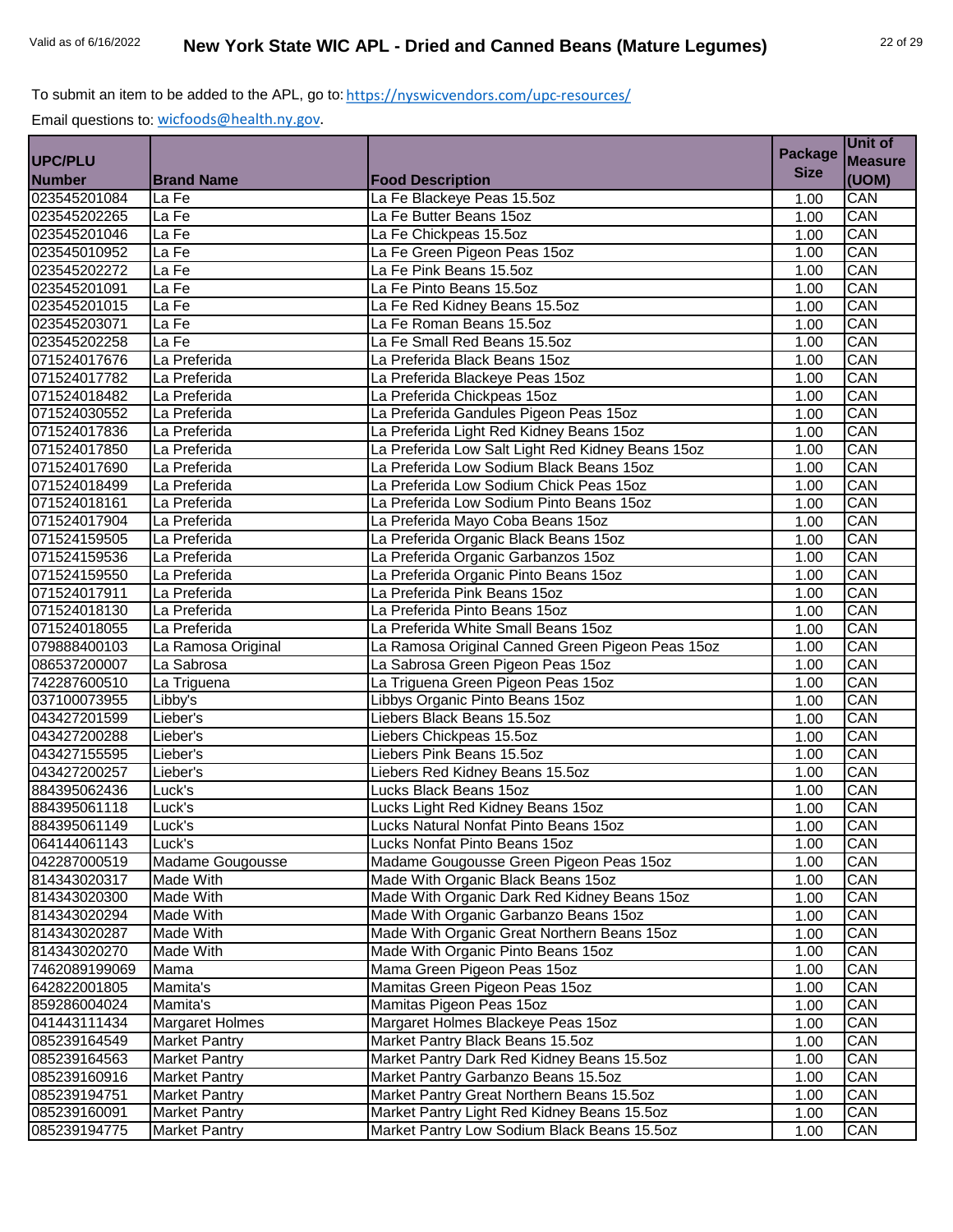|                |                           |                                                    |                | Unit of        |
|----------------|---------------------------|----------------------------------------------------|----------------|----------------|
| <b>UPC/PLU</b> |                           |                                                    | <b>Package</b> | <b>Measure</b> |
| <b>Number</b>  | <b>Brand Name</b>         | <b>Food Description</b>                            | <b>Size</b>    | (UOM)          |
| 085239194782   | <b>Market Pantry</b>      | Market Pantry LowSalt Dark Red Kidney Beans 15.5oz | 1.00           | CAN            |
| 085239164570   | <b>Market Pantry</b>      | Market Pantry Pinto Beans 15.5oz                   | 1.00           | CAN            |
| 042396254117   | Mother's Maid             | Mothers Maid Black Eye Peas 15oz                   | 1.00           | CAN            |
| 042396253325   | Mother's Maid             | Mothers Maid Light Red Kidney Beans 15oz           | 1.00           | CAN            |
| 042396253110   | Mother's Maid             | Mothers Maid Pinto Beans 15oz                      | 1.00           | CAN            |
| 015400196390   | <b>Natural Directions</b> | Natural Directions Organic Black Beans 15.5oz      | 1.00           | CAN            |
| 015400196307   | <b>Natural Directions</b> | Natural Directions Organic G Nrthrn Beans 15.5oz   | 1.00           | CAN            |
| 015400196376   | <b>Natural Directions</b> | Natural Directions Organic Pinto Beans 15oz        | 1.00           | CAN            |
| 015400196383   | <b>Natural Directions</b> | Natural Directions Organic Pinto Beans 15oz        | 1.00           | CAN            |
| 015400196369   | <b>Natural Directions</b> | Natural Directions Organic Red Kidney Beans 15.5oz | 1.00           | CAN            |
| 015400196314   | <b>Natural Directions</b> | Natural Directions Organic Soy Beans 15oz          | 1.00           | CAN            |
| 706173006022   | <b>Natural Value</b>      | Natural Value Organic Black Beans 15.25oz          | 1.00           | CAN            |
| 706173006046   | <b>Natural Value</b>      | Natural Value Organic Garbanzo Beans 15oz          | 1.00           | CAN            |
| 706173006107   | Natural Value             | Natural Value Organic Lentils 15oz                 | 1.00           | CAN            |
| 706173006015   | <b>Natural Value</b>      | Natural Value Organic Pinto Beans 16oz             | 1.00           | CAN            |
| 725439940467   | <b>Natures Place</b>      | Natures Place Organic Black Beans 15oz             | 1.00           | CAN            |
| 725439940450   | <b>Natures Place</b>      | Natures Place Organic Dark Red Kidney Beans 15oz   | 1.00           | CAN            |
| 725439940481   | <b>Natures Place</b>      | Natures Place Organic Garbanzo Beans 15oz          | 1.00           | CAN            |
| 725439940474   | Natures Place             | Natures Place Organic Pinto Beans 15oz             | 1.00           | CAN            |
| 688267552830   | <b>Natures Promise</b>    | Natures Promise Org Cannellini Beans 15oz          | 1.00           | CAN            |
| 688267547386   | <b>Natures Promise</b>    | Natures Promise Org Cannellini Beans 15.5oz        | 1.00           | CAN            |
| 688267552786   | Natures Promise           | Natures Promise Org Light Red Kidney Beans 15oz    | 1.00           | CAN            |
| 688267538018   | <b>Natures Promise</b>    | Natures Promise Organic 3 Bean Blend 15oz          | 1.00           | CAN            |
| 688267037054   | Nature's Promise          | Natures Promise Organic Black Beans 15.5oz         | 1.00           | CAN            |
| 688267538056   | Natures Promise           | Natures Promise Organic Black Beans 15oz           | 1.00           | CAN            |
| 688267538049   | Natures Promise           | Natures Promise Organic Dark Kidney Beans 15oz     | 1.00           | CAN            |
| 688267528804   | <b>Natures Promise</b>    | Natures Promise Organic Dark Kidney Beans 16oz     | 1.00           | CAN            |
| 688267037047   | Nature's Promise          | Natures Promise Organic Garbanzo Beans 15.5oz      | 1.00           | CAN            |
| 688267538063   | <b>Natures Promise</b>    | Natures Promise Organic Garbanzo Beans 16oz        | 1.00           | CAN            |
| 688267538025   | <b>Natures Promise</b>    | Natures Promise Organic Great Northern Beans 15oz  | 1.00           | CAN            |
| 688267037023   | Nature's Promise          | Natures Promise Organic Lt Red Kidney Beans 15.5oz | 1.00           | CAN            |
| 688267049040   | Nature's Promise          | Natures Promise Organic No Salt Black Beans 15.5oz | 1.00           | CAN            |
| 688267049064   | Nature's Promise          | Natures Promise Organic No Salt Chick Peas 15.5oz  | 1.00           | CAN            |
| 688267538001   | <b>Natures Promise</b>    | Natures Promise Organic Pinto Beans 15oz           | 1.00           | CAN            |
| 688267547379   | <b>Natures Promise</b>    | Natures Promise Organic Pinto Beans 15.5oz         | 1.00           | CAN            |
| 688267037030   | Nature's Promise          | Natures Promise Organic Red Kidney Beans 15.5oz    | 1.00           | CAN            |
| 079893122014   | O Organics                | O Organic Great Northern Beans 15oz                | 1.00           | CAN            |
| 079893406107   | O Organics                | O Organics Black Beans 15oz                        | 1.00           | CAN            |
| 079893406190   | O Organics                | O Organics Cannellini Beans 15oz                   | 1.00           | CAN            |
| 079893406138   | O Organics                | O Organics Garbanzo Beans 15oz                     | 1.00           | CAN            |
| 079893125909   | O Organics                | O Organics Lentils 15oz                            | 1.00           | CAN            |
| 079893125916   | O Organics                | O Organics No Salt Added Black Beans 15oz          | 1.00           | CAN            |
| 079893125923   | O Organics                | O Organics No Salt Added Garbanzo Beans 15oz       | 1.00           | CAN            |
| 079893125954   | O Organics                | O Organics No Salt Added Pinto Beans 15oz          | 1.00           | CAN            |
| 079893125930   | O Organics                | O Organics No Salt Added Red Kidney Beans 15oz     | 1.00           | CAN            |
| 079893406114   | O Organics                | O Organics Pinto Beans 15oz                        | 1.00           | CAN            |
| 079893406121   | O Organics                | O Organics Red Kidney Beans 15oz                   | 1.00           | CAN            |
| 041501017005   | Ortega                    | Ortega Black Beans 15oz                            | 1.00           | CAN            |
| 070253262067   | <b>Our Family</b>         | Our Family Black Beans 15oz                        | 1.00           | CAN            |
| 070253263965   | <b>Our Family</b>         | Our Family Cannellini Beans 15oz                   | 1.00           | CAN            |
| 070253262005   | Our Family                | Our Family Dark Red Kidney Beans 15oz              | 1.00           | CAN            |
| 070253261992   | Our Family                | Our Family Garbanzo Beans 15oz                     | 1.00           | CAN            |
| 070253262982   | <b>Our Family</b>         | Our Family Great Northern Beans 15oz               | 1.00           | CAN            |
|                |                           |                                                    |                |                |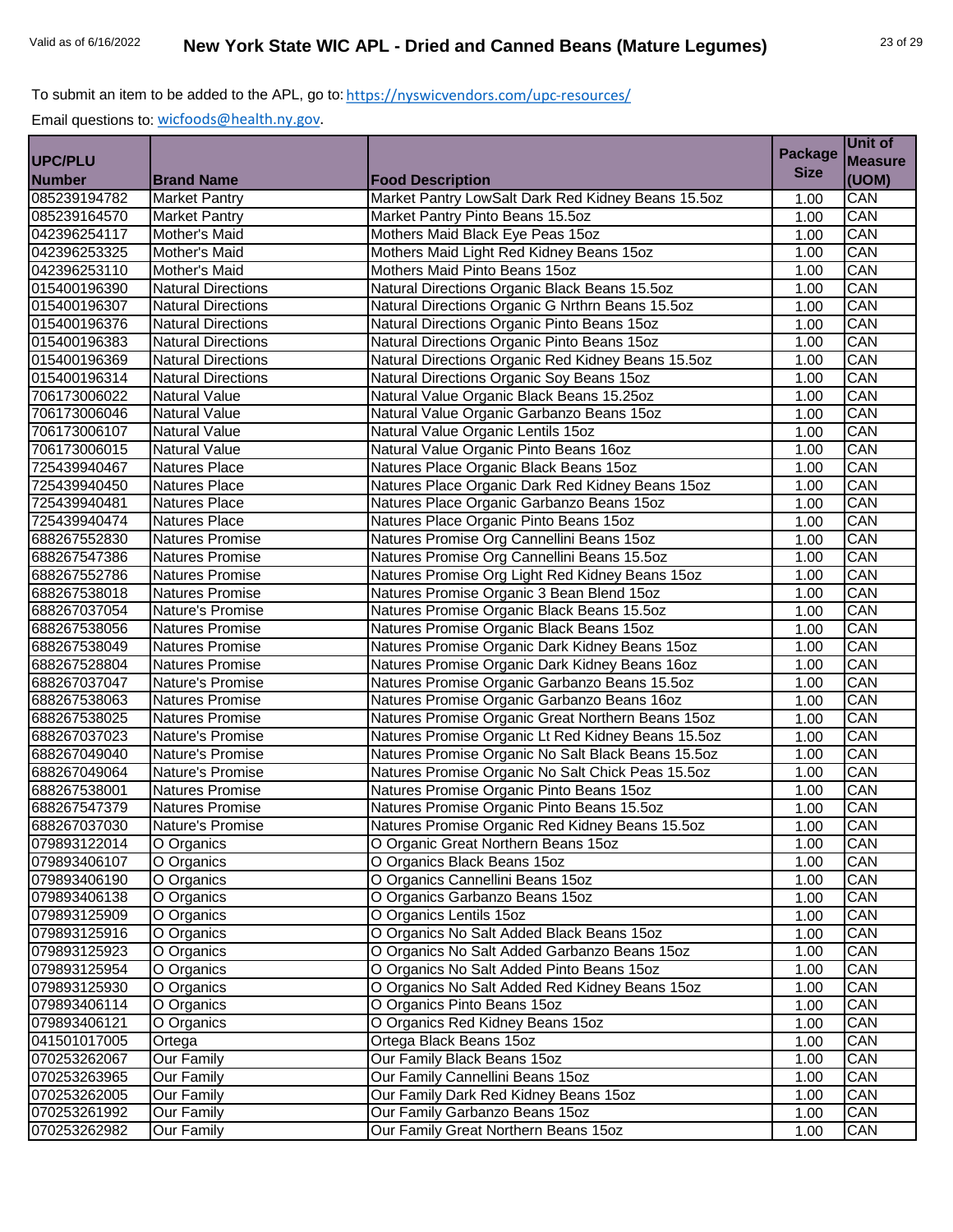|                |                    |                                               | <b>Package</b> | <b>Unit of</b> |
|----------------|--------------------|-----------------------------------------------|----------------|----------------|
| <b>UPC/PLU</b> |                    |                                               | <b>Size</b>    | <b>Measure</b> |
| <b>Number</b>  | <b>Brand Name</b>  | <b>Food Description</b>                       |                | (UOM)          |
| 070253262029   | <b>Our Family</b>  | Our Family Light Red Kidney Beans 15oz        | 1.00           | <b>CAN</b>     |
| 070253262081   | <b>Our Family</b>  | Our Family Navy Beans 15oz                    | 1.00           | CAN            |
| 070253263941   | <b>Our Family</b>  | Our Family No Salt Added Black Beans 15oz     | 1.00           | CAN            |
| 070253263927   | <b>Our Family</b>  | Our Family No Salt Added Pinto Beans 15oz     | 1.00           | CAN            |
| 070253263903   | <b>Our Family</b>  | Our Family No Salt Dark Red Kidney Beans 15oz | 1.00           | CAN            |
| 070253263248   | <b>Our Family</b>  | Our Family Pinto Beans 15oz                   | 1.00           | CAN            |
| 876941008135   | Pampa              | Pampa Low Sodium Pinto Beans 15oz             | 1.00           | CAN            |
| 050700554259   | Parade             | Parade Black Beans 15.5oz                     | 1.00           | CAN            |
| 050700290263   | Parade             | Parade Black Beans 16oz                       | 1.00           | CAN            |
| 050700304540   | Parade             | Parade Blackeye Peas 15oz                     | 1.00           | CAN            |
| 050700305110   | Parade             | Parade Butter Beans 15.5oz                    | 1.00           | CAN            |
| 050700562575   | Parade             | Parade Cannellini Beans 15.5oz                | 1.00           | CAN            |
| 050700562568   | Parade             | Parade Garbanzo Beans 15.5oz                  | 1.00           | CAN            |
| 050700290270   | Parade             | Parade Garbanzo Beans 16oz                    | 1.00           | CAN            |
| 050700284057   | Parade             | Parade Light Red Kidney Beans 15.5oz          | 1.00           | CAN            |
| 050700562551   | Parade             | Parade Pink Beans 15.5oz                      | 1.00           | CAN            |
| 050700285313   | Parade             | Parade Pinto Beans 15.5oz                     | 1.00           | CAN            |
| 066086120407   | Pastene            | Pastene Black Beans 15.5oz                    | 1.00           | CAN            |
| 066086120605   | Pastene            | Pastene Chickpeas 15.5oz                      | 1.00           | CAN            |
| 066086120506   | Pastene            | Pastene Kidney Beans 15.5oz                   | 1.00           | CAN            |
| 041735009128   | <b>PICs</b>        | PICs Black Beans 15.5oz                       | 1.00           | CAN            |
| 041735009111   | <b>PICs</b>        | PICs Cannellini Beans 15.5oz                  | 1.00           | CAN            |
| 041735009869   | <b>PICs</b>        | PICs Chickpeas 15.5oz                         | 1.00           | CAN            |
| 041735091888   | <b>PICs</b>        | PICs Classic Pinto Beans 15.5oz               | 1.00           | CAN            |
| 041735012135   | <b>PICs</b>        | PICs Dark Red Kidney Beans 15.5oz             | 1.00           | CAN            |
| 041735012159   | <b>PICs</b>        | PICs Light Red Kidney Beans 15.5oz            | 1.00           | CAN            |
| 041735027702   | <b>PICs</b>        | PICs Low Sodium Black Beans 15.5oz            | 1.00           | CAN            |
| 041735054050   | $\overline{PICs}$  | PICs Low Sodium Chickpeas 15.5oz              | 1.00           | CAN            |
| 041735027696   | <b>PICs</b>        | PICs Low Sodium Dark Red Kidney Beans 15.5oz  | 1.00           | CAN            |
| 078742062129   | <b>Price First</b> | Price First Black Beans 15.25oz               | 1.00           | CAN            |
| 078742062136   | <b>Price First</b> | Price First Light Red Kidney Beans 15.5oz     | 1.00           | CAN            |
| 078742062112   | <b>Price First</b> | Price First Pinto Beans 15.5oz                | 1.00           | CAN            |
| 041190755370   | <b>Price Rite</b>  | Price Rite Cannellini Beans 15oz              | 1.00           | CAN            |
| 041190755363   | <b>Price Rite</b>  | Price Rite Chickpeas 15oz                     | 1.00           | CAN            |
| 041190750436   | <b>Price Rite</b>  | Price Rite Light Red Kidney Beans 15oz        | 1.00           | CAN            |
| 041190750429   | <b>Price Rite</b>  | Price Rite Pinto Beans 15oz                   | 1.00           | CAN            |
| 041190755356   | <b>Price Rite</b>  | Price Rite Small White Beans 15oz             | 1.00           | CAN            |
| 041196021226   | Progresso          | Progresso Black Beans 15oz                    | 1.00           | CAN            |
| 041196020359   | Progresso          | Progresso Cannellini Beans 15oz               | 1.00           | CAN            |
| 041196020168   | Progresso          | Progresso Chickpeas 15oz                      | 1.00           | <b>CAN</b>     |
| 744994002014   | Puro               | Puro Black Turtle Beans 15.5oz                | 1.00           | CAN            |
| 744994002021   | Puro               | Puro Chick Peas 15oz                          | 1.00           | CAN            |
| 744994002168   | Puro               | Puro Green Pigeon Peas 15oz                   | 1.00           | CAN            |
| 744994002052   | Puro               | Puro Pinto Beans 15oz                         | 1.00           | CAN            |
| 070095000636   | Randall            | Randall Deluxe Black Beans 15.4oz             | 1.00           | CAN            |
| 070095000834   | Randall            | Randall Deluxe Black Eyed Pea Beans 15.4oz    | 1.00           | CAN            |
| 070095000735   | Randall            | Randall Deluxe Garbanzo Beans 15.4oz          | 1.00           | CAN            |
| 070095000131   | Randall            | Randall Deluxe Great Northern Bens 15.4oz     | 1.00           | CAN            |
| 070095000339   | Randall            | Randall Deluxe Kidney Beans 15.4oz            | 1.00           | CAN            |
| 070095000438   | Randall            | Randall Deluxe Mixed Beans 15.4oz             | 1.00           | CAN            |
| 070095000537   | Randall            | Randall Deluxe Navy Beans 15.4oz              | 1.00           | CAN            |
| 070095000230   | Randall            | Randall Deluxe Pinto Beans 15.4oz             | 1.00           | CAN            |
| 609224803307   | Real               | Real Green Pigeon Peas 15oz                   | 1.00           | CAN            |
|                |                    |                                               |                |                |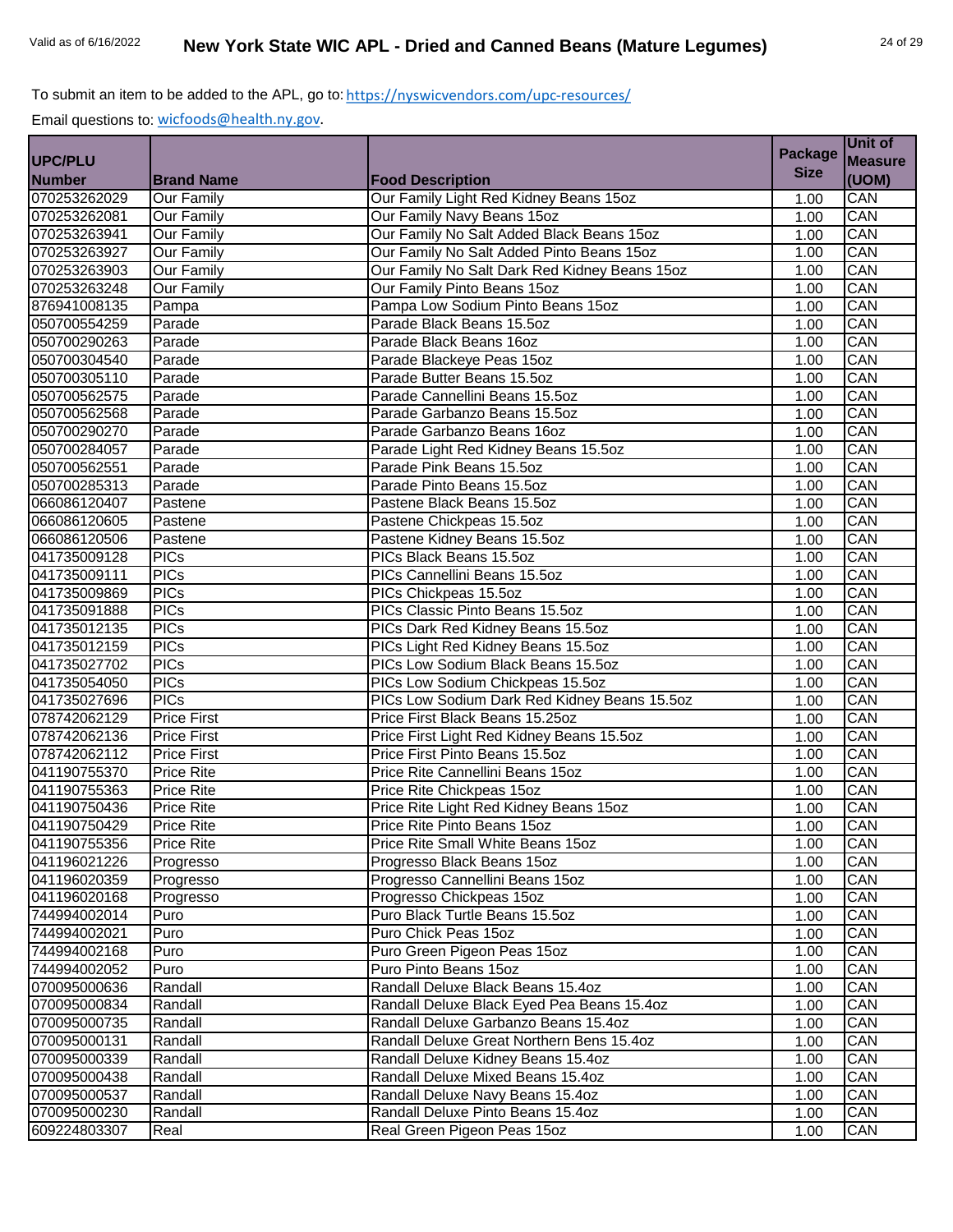|                |                      |                                                 | <b>Package</b> | Unit of        |
|----------------|----------------------|-------------------------------------------------|----------------|----------------|
| <b>UPC/PLU</b> |                      |                                                 |                | <b>Measure</b> |
| <b>Number</b>  | <b>Brand Name</b>    | <b>Food Description</b>                         | <b>Size</b>    | (UOM)          |
| 075717952195   | Rienzi               | Rienzi Black Beans 15oz                         | 1.00           | CAN            |
| 075717952171   | Rienzi               | Rienzi Cannellini Beans 15oz                    | 1.00           | CAN            |
| 075717952188   | Rienzi               | Rienzi Chickpeas 15oz                           | 1.00           | CAN            |
| 075717505308   | Rienzi               | Rienzi Organic Black Beans 15oz                 | 1.00           | CAN            |
| 075717505001   | Rienzi               | Rienzi Organic Cannellini Beans 15oz            | 1.00           | CAN            |
| 075717505209   | Rienzi               | Rienzi Organic Chick Peas 15oz                  | 1.00           | CAN            |
| 075717505100   | Rienzi               | Rienzi Organic Red Kidney Beans 15oz            | 1.00           | CAN            |
| 075717952164   | Rienzi               | Rienzi Red Kidney Beans 15oz                    | 1.00           | CAN            |
| 071742160123   | Rosa                 | Rosa Chick Peas 15oz                            | 1.00           | CAN            |
| 071742160116   | Rosa                 | Rosa Red Kidney Beans 15oz                      | 1.00           | CAN            |
| 071742160130   | Rosa                 | Rosa White Kidney Beans 15oz                    | 1.00           | CAN            |
| 072273387652   | S and W              | S and W Black Beans 15oz                        | 1.00           | CAN            |
| 072273310704   | S and W              | S and W Butter Beans 15oz                       | 1.00           | CAN            |
| 072273391642   | $\overline{S}$ and W | S and W Garbanzo Beans 15.5oz                   | 1.00           | CAN            |
| 072273387737   | S and W              | S and W Low Sodium Black Beans 15oz             | 1.00           | CAN            |
| 072273390249   | S and W              | S and W Red Kidney Beans 15.25oz                | 1.00           | CAN            |
| 760695022595   | Sabor Nuestro        | Sabor Nuestro Gandules Verdes 15oz              | 1.00           | CAN            |
| 080602024086   | Sclafani             | Sclafani Black Beans 15.5oz                     | 1.00           | CAN            |
| 050700002002   | Seven Farms          | Seven Farms Organic Black Beans 15oz            | 1.00           | CAN            |
| 050700004440   | Seven Farms          | Seven Farms Organic Cannellini Beans 15.5oz     | 1.00           | CAN            |
| 050700001999   | <b>Seven Farms</b>   | Seven Farms Organic Dark Red Kidney Beans 15oz  | 1.00           | CAN            |
| 050700001982   | Seven Farms          | Seven Farms Organic Garbanzo Beans 15oz         | 1.00           | CAN            |
| 050700003900   | Seven Farms          | Seven Farms Organic Great Northern Beans 15.5oz | 1.00           | CAN            |
| 050700003917   | Seven Farms          | Seven Farms Organic Pinto Beans 15.5oz          | 1.00           | CAN            |
| 041130311215   | Shopper's Value      | Shoppers Value Black Beans 15oz                 | 1.00           | CAN            |
| 041130311208   | Shopper's Value      | Shoppers Value Dark Red Kidney Beans 15oz       | 1.00           | CAN            |
| 041130301032   | Shopper's Value      | Shoppers Value Light Red Kidney Beans 15oz      | 1.00           | CAN            |
| 041130311222   | Shopper's Value      | Shoppers Value Pinto Beans 15oz                 | 1.00           | CAN            |
| 041190027705   | ShopRite             | ShopRite Black Beans 15oz                       | 1.00           | CAN            |
| 041190015429   | ShopRite             | ShopRite Chickpeas 15oz                         | 1.00           | CAN            |
| 041190006243   | ShopRite             | ShopRite Dark Red Kidney Beans 15oz             | 1.00           | CAN            |
| 041190006236   | ShopRite             | ShopRite Light Red Kidney Beans 15oz            | 1.00           | CAN            |
| 041190049325   | ShopRite             | ShopRite Organic Cannellini Beans 15.5oz        | 1.00           | CAN            |
| 041190042883   | ShopRite             | ShopRite Organic Dark Red Kidney Beans 15.5oz   | 1.00           | CAN            |
| 041190042876   | ShopRite             | ShopRite Organic Garbanzo Beans 15.5oz          | 1.00           | CAN            |
| 041190042890   | ShopRite             | ShopRite Organic Light Red Kidney Beans 15.5oz  | 1.00           | CAN            |
| 041190049332   | ShopRite             | ShopRite Organic Pinto Beans 15.5oz             | 1.00           | CAN            |
| 041190015399   | ShopRite             | ShopRite Pink Beans 15oz                        | 1.00           | CAN            |
| 041190015405   | ShopRite             | ShopRite Pinto Beans 15oz                       | 1.00           | CAN            |
| 041190044559   | ShopRite             | ShopRite Roman Beans 15.5oz                     | 1.00           | CAN            |
| 041190044566   | ShopRite             | ShopRite Small Red Beans 15.5oz                 | 1.00           | CAN            |
| 041190015412   | ShopRite             | ShopRite Small White Beans 15oz                 | 1.00           | CAN            |
| 041190022335   | ShopRite             | ShopRite White Cannellini Beans 15oz            | 1.00           | CAN            |
| 015400553292   | <b>Shur Savings</b>  | Shur Savings Blackeye Peas 15.5 oz              | 1.00           | CAN            |
| 015400459969   | <b>Shur Savings</b>  | Shur Savings Light Red Kidney Beans 15oz        | 1.00           | CAN            |
| 015400553322   | <b>Shur Savings</b>  | Shur Savings Pinto Beans 15 oz                  | 1.00           | CAN            |
| 015400847483   | Shurfine             | Shurfine Black Beans 15.5oz                     | 1.00           | CAN            |
| 011161129097   | Shurfine             | Shurfine Black Beans 15oz                       | 1.00           | CAN            |
| 011161124412   | Shurfine             | Shurfine Blackeye Peas 15.5oz                   | 1.00           | CAN            |
| 015400852104   | Shurfine             | Shurfine Blackeye Peas 15.5oz                   | 1.00           | CAN            |
| 011161129059   | Shurfine             | Shurfine Butter Beans 15oz                      | 1.00           | CAN            |
| 015400865326   | Shurfine             | Shurfine Cannellini Beans 15.5oz                | 1.00           | CAN            |
| 015400840309   | Shurfine             | Shurfine Dark Red Kidney Beans 15 oz            | 1.00           | CAN            |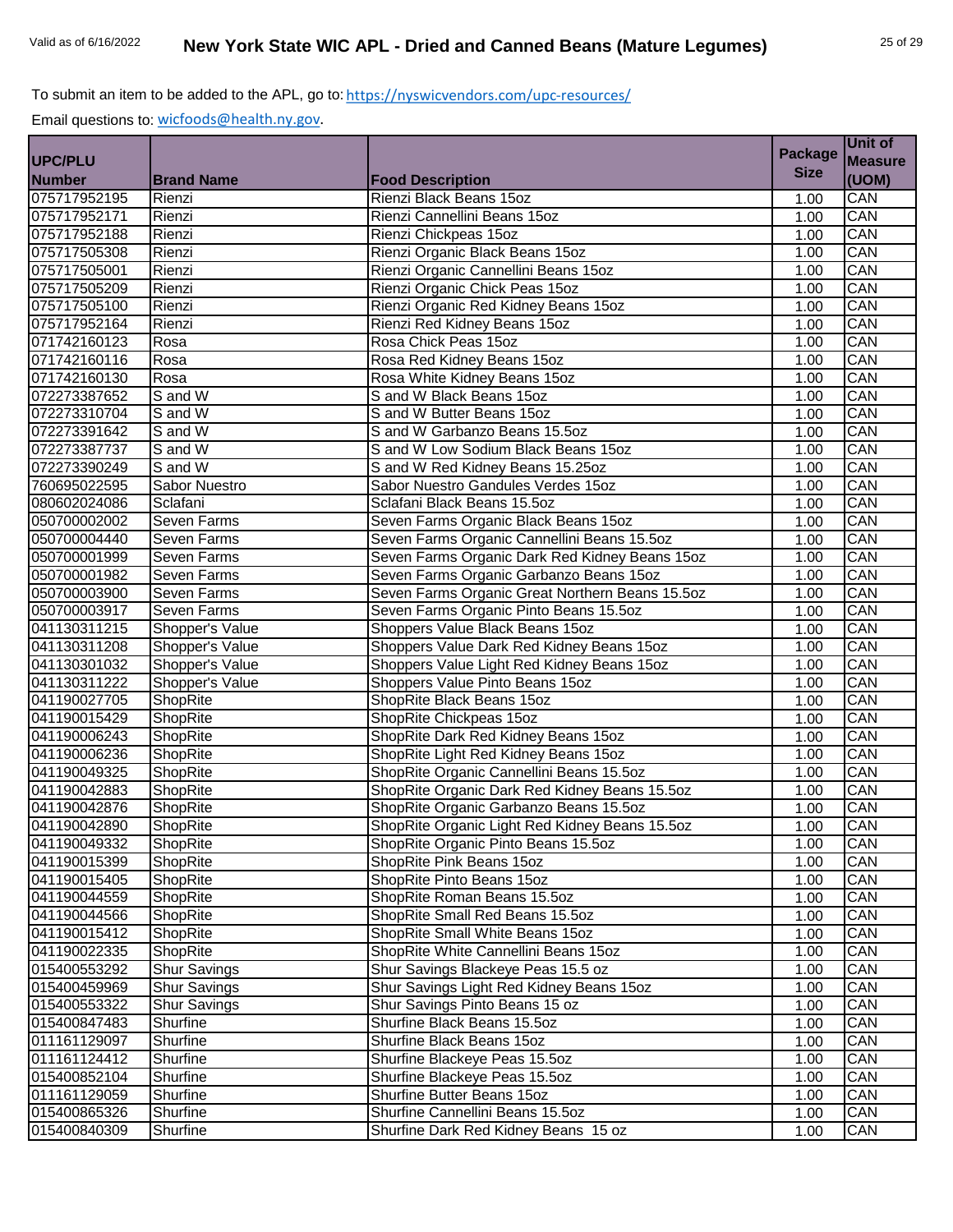|                |                           |                                                    | <b>Package</b> | Unit of        |
|----------------|---------------------------|----------------------------------------------------|----------------|----------------|
| <b>UPC/PLU</b> |                           |                                                    |                | <b>Measure</b> |
| <b>Number</b>  | <b>Brand Name</b>         | <b>Food Description</b>                            | <b>Size</b>    | (UOM)          |
| 011161129158   | Shurfine                  | Shurfine Dark Red Kidney Beans 15oz                | 1.00           | CAN            |
| 015400847438   | Shurfine                  | Shurfine Garbanzo Beans 15oz                       | 1.00           | CAN            |
| 011161128991   | Shurfine                  | Shurfine Garbanzo Beans 15oz                       | 1.00           | CAN            |
| 015400851961   | Shurfine                  | Shurfine Great Northern Beans 15.5oz               | 1.00           | CAN            |
| 011161129264   | Shurfine                  | Shurfine Great Northern Beans 15oz                 | 1.00           | CAN            |
| 015400838214   | Shurfine                  | Shurfine Light Red Kidney Beans 15.5 oz            | 1.00           | CAN            |
| 011161129103   | Shurfine                  | Shurfine Light Red Kidney Beans 15oz               | 1.00           | CAN            |
| 011161129455   | Shurfine                  | Shurfine Navy Beans 15oz                           | 1.00           | CAN            |
| 015400865319   | Shurfine                  | Shurfine Pink Beans 15.5 oz                        | 1.00           | CAN            |
| 015400847469   | Shurfine                  | Shurfine Pinto Beans 15.5 oz                       | 1.00           | CAN            |
| 011161129271   | Shurfine                  | Shurfine Pinto Beans 15oz                          | 1.00           | CAN            |
| 011161129394   | Shurfine                  | Shurfine Red Beans 15oz                            | 1.00           | CAN            |
| 041190050338   | Siempre Autentico         | Siempre Autentico Green Pigeon Peas 15oz           | 1.00           | CAN            |
| 021130341177   | Signature Kitchens        | Signature Kitchens Black Beans 15oz                | 1.00           | CAN            |
| 021130341047   | Signature Kitchens        | Signature Kitchens Blackeye Peas 15.5oz            | 1.00           | CAN            |
| 021130341023   | Signature Kitchens        | Signature Kitchens Butter Beans 15.5oz             | 1.00           | CAN            |
| 021130341221   | <b>Signature Kitchens</b> | Signature Kitchens Cannellini Beans 15.5oz         | 1.00           | CAN            |
| 021130341009   | Signature Kitchens        | Signature Kitchens Dark Red Kidney Beans 15oz      | 1.00           | CAN            |
| 021130341054   | Signature Kitchens        | Signature Kitchens Garbanzo Beans 15oz             | 1.00           | CAN            |
| 021130405084   | <b>Signature Kitchens</b> | Signature Kitchens Great Northern Beans 15oz       | 1.00           | CAN            |
| 021130405091   | <b>Signature Kitchens</b> | Signature Kitchens Light Red Kidney Beans 15oz     | 1.00           | CAN            |
| 021130340149   | <b>Signature Kitchens</b> | Signature Kitchens Low Salt Red Kidney Beans 15oz  | 1.00           | CAN            |
| 021130341030   | Signature Kitchens        | Signature Kitchens Pinto Beans 15oz                | 1.00           | CAN            |
| 021130341214   | Signature Kitchens        | Signature Kitchens White Beans 15.5oz              | 1.00           | CAN            |
| 021130502660   | <b>Signature Select</b>   | Signature Select Garbanzo Beans 16oz               | 1.00           | CAN            |
| 021130340163   | <b>Signature Select</b>   | Signature Select Low Sodium Black Beans 15oz       | 1.00           | CAN            |
| 021130501540   | <b>Signature Select</b>   | Signature Select Navy Beans 16oz                   | 1.00           | CAN            |
| 085239002230   | Simply Balanced           | Simply Balanced Organic Black Beans 15oz           | 1.00           | CAN            |
| 085239002292   | Simply Balanced           | Simply Balanced Organic Cannellini Beans 15oz      | 1.00           | CAN            |
| 085239002254   | Simply Balanced           | Simply Balanced Organic Garbanzo Beans 15oz        | 1.00           | CAN            |
| 085239002315   | Simply Balanced           | Simply Balanced Organic Kidney Beans 15oz          | 1.00           | CAN            |
| 085239002193   | Simply Balanced           | Simply Balanced Organic Pinto Beans 15oz           | 1.00           | CAN            |
| 085239002339   | Simply Balanced           | Simply Balanced Organic Three Bean Blend 15oz      | 1.00           | CAN            |
| 4099100013238  | Simply Nature             | Simply Nature Organic Black Beans 15.5oz           | 1.00           | CAN            |
| 041498210779   | <b>Simply Nature</b>      | Simply Nature Pinto Beans 15.5oz                   | 1.00           | CAN            |
| 688267027925   | Stop and Shop             | Stop and Shop Black Beans 15.5oz                   | 1.00           | CAN            |
| 688267027949   | Stop and Shop             | Stop and Shop Blackeye Peas 15.5oz                 | 1.00           | CAN            |
| 688267028038   | Stop and Shop             | Stop and Shop Cannellini Beans 15.5oz              | 1.00           | CAN            |
| 688267027819   | Stop and Shop             | Stop and Shop Dark Red Kidney Beans 15.5oz         | 1.00           | CAN            |
| 688267049354   | Stop and Shop             | Stop and Shop Fava Beans 15.5oz                    | 1.00           | CAN            |
| 688267027994   | Stop and Shop             | Stop and Shop Garbanzo Beans 15.5oz                | 1.00           | CAN            |
| 688267027826   | Stop and Shop             | Stop and Shop Light Red Kidney Beans 15.5oz        | 1.00           | CAN            |
| 688267136665   | Stop and Shop             | Stop and Shop Low Sodium Black Beans 15.5oz        | 1.00           | CAN            |
| 688267136672   | Stop and Shop             | Stop and Shop Low Sodium Chickpeas 15.5oz          | 1.00           | CAN            |
| 688267136696   | Stop and Shop             | Stop and Shop Low Sodium Pink Beans 15.5oz         | 1.00           | CAN            |
| 688267136689   | Stop and Shop             | Stop and Shop Low Sodium Red Beans 15.5oz          | 1.00           | CAN            |
| 688267034503   | Stop and Shop             | Stop and Shop No Salt Dark Red Kidney Beans 15.5oz | 1.00           | CAN            |
| 688267060922   | Stop and Shop             | Stop and Shop Pigeon Peas 15oz                     | 1.00           | CAN            |
| 688267027840   | Stop and Shop             | Stop and Shop Pink Beans 15.5oz                    | 1.00           | CAN            |
| 688267027901   | Stop and Shop             | Stop and Shop Pinto Beans 15.5oz                   | 1.00           | CAN            |
| 688267027864   | Stop and Shop             | Stop and Shop Red Beans 15.5oz                     | 1.00           | CAN            |
| 033698816523   | Sun Of Italy              | Sun Of Italy Black Beans 15.5oz                    | 1.00           | CAN            |
| 033698815960   | Sun Of Italy              | Sun Of Italy Garbanzo Beans 15.5oz                 | 1.00           | CAN            |
|                |                           |                                                    |                |                |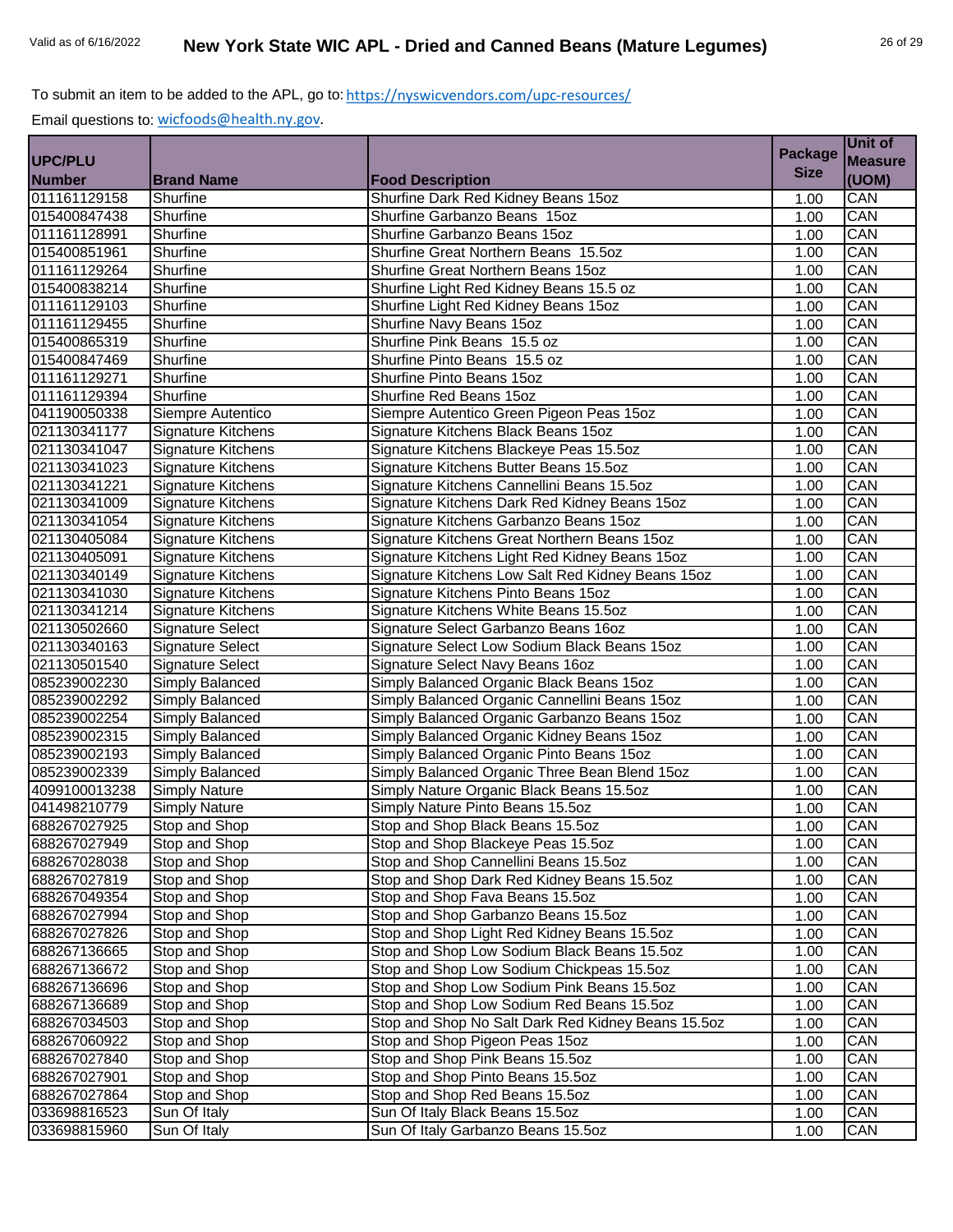|                |                            |                                                   | <b>Package</b> | Unit of        |
|----------------|----------------------------|---------------------------------------------------|----------------|----------------|
| <b>UPC/PLU</b> |                            |                                                   |                | <b>Measure</b> |
| <b>Number</b>  | <b>Brand Name</b>          | <b>Food Description</b>                           | <b>Size</b>    | (UOM)          |
| 033698815557   | Sun Of Italy               | Sun Of Italy Low Sodium Cannellini Beans 15.5oz   | 1.00           | CAN            |
| 664086205119   | Sunfield                   | Sunfield Dark Red Kidney Beans 15oz               | 1.00           | CAN            |
| 023627411158   | Super A                    | Super A Black Beans 15.5oz                        | 1.00           | CAN            |
| 023627411110   | Super A                    | Super A Chick Peas 15.5oz                         | 1.00           | CAN            |
| 023627411127   | Super A                    | Super A Dark Red Kidney Beans 15.5oz              | 1.00           | CAN            |
| 023627410182   | Super A                    | Super A Green Pigeon Peas 15oz                    | 1.00           | CAN            |
| 023627411141   | Super A                    | Super A Pink Beans 15.5oz                         | 1.00           | CAN            |
| 023627411134   | Super A                    | Super A Red Kidney Beans 15.5oz                   | 1.00           | CAN            |
| 050300314901   | Superfine                  | Superfine Butter Beans 15oz                       | 1.00           | CAN            |
| 070784230009   | <b>Tops</b>                | Tops Black Beans 15.5oz                           | 1.00           | CAN            |
| 070784230719   | Tops                       | Tops Black Beans Low Sodium 15.5oz                | 1.00           | CAN            |
| 070784212081   | Tops                       | Tops Blackeye Peas 15.5oz                         | 1.00           | CAN            |
| 070784230344   | Tops                       | <b>Tops Butter Beans 15.5oz</b>                   | 1.00           | CAN            |
| 070784230429   | Tops                       | Tops Cannellini Beans 15.5oz                      | 1.00           | CAN            |
| 070784188126   | <b>Tops</b>                | Tops Dark Red Kidney Beans 15.5oz                 | 1.00           | CAN            |
| 070784230368   | Tops                       | Tops Garbanzo Beans 15.5oz                        | 1.00           | CAN            |
| 070784230467   | Tops                       | Tops Great Northern Beans 15.5oz                  | 1.00           | CAN            |
| 070784188102   | Tops                       | Tops Light Red Kidney Beans 15.5oz                | 1.00           | CAN            |
| 070784230733   | Tops                       | Tops Light Red Kidney Beans Low Sodium 15.5oz     | 1.00           | CAN            |
| 070784188249   | Tops                       | Tops No Salt Added Dark Red Kidney Beans 15.5oz   | 1.00           | CAN            |
| 070784230405   | Tops                       | Tops Pinto Beans 15.5 oz                          | 1.00           | CAN            |
| 070784230481   | Tops                       | Tops Red Beans 15.5oz                             | 1.00           | CAN            |
| 853014006434   | <b>Tradiciones Andinas</b> | Tradiciones Andinas Green Pigeon Peas 15oz        | 1.00           | CAN            |
| 041331020183   | Tupi                       | Tupi Green Pigeon Peas 15oz                       | 1.00           | CAN            |
| 023005001339   | Unger's                    | <b>Ungers Kidney Beans 15oz</b>                   | 1.00           | CAN            |
| 023005001216   | Unger's                    | Ungers Premium Chickpeas 15oz                     | 1.00           | CAN            |
| 073296054293   | <b>Urban Meadow</b>        | Urban Meadow Black Beans 15.5oz                   | 1.00           | CAN            |
| 073296054286   | <b>Urban Meadow</b>        | Urban Meadow Chick Peas 15.5oz                    | 1.00           | CAN            |
| 073296054279   | <b>Urban Meadow</b>        | Urban Meadow Dark Red Kidney Beans 15.5oz         | 1.00           | CAN            |
| 073296053944   | <b>Urban Meadow</b>        | Urban Meadow Light Red Kidney Beans 15.5oz        | 1.00           | CAN            |
| 073296048636   | Urban Meadow               | Urban Meadow Org Cannellini Beans 15.5oz          | 1.00           | CAN            |
| 073296048605   | <b>Urban Meadow</b>        | Urban Meadow Org Pinto Beans 15.5oz               | 1.00           | CAN            |
| 073296048599   | <b>Urban Meadow</b>        | Urban Meadow Organic Black Beans 15.5oz           | 1.00           | CAN            |
| 073296048612   | <b>Urban Meadow</b>        | Urban Meadow Organic Dark Red Kidney Beans 15.5oz | 1.00           | CAN            |
| 073296048629   | <b>Urban Meadow</b>        | Urban Meadow Organic Garbanzo Beans 15.5oz        | 1.00           | CAN            |
| 073296048797   | <b>Urban Meadow</b>        | Urban Meadow Organic Great Northern Beans 15.5oz  | 1.00           | CAN            |
| 011225022616   | Valu Time                  | Valu Time Pinto Beans 15.5oz                      | 1.00           | CAN            |
| 011225415968   | Valu Time                  | Valu Time Red Kidney Beans 15.5oz                 | 1.00           | CAN            |
| 011225057748   | Valutime                   | Valutime Blackeye Peas 15oz                       | 1.00           | CAN            |
| 072728001331   | Victorina                  | Victorina Green Pigeon Peas 15oz                  | 1.00           | CAN            |
| 072670018401   | Vitarroz                   | Vitaroz Small White Beans 15.5oz                  | 1.00           | CAN            |
| 072670018425   | Vitarroz                   | Vitarroz Blackeye Peas 15.5oz                     | 1.00           | CAN            |
| 072670160346   | Vitarroz                   | Vitarroz Blackeye Peas 16oz                       | 1.00           | CAN            |
| 072670018432   | Vitarroz                   | Vitarroz Large Butter Beans 15.5oz                | 1.00           | CAN            |
| 072670018197   | Vitarroz                   | Vitarroz Light Red Kidney Beans 15.5oz            | 1.00           | CAN            |
| 072670018203   | Vitarroz                   | Vitarroz Pink Beans 15.5oz                        | 1.00           | CAN            |
| 072670018210   | Vitarroz                   | Vitarroz Pinto Beans 15.5oz                       | 1.00           | CAN            |
| 072670018234   | Vitarroz                   | Vitarroz Small Red Beans 15.5oz                   | 1.00           | CAN            |
| 072670170130   | Vitrroz                    | Vitrroz Green Pigeon Peas 15oz                    | 1.00           | CAN            |
| 790555051526   | <b>Walnut Acres</b>        | Walnut Acres Black Beans 15oz                     | 1.00           | CAN            |
| 790555051557   | <b>Walnut Acres</b>        | Walnut Acres Garbanzo Beans 15oz                  | 1.00           | CAN            |
| 077890103289   | Wegmans                    | Wegmans Black Beans 15.5oz                        | 1.00           | CAN            |
| 077890409497   | Wegmans                    | Wegmans Black Beans 4pk*15oz                      | 4.00           | CAN            |
|                |                            |                                                   |                |                |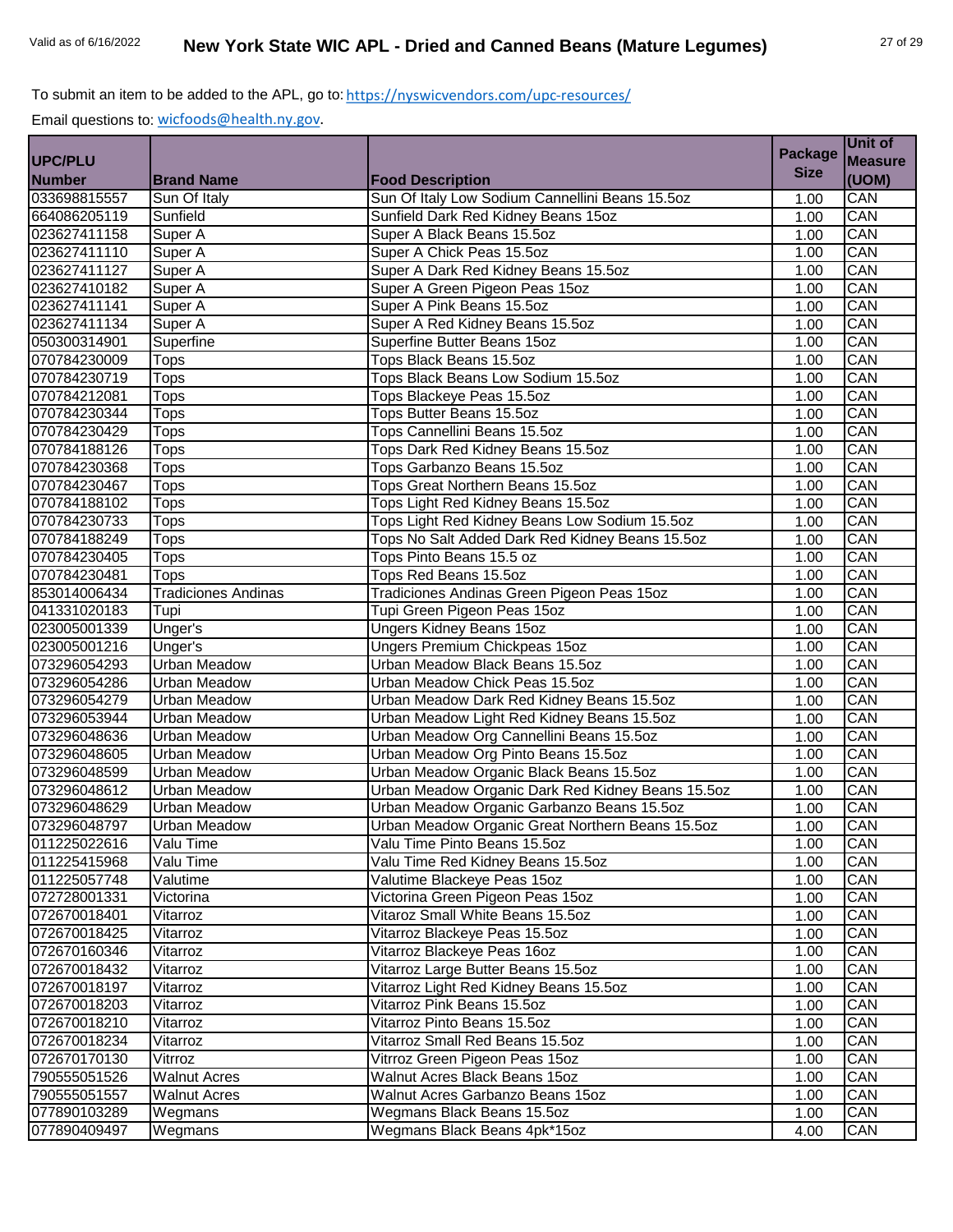|                |                             |                                                    | <b>Package</b> | Unit of        |
|----------------|-----------------------------|----------------------------------------------------|----------------|----------------|
| <b>UPC/PLU</b> |                             |                                                    | <b>Size</b>    | <b>Measure</b> |
| <b>Number</b>  | <b>Brand Name</b>           | <b>Food Description</b>                            |                | (UOM)          |
| 077890381694   | Wegmans                     | Wegmans Black Beans 6pk*15.5oz                     | 6.00           | CAN            |
| 077890422281   | Wegmans                     | Wegmans Blackeye Peas 15.5oz                       | 1.00           | CAN            |
| 077890422243   | Wegmans                     | Wegmans Butter Beans 15.5oz                        | 1.00           | CAN            |
| 077890381687   | Wegmans                     | Wegmans Cannelini Beans 6pk*15.5oz                 | 6.00           | CAN            |
| 077890637913   | Wegmans                     | Wegmans Cannellini Beans 15.5oz                    | 1.00           | CAN            |
| 077890409459   | Wegmans                     | Wegmans Cannellini Beans 4pk*15oz                  | 4.00           | CAN            |
| 077890483480   | Wegmans                     | Wegmans Dark Red Kidney Beans 15.5oz               | 1.00           | CAN            |
| 077890670668   | Wegmans                     | Wegmans Garbanzo Beans 15.5oz                      | 1.00           | CAN            |
| 077890381533   | $\overline{W}$ egmans       | Wegmans Garbanzo Beans 6pk*15.5oz                  | 6.00           | CAN            |
| 077890422267   | Wegmans                     | Wegmans Great Northern Beans 15.5oz                | 1.00           | CAN            |
| 077890483466   | Wegmans                     | Wegmans Light Red Kidney Beans 15.5oz              | 1.00           | CAN            |
| 077890471234   | Wegmans                     | Wegmans No Salt Added Dark Red Kidney Beans 15.5oz | 1.00           | CAN            |
| 077890411247   | Wegmans                     | Wegmans Organic Black Beans 15oz                   | 1.00           | CAN            |
| 077890411230   | Wegmans                     | Wegmans Organic Cannellini Beans 15oz              | 1.00           | CAN            |
| 077890409466   | Wegmans                     | Wegmans Organic Dark Red Kidney Beans 15oz         | 1.00           | CAN            |
| 077890411223   | Wegmans                     | Wegmans Organic Garbanzo Beans 15oz                | 1.00           | CAN            |
| 077890409435   | Wegmans                     | Wegmans Organic Garbanzo Beans 4pk*15oz            | 4.00           | CAN            |
| 077890409428   | Wegmans                     | Wegmans Organic Light Red Kidney Beans 15oz        | 1.00           | CAN            |
| 077890409411   | Wegmans                     | Wegmans Organic Pinto Beans 15oz                   | 1.00           | CAN            |
| 077890422274   | Wegmans                     | Wegmans Pinto Beans 15.5oz                         | 1.00           | CAN            |
| 077890115497   | $\overline{W}$ egmans       | Wegmans Red Beans 15.5oz                           | 1.00           | CAN            |
| 041497204373   | Weis                        | Weis Butter Beans 15.5oz                           | 1.00           | CAN            |
| 041497184637   | Weis                        | Weis Dark Red Kidney Beans 15.5                    | 1.00           | CAN            |
| 041497184613   | Weis                        | Weis Garbanzo Beans 15.5oz                         | 1.00           | CAN            |
| 041497204786   | Weis                        | Weis Light Red Kidney Beans No Salt Added 15.5oz   | 1.00           | CAN            |
| 041497184743   | $\overline{\mathsf{We}}$ is | Weis Navy Beans 15.5                               | 1.00           | CAN            |
| 041497204922   | Weis                        | Weis Organic Dark Red Kidney Beans 15.5oz          | 1.00           | CAN            |
| 041497204908   | Weis                        | Weis Organic Garbanzo Beans 15.5oz                 | 1.00           | CAN            |
| 041497204946   | Weis                        | Weis Organic Pinto Beans 15oz                      | 1.00           | CAN            |
| 041497184620   | Weis                        | Weis Quality Black Beans 15.5oz                    | 1.00           | CAN            |
| 041497204489   | Weis                        | Weis Quality Cannellini Beans 15.5oz               | 1.00           | CAN            |
| 041497204076   | Weis                        | Weis Quality Great Northern Beans 15.5oz           | 1.00           | CAN            |
| 041497203598   | Weis                        | Weis Quality Light Red Kidney Beans 15.5oz         | 1.00           | CAN            |
| 041497204700   | Weis                        | Weis Quality No Salt Added Black Beans 15.5oz      | 1.00           | CAN            |
| 041497204731   | Weis                        | Weis Quality No Salt Added Garbanzo Beans 15.5oz   | 1.00           | CAN            |
| 041497203604   | Weis                        | Weis Quality No Salt Dark Red Kidney Beans 15.5oz  | 1.00           | CAN            |
| 041497204915   | Weis                        | Weis Quality Organic Black Beans 15.5oz            | 1.00           | CAN            |
| 074873163216   | Westbrae                    | Westbrae Organic Black Beans 15oz                  | 1.00           | CAN            |
| 074873163537   | Westbrae                    | Westbrae Organic Black Lentils 15oz                | 1.00           | CAN            |
| 074873163278   | Westbrae                    | Westbrae Organic Chili Beans 15oz                  | 1.00           | CAN            |
| 074873163551   | Westbrae                    | Westbrae Organic Fava Beans 15oz                   | 1.00           | CAN            |
| 074873163209   | Westbrae                    | Westbrae Organic Garbanzo Beans 15oz               | 1.00           | CAN            |
| 074873163223   | Westbrae                    | Westbrae Organic Great Northern Beans 15oz         | 1.00           | CAN            |
| 074873163230   | Westbrae                    | Westbrae Organic Kidney Beans 15oz                 | 1.00           | CAN            |
| 074873163308   | Westbrae                    | Westbrae Organic Lentils 15oz                      | 1.00           | CAN            |
| 074873163285   | Westbrae                    | Westbrae Organic Natural Soy Beans 15oz            | 1.00           | CAN            |
| 074873163247   | Westbrae                    | Westbrae Organic Pinto Beans 15oz                  | 1.00           | CAN            |
| 074873163254   | Westbrae                    | Westbrae Organic Red Beans 15oz                    | 1.00           | CAN            |
| 074873163315   | Westbrae                    | Westbrae Organic Salad Beans 15oz                  | 1.00           | CAN            |
| 041190055388   | <b>Wholesome Pantry</b>     | Wholesome Pantry Organic Black Beans 15.5oz        | 1.00           | CAN            |
| 041190055395   | Wholesome Pantry            | Wholesome Pantry Organic Cannellini Beans 15.5oz   | 1.00           | CAN            |
| 041190055418   | <b>Wholesome Pantry</b>     | Wholesome Pantry Organic Garbanzo Beans 15.5oz     | 1.00           | CAN            |
| 041190055661   | <b>Wholesome Pantry</b>     | Wholesome Pantry Organic Light Red Beans 15.5oz    | 1.00           | CAN            |